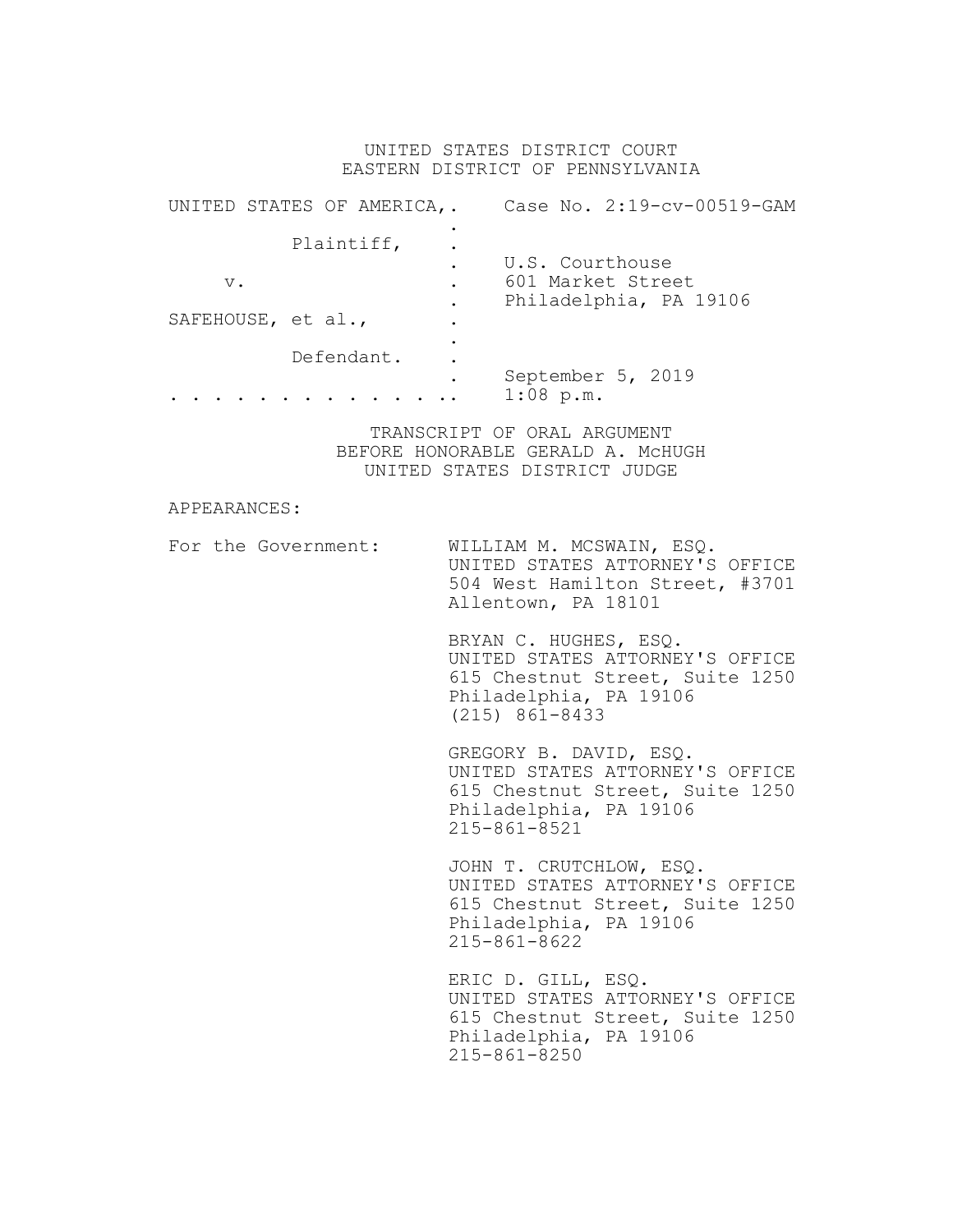|                                     | ERIN E. LINDGREN, ESQ.<br>UNITED STATES ATTORNEY'S OFFICE<br>615 Chestnut Street, Suite 1250<br>Philadelphia, PA 19106<br>$215 - 861 - 8564$          |
|-------------------------------------|-------------------------------------------------------------------------------------------------------------------------------------------------------|
| For Safehouse and :<br>Jose Benitez | ILANA H. EISENSTEIN, ESQ.<br>DLA PIPER LLP, United States<br>1650 Market Street, Suite 4900<br>Philadelphia, PA 19103<br>$215 - 656 - 3351$           |
|                                     | BEN C. FABENS-LASSEN, ESQ.<br>DLA PIPER US LLP<br>One Liberty Place<br>1650 Market Street, Suite 4900<br>Philadelphia, PA 19103<br>$215 - 656 - 3325$ |
|                                     | RONDA GOLDFEIN, ESQ.<br>AIDS LAW PROJECT OF PENNSYLVANIA<br>1211 Chestnut Street, Suite 1200<br>Philadelphia, PA 19103                                |
| Audio Operator:                     | C. HENRY                                                                                                                                              |
| TRANSCRIBED BY:                     | ASC SERVICES, LLC<br>1304 Concourse Dr, Suite 120<br>Linthicum, MD 21090                                                                              |

Proceedings recorded by electronic sound recording, transcript produced by transcription service.

(410) 694-9333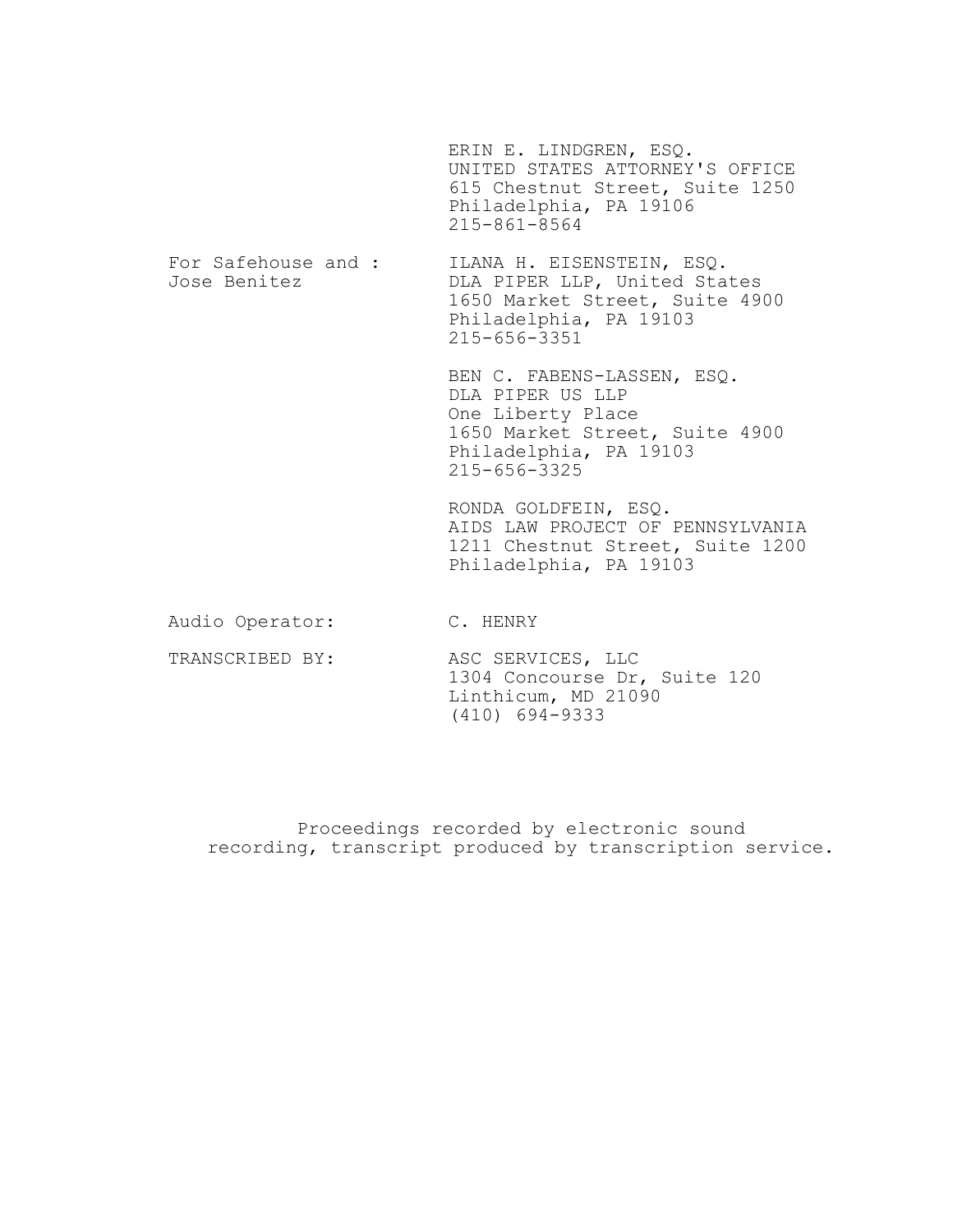THE COURT: This is the United States of America v. Safehouse, et al. Civil matter 19-519. And would counsel please identify themselves for the record.

 MR. MCSWAIN: Good afternoon, Your Honor, Bill McSwain of the United States. I have with me Greg David, Erin Lindgren and Bryan Hughes.

THE COURT: Counsel.

 MS. EISENSTEIN: Good afternoon, Your Honor. Ilana Eisenstein on behalf of Safehouse and Jose Benitez. I have with me Ronda Goldfein, Megan Krebs, (inaudible) and the remainder of the Safehouse litigation team.

12 THE COURT: All right, counsel. I thought I would begin today's proceeding with sort of a review of what I said at the last proceeding, which is to say that what's pending before this Court is a fairly narrow and technical legal issue. And that is the application of a federal criminal statute to a particular course of conduct. The issue before me is not whether it's good public policy. The issue before is not whether it's good public health. This is certainly not a zoning issue. And where I am to decide where such a facility should be if it were lawful. My job here is to apply a statute to a set of facts. We had an evidentiary hearing earlier, and most of that hearing addressed these broader questions of public policy and public health. In fact, it overwhelmingly addressed those issues, rather than the narrow statutory issue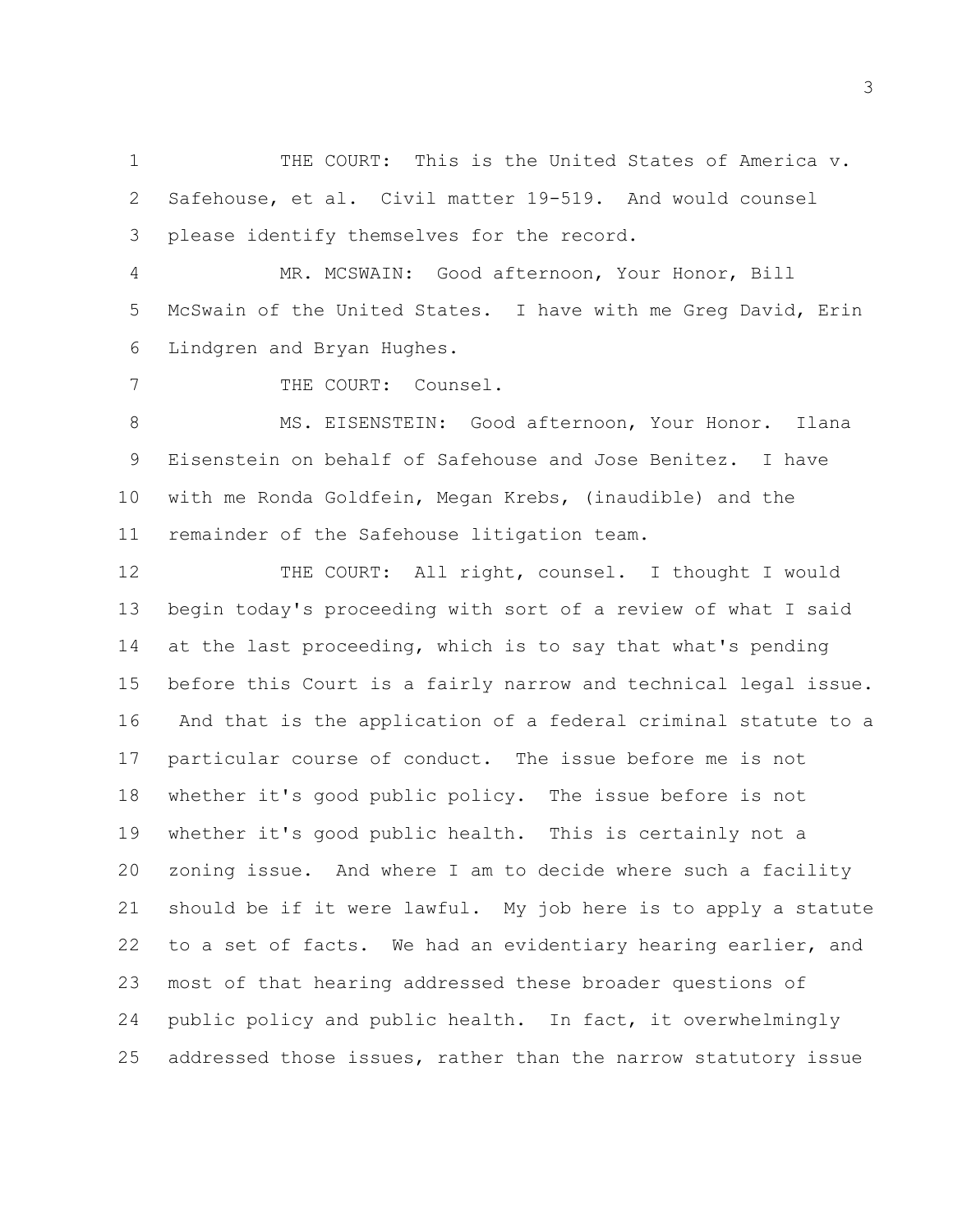that's in front of the Court.

 And I think for purposes of public debate, perhaps that's a useful exercise. For purposes of the issue before me, I've concluded that no testimony of any witness should be considered in resolving this motion, because it is a motion for a judgment on the pleadings. And for the nonlawyers present, what that means is the government has filed a case and made certain allegations.

 Safehouse has answered and made certain allegations. And I'm being asked to accept all of those facts as true. No dispute as to the facts without having evidence or having a trial, and then make a legal ruling based upon the stipulated facts of the parties. And so, for these purposes, I will not consider the testimony at the hearing. Although certainly I got some flavor of the arguments from the hearing. I'd mentioned to counsel when we had a recent discussion, that they should assume the Court would be well-versed in the statute and the applicable legal principles.

 In fact, I think a lot of what I want to do today, counsel, is to discuss with you questions that have occurred to us, and issues that we think are potentially relevant or important, cautioning everyone not to try to read anything too much into any particular line of inquiry, or any particular question that have occurred to us, and issues that we think are potentially relevant or important, cautioning everyone not to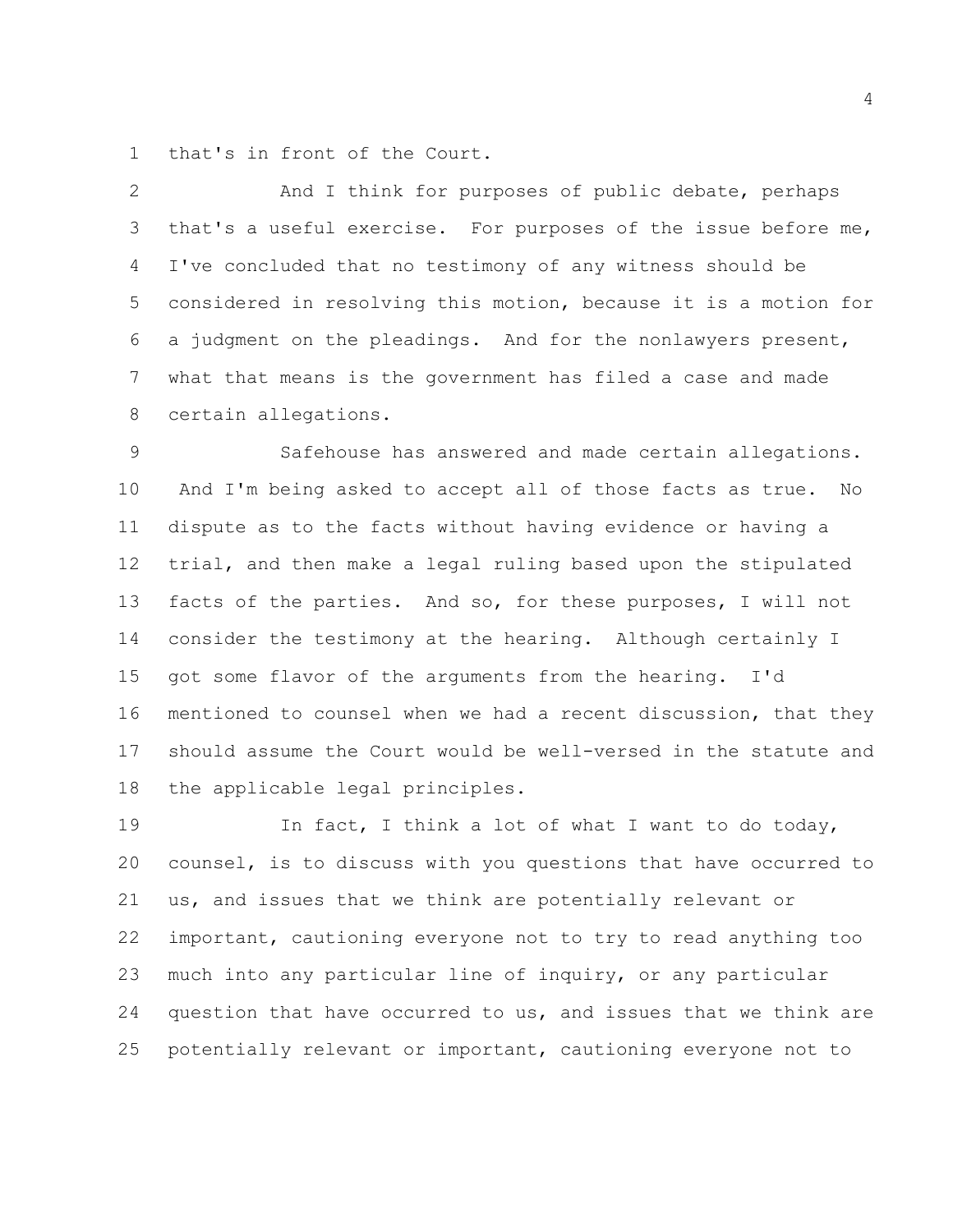try to read anything too much into any particular line of inquiry, or any particular question. And those lawyers in the room all know how difficult it is to ever understand where a case may be going.

 And if people are saying well, which way is the Judge leaning? Well, the Judge is worried about getting it right. And so, the questions here are questions that are important to me in grappling with the complicated issues in front of me. The government has brought the motion for judgment on the pleadings, and so they have the laboring oar. And so, who's going to argue on behalf of the government?

12 MR. MCSWAIN: I will, Your Honor.

13 THE COURT: All right, Mr. McSwain. You can stay at counsel table if you like or come to the podium. Wherever you're more comfortable, because a lot of what I'm going to be doing today is asking you questions, all right? So, it might make sense to be at counsel table if you're more comfortable 18 there. But, approach the party if you so desire.

 MR. MCSWAIN: Thank you, Your Honor. I -- I'd prefer the podium.

THE COURT: Wherever you're comfortable.

 MR MCSWAIN: May it please the Court, counsel, Bill McSwain with the United States. Your Honor, in one very important way, everybody involved in this case, I think, is on the same side. We all want to combat the opioid epidemic.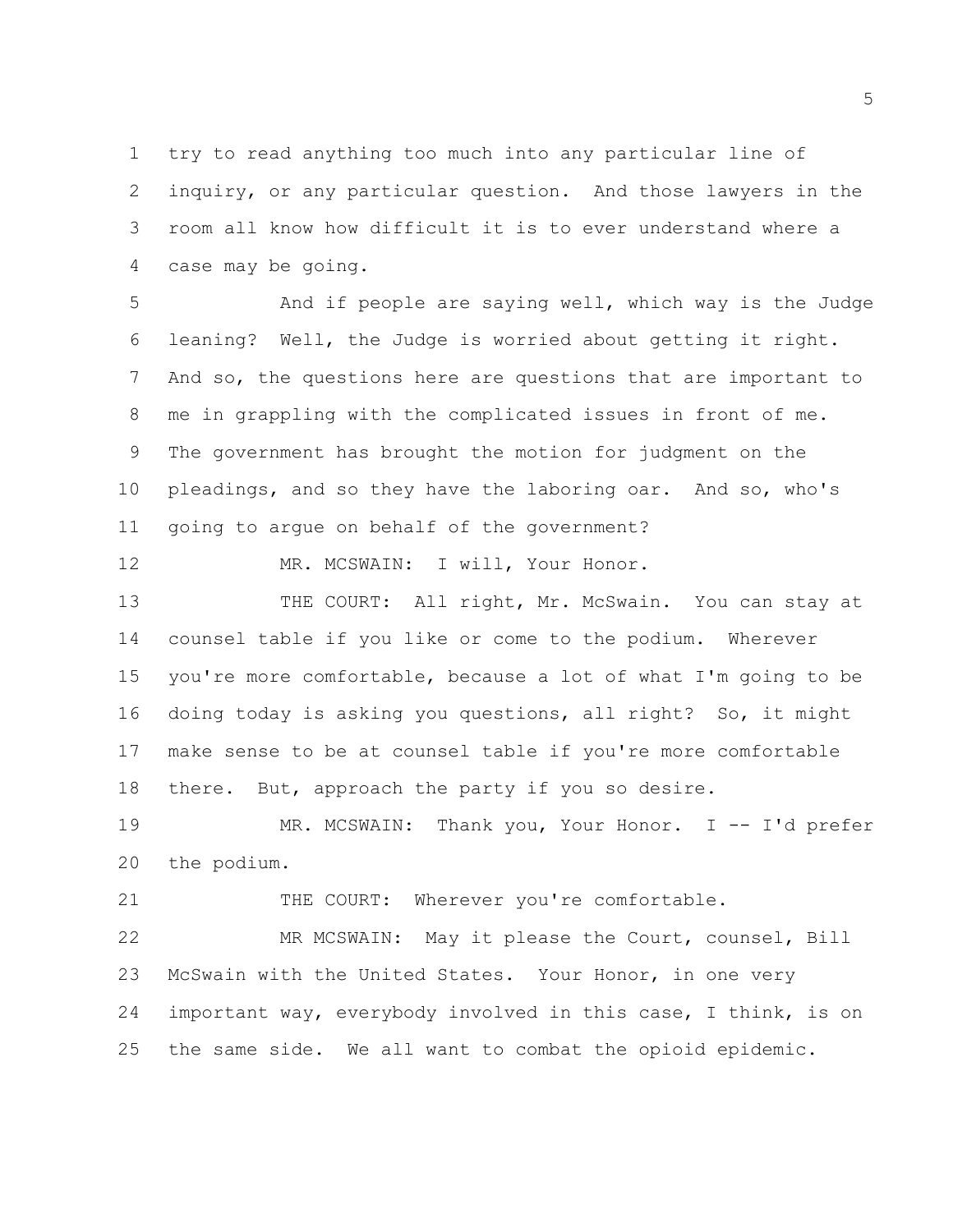Where we differ is on the methods for doing so. Most

 importantly, for purposes of today's hearing, as Your Honor already indicated, are the legal issues. And we believe that injection sites are forbidden under federal law. And I think you've summed it up perfectly, both in the prior hearing and in your comments before I came to the podium, about it's your job here to apply a statute to the facts. The statute at issue is 21 United States Code Section 856(a).

 THE COURT: I've actually had that made available in 10 the ELMO (ph), Mr. McSwain.

MR. MCSWAIN: Terrific.

12 THE COURT: Ms. Hack (ph), would you bring that up, please?

14 MR. MCSWAIN: With your indulgence, Your Honor, when you bring it up, may I go through the words just quickly? 16 THE COURT: For purposes of the record, yes. But then, I'd like to get some of my questions answered.

18 MR. MCSWAIN: Sure. So, 21 United States Code Section 856(a), now on the screen, makes it a crime to either, number one, knowingly open, lease, rent, use or maintain any place, whether permanently or temporarily, for the purpose of manufacturing, distributing or using any controlled substance. Or, number two, manage or control any place, whether permanently or temporarily, either as an owner, lessee, agent, employee, occupant, or mortgagee, and knowingly and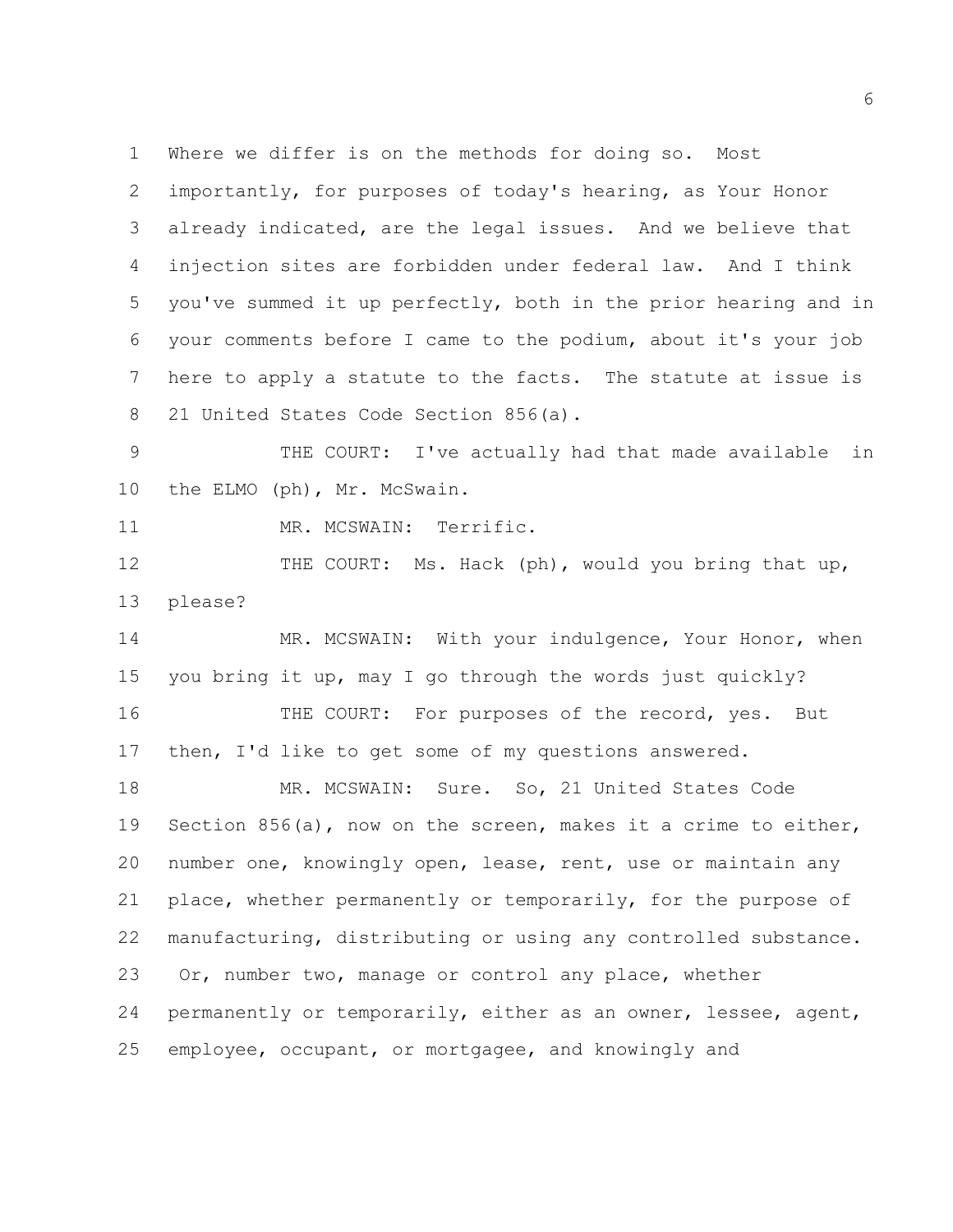intentionally rent, lease, profit from, or make available for use, with or without compensation, the place for the purpose of unlawfully manufacturing, storing, distributing or using a controlled substance. Your Honor, I think the statute is clear that Congress has made a judgment, and I think I can sum that judgment up very simply as don't set up a place to do drugs.

7 THE COURT: Let me ask you this, Mr. McSwain, the statute in question was passed in 1986 and amended in 2003. Is it the position of the government that safe injection sites were in any respect within the contemplation of Congress at either stage?

 MR. MCSWAIN: Absolutely, yes. Not just injections sites, but any so-called medical use of heroin and other illegal substances. That's because the statute expressly says there's no medical use of heroine, there can be no prescriptions for heroine, nobody anywhere anyhow is allowed to use heroine under the law. So if I, for example, had a time machine, and I went back to that time that Congress passed the statute. And I said, hey, Congress, listen up. I got an idea. My idea is I'm going to invite people onto my property. And I'm going to invite them to use heroine as much as they want, anytime they want. But, I'm going to have medical personnel on-site, available to combat any overdoses. The answer from Congress with that hypothetical would have been no way. THE COURT: Well, you're channeling Judge Posner now,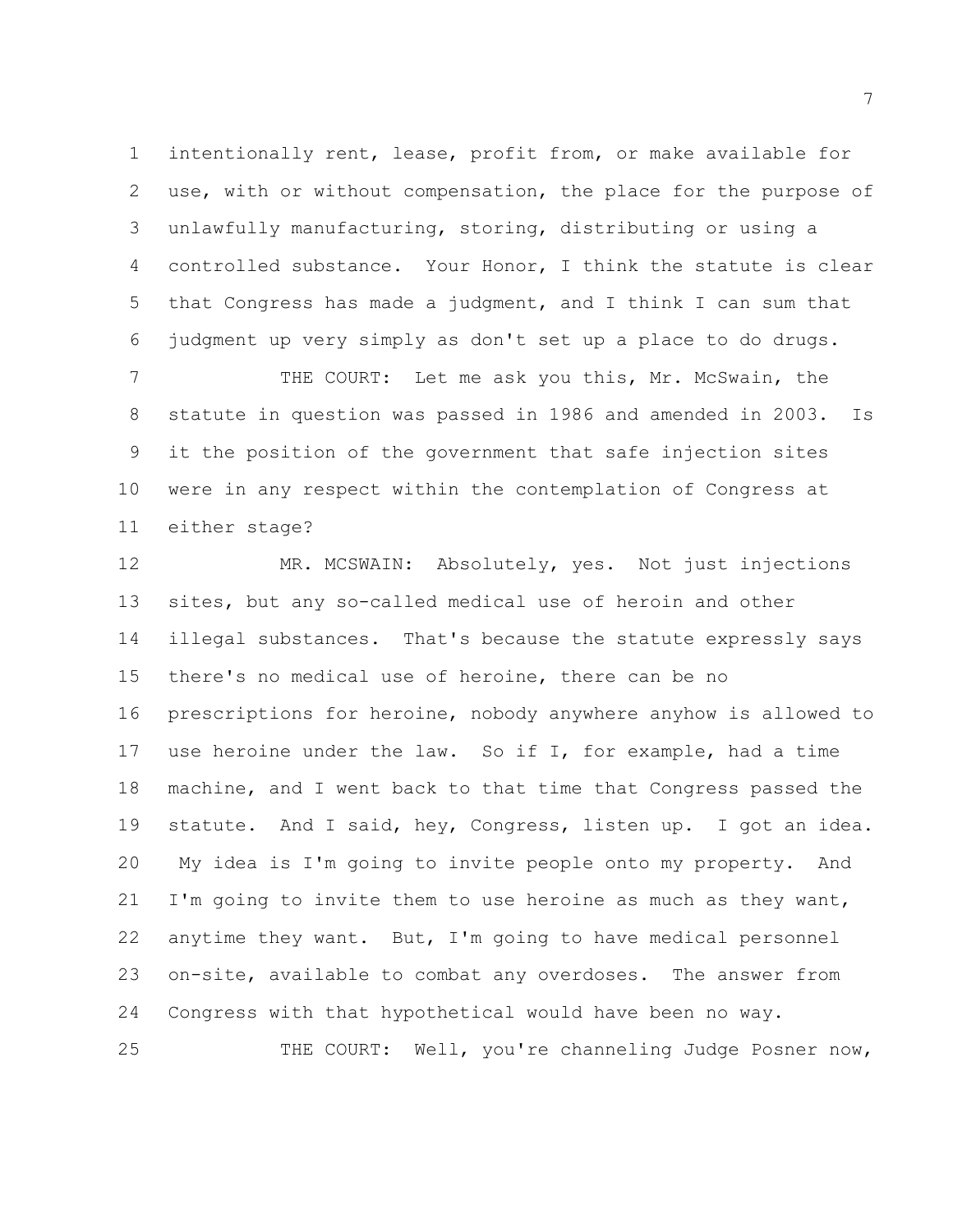who basically would say in a situation like this we would go back in time, and we would conjure what it is that Congress might have had in its mind. And he's written about that. And let's say, hypothetically, I don't think there's broad support for that in the case law. And say, hypothetically, I don't think analytically that's the best way to go. And I understand the argument you're constructing here that, because in the Controlled Substances Act there was no lawful use of narcotics that was contemplated, that it necessarily follows, by inference or by logical conclusion, that Congress also meant to address this activity. Fair enough.

 My question was different and more precise. And that precise question is, if we look at what we'll call the legislative evidence surrounding the passage of the statute in 1986, or its amendment in 2003, can you point to any legislative evidence that would suggest that there was specific contemplation of things such as safe injection sites -- keeping in mind your argument about the broad language.

 MR. MCSWAIN: Well, I would say first off, the best legislative evidence is always the words of the statute.

21 THE COURT: Understood.

 MR. MCSWAIN: If we look at the words of the statute, for example -- well let me, let me describe my view of the statute broadly and then specifically answer your question. THE COURT: Yeah. I am going to look for a specific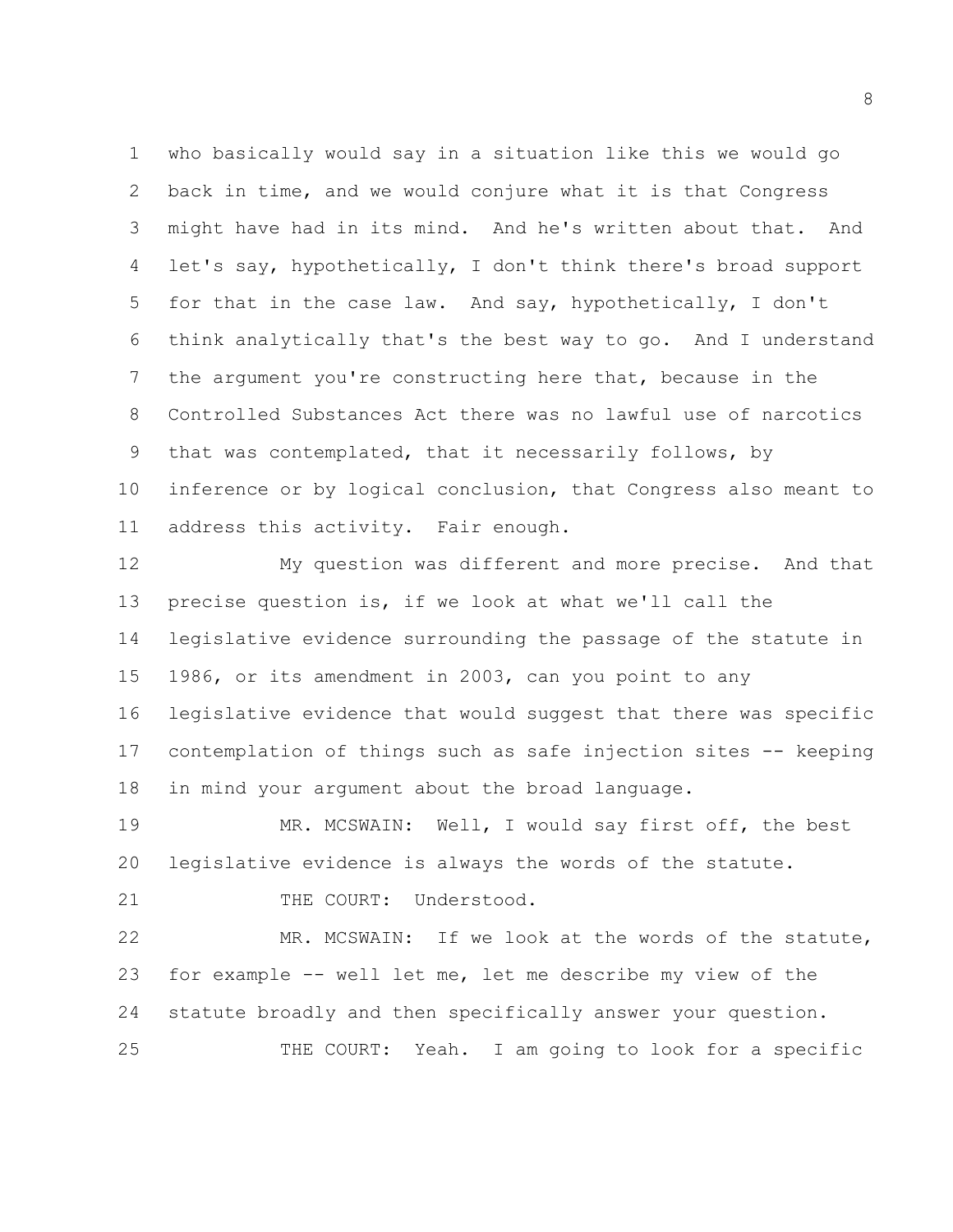answer to the question. Well, we have (a)(1) and we have 2 (a)(2). And I think that what (a)(1) and (a)(2) are doing in conjunction is they are taking that judgment that Congress has made that said don't set up a drug house. And (a)(1) is saying don't do it directly, and (a)(2) is saying don't do it indirectly. And to answer your question directly, I think your concern is most directly addressed by (a)(2), because look at the language of (s)(2).

 For example, it says, with or without compensation. So it's not a case where Congress is saying that there has to be some money-making drug operation in order for 856(a) to apply. (a)(1) says don't do it directly. Don't open up the 13 house for the purpose of having people, or -- for the purpose of dealing, manufacturing, using drugs and a right (ph) to (inaudible).

16 THE COURT: We can draw numerous inferences as the  $-$  as to how the language could be interpreted. And we could even say that one literally reading the words of the statutes could say it would apply to this situation. So, let's assume that's true.

MR. MCSWAIN: Okay.

 THE COURT: Let's also assume that, that may not be enough, for a variety of reasons. Going back to my question, and that is specifically with respect to the concept of safe injection sites, is there any legislative evidence that was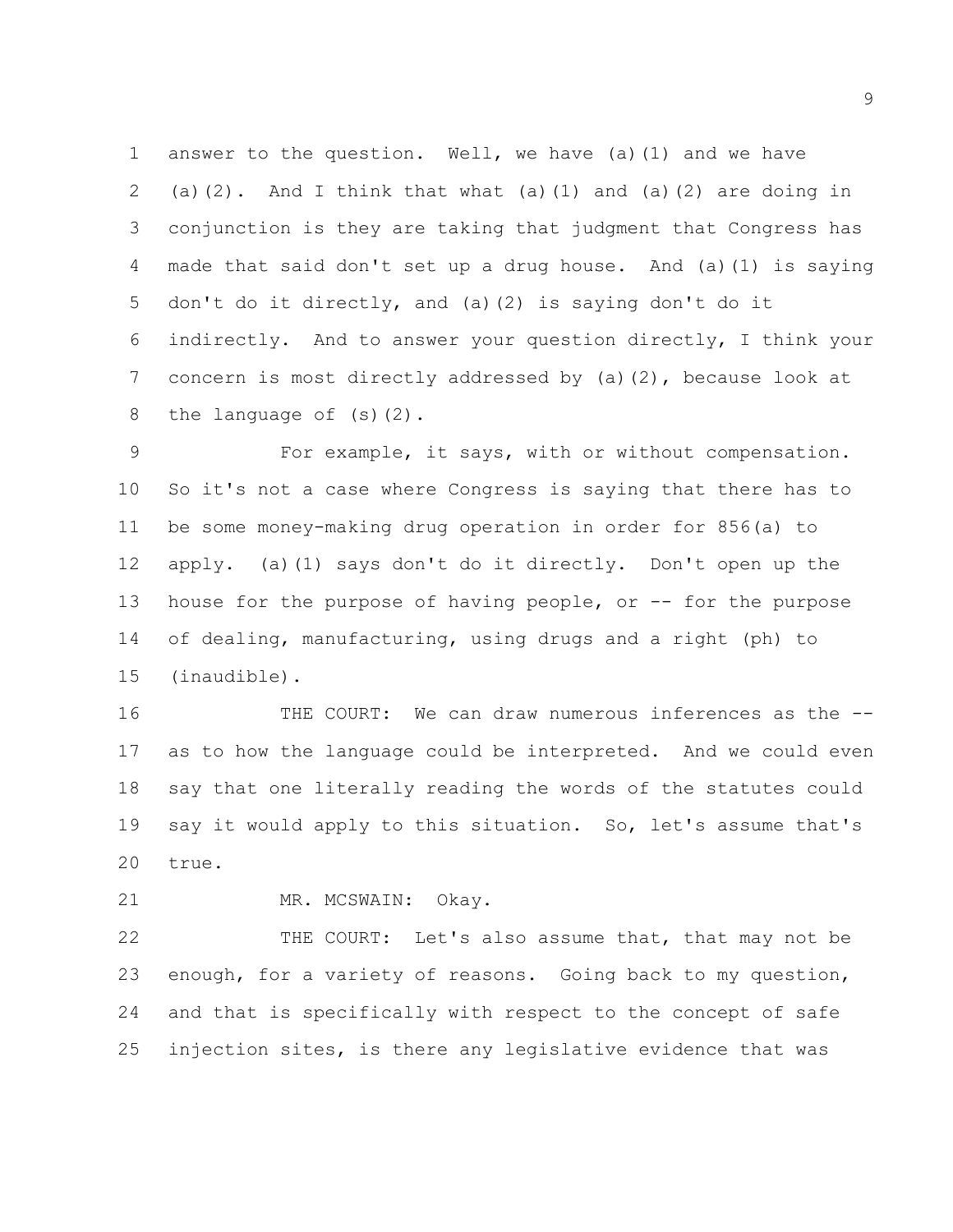within the contemplation of Congress?

| 2  | MR. MCSWAIN:<br>I don't mean to avoid your question,            |
|----|-----------------------------------------------------------------|
| 3  | Your Honor. But again, obviously the best legislative evidence  |
| 4  | is the actual words of the statute.                             |
| 5  | THE COURT:<br>Okay.                                             |
| 6  | MR. MCSWAIN: Not just the words of (a)(2).                      |
| 7  | THE COURT: Other than the words in the statute --               |
| 8  | MR. MCSWAIN: Well, other than the words, other than             |
| 9  | the words in (a)(2), there's also the other words, talking      |
| 10 | about how it specifically -- there is no medical exemption for  |
| 11 | heroine. So I think it does directly address your question.     |
| 12 | Congress was contemplating all types of situations where        |
| 13 | heroine might be used in a so-called medical way. Like in       |
| 14 | treatment centers and hospitals, whatever. And they said no.    |
| 15 | And what that really --                                         |
| 16 | THE COURT: Well, with respect to some drugs.<br>Not             |
| 17 | heroine, but with others, there were specific conditions that   |
| 18 | were made for physicians to use them either by way of           |
| 19 | prescription in clinical trials, or for research purposes. And  |
| 20 | that was clearly within the contemplation of Congress, and I'll |
| 21 | concede all that. So, I take it that the answer to my question  |
| 22 | is no, you cannot point to anything in the legislative evidence |
| 23 | that would show that safe injection sites were specifically     |
| 24 | within the contemplation of Congress. And if I'm wrong about    |
|    |                                                                 |

that, then point to where that would be. Because, I'll be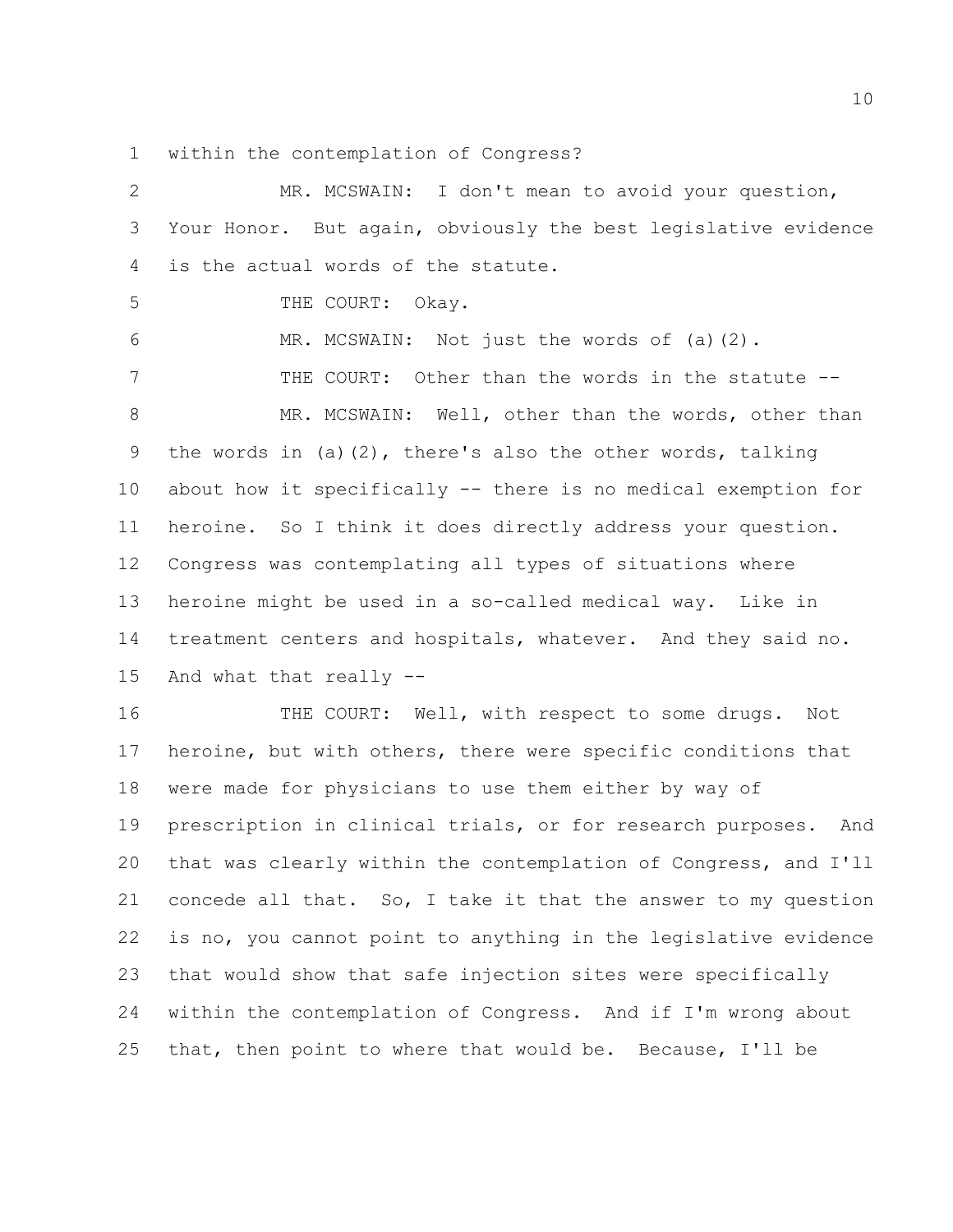candid with you, I haven't been able to find it. But, I'll also be candid with you, I'm not surprised I was not able to find it, because with respect to the idea of harm reduction, before we even get to safe injection sites, it was an evolving medical discipline, and it's highly unlikely that it would have been within the can (ph) of Congress in 1986 or 2003. And we can -- we can talk about the ways that it's tested later but is 8 there anything specifically -- specific you can point to, sir, in the legislative evidence.

 MR. MCSWAIN: If you're looking specifically for legislative history?

12 THE COURT: Well, I'm using the word evidence deliberately because I'm trying to keep in mind that the term legislative history is sometimes loaded and misused. And, as we've been analyzing the problem, we've tried to show a lot of discipline in how we approach it and looking at how scholars are approaching what is or is not properly considered, if anything, recognizing that if the government's correct and the language is absolutely clear, we may not get to that. And recognizing that Justice Scalia would say, "I think his word is garbage", one never considers it. I think that the -- there is ample precedent in recently en banc decision from the Third Circuit in Pellegrino, that says in certain instances yes, it is appropriate. So, whether we call it legislative history or legislative evidence, can you point to anything there?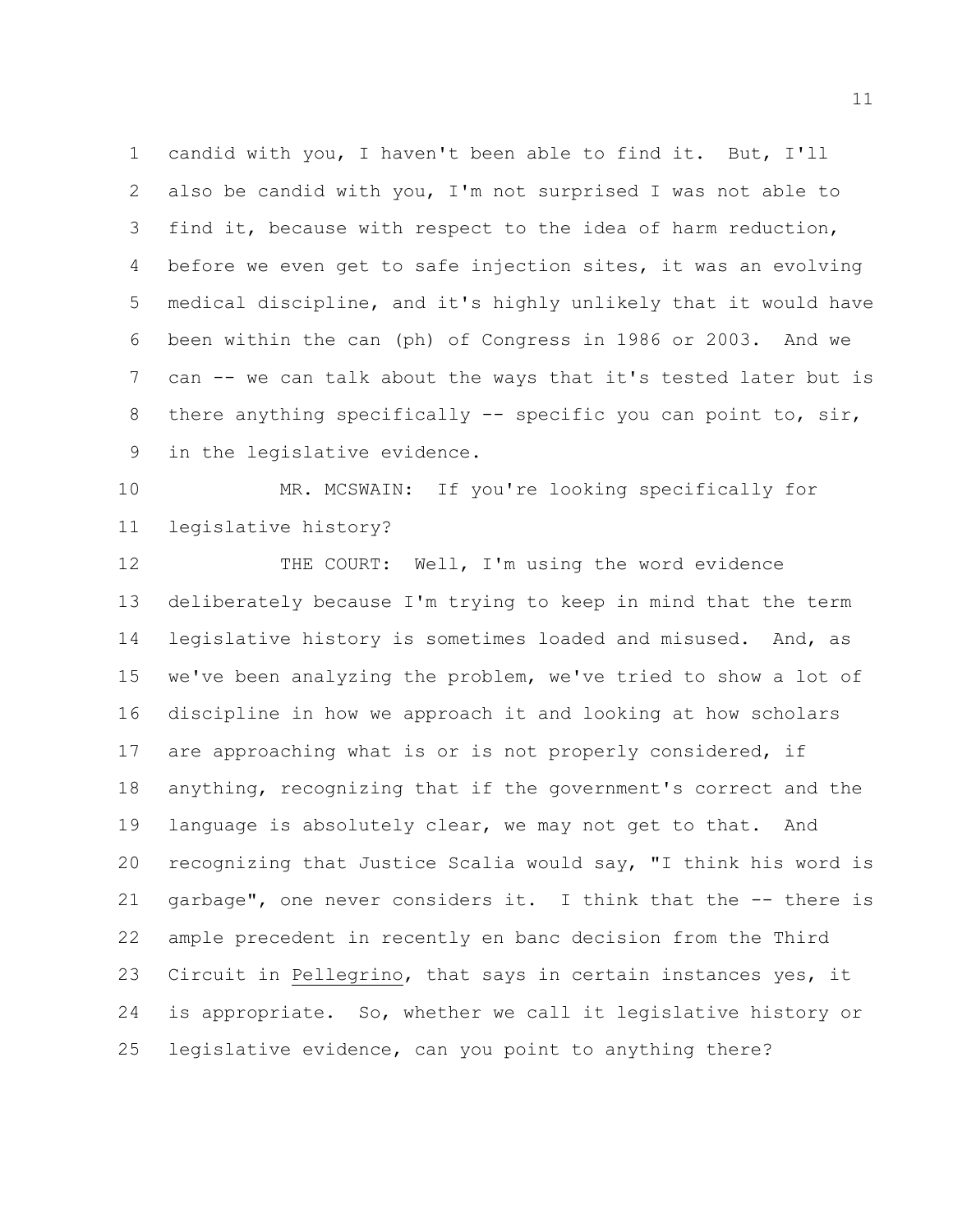1 MR. MCSWAIN: First of all, I'm going to put aside my statutory arguments because you want me to put it aside. And I agree with your mentioning of Justice Scalia, where he thinks of legislative history as like coming into a crowded party and looking across the room to pick out your friends, I think is the way he described it. It's very malleable. And so it's much more important to look at the actual words of the statute. But, there are some statements by Senator Biden. There also are some statements at the time of the amendments to 856 that don't specifically talk about injection sites, but the language and the logic of the statements would apply to injection sites.

 For example, in the 2003 amendment, Senator Biden said, "The bill targets any venue whose purpose is to engage in illegal narcotics activity." That's very broad. He talks about and idea (ph) it would help in the prosecution of rogue (ph) promoters who not only know that there is drug use at their event, but also hold the event for the purpose of illegal drug use. It doesn't mean that they're selling drugs.

 THE COURT: He also says it's addressed to predatory behavior elsewhere in his statements about that. He also says that it was meant to have a limited scope which is in part why they address the language in the way that they did. And in (2) not only talked about knowingly, but knowingly and intentionally. So suffice it to say there are many nuggets both ways.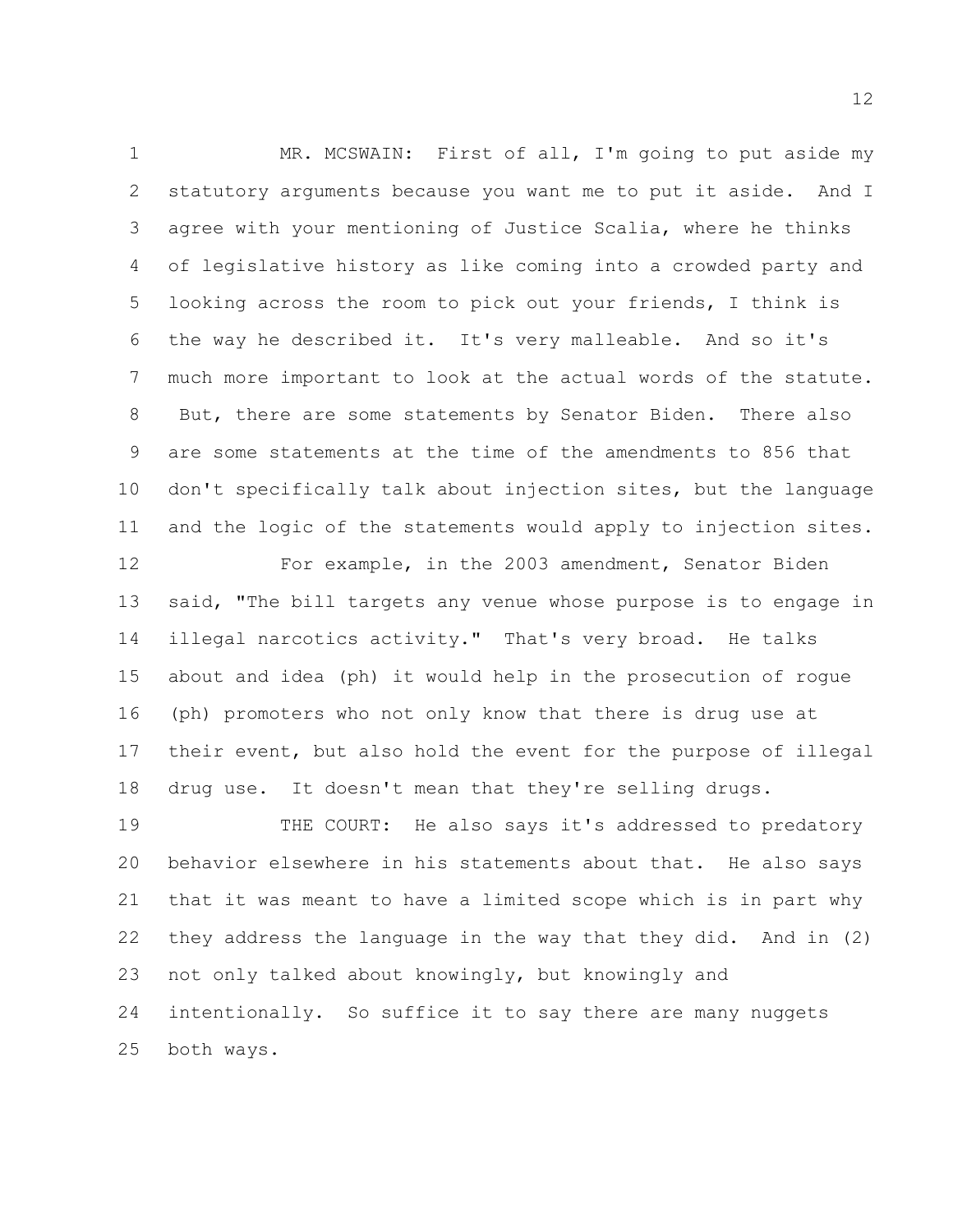And for the benefit of both parties, both parties in their briefs have cited statements by Senator Biden after the enactment of the statute. And again, looking at some of the 4 scholarship on legislative history and indeed some case law, we're loathe to put much weight on post-enactment statements. And so both parties cited those in their briefing. And in terms of how we have tried to exercise discipline and looking anything beyond the words of the statute, we've applied that standard. So, I think it's useful for the parties to know that.

 MR. MCSWAIN: We didn't do a lot of that in our brief, Your Honor. So there are a couple more statements I'd like to point out that may be helpful to you?

14 THE COURT: Not right at the moment, because I think, for those purposes, we've done a pretty deep dive into the legislative record. And we've tried to parse very carefully what was said when and in what context. Because, again, some of the things that legal scholars have said in looking at legislative evidence is, it needs to come with an appreciation 20 of the Congressional process and Congressional rules. So, indeed it matters greatly at what point in time something is being debated, something is being said and something is being amended. So, we're going to be applying that discipline and looking at it. But, I understand, I think, the position you're taking, that there's a great deal there that could, in an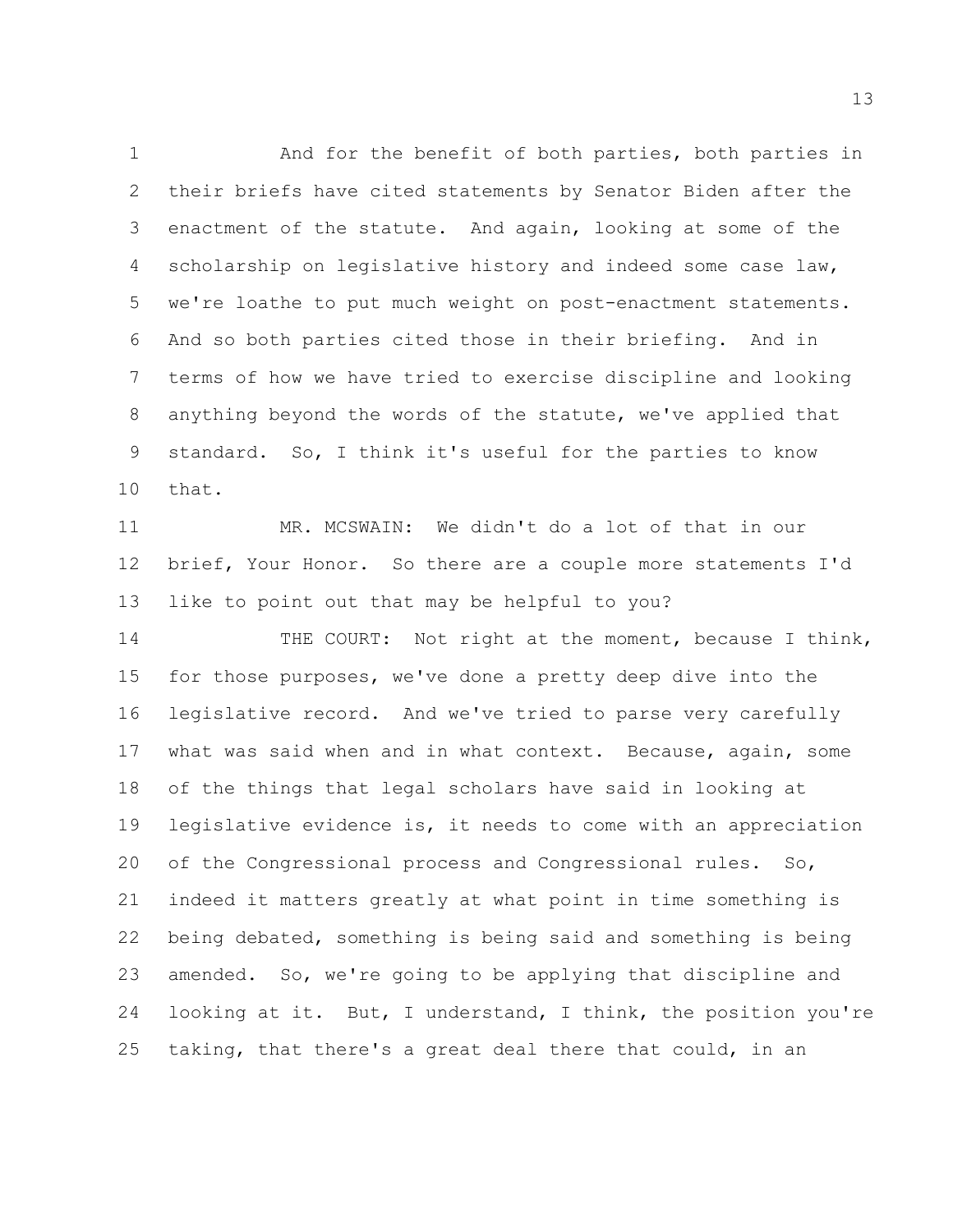intellectually honest way, be taken both in the words of the statute and in the discussion and applied to Safehouse. That would essentially be your argument.

 MR. MCSWAIN: I would agree with that, but I would say if there's an express prohibition, that Congress has reached this exact issue when they said, "no medical use." And there is one case that came pretty darn close to analyzing the situation just like that. I'm sure you're familiar with it, the Patel (ph) case in the Eighth Circuit.

 THE COURT: We're talking -- there was a rock concert?

MR. MCSWAIN: Yes.

13 THE COURT: All right.

 MR. MCSWAIN: Safe stock. They had a musical festival and one of the defendant's arguments was we have a medical facility. That's what they called it. That's what they -- the Court described in the opinion. Eighth Circuit said there is a medical facility in our Actus (ph) Music Festival, and the purpose of the medical facility was to reverse overdoses. And the Court found liability under (a)(2) there.

 THE COURT: If they found liability on that basis, I think the case had a lot of weight. Because, indeed, when we looked and we said well that's in interesting perhaps parallel here. But when you look at the other overwhelming evidence of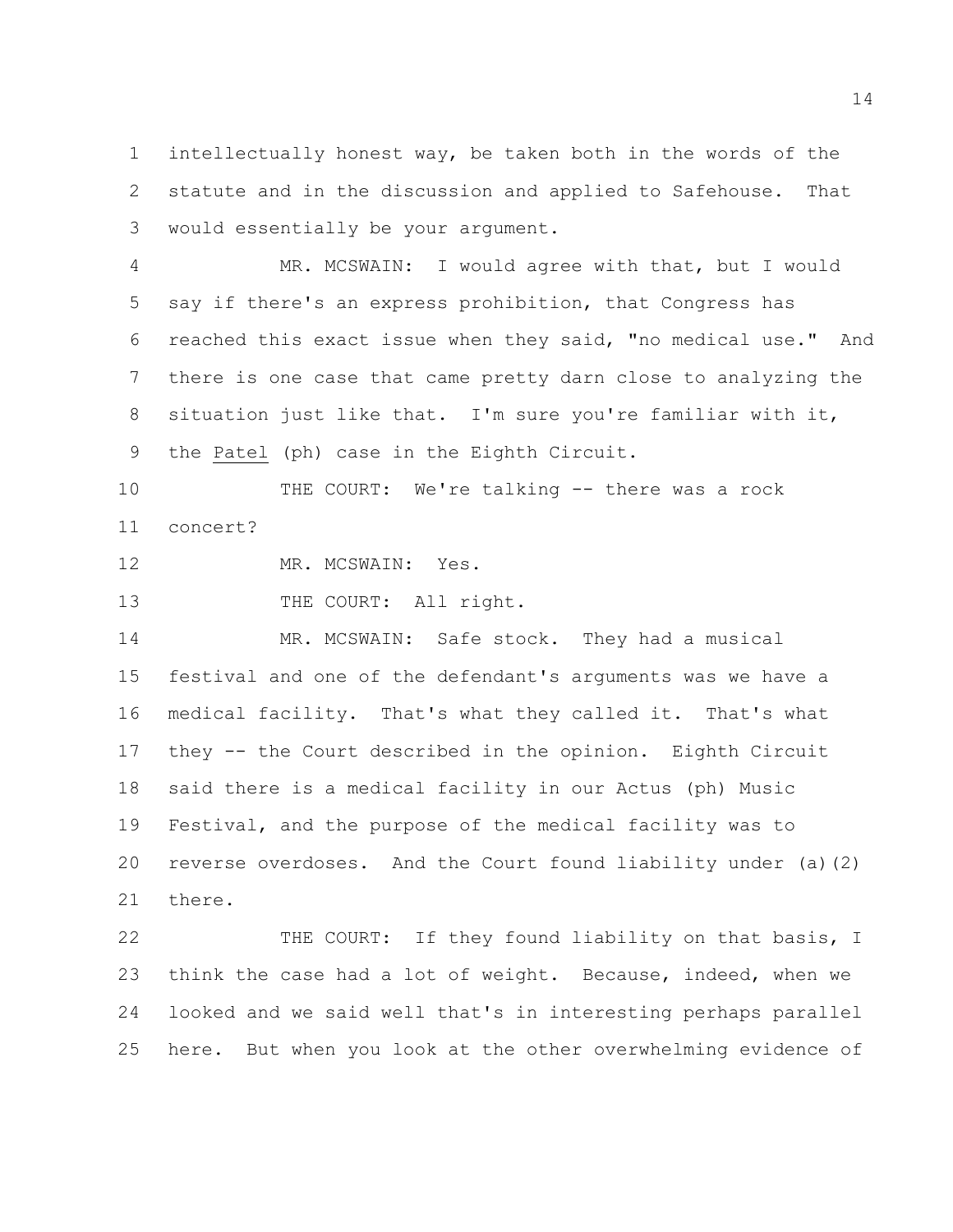the concurrent teen (ph) illegal drug use -- in fact, the concern promoter there actually had different schedules of drugs. You can't use these but you can use those. And that was all part of the jury's deliberation in the evidence of the case, with the first-aid stand being there.

MR. MCSWAIN: Yeah.

 THE COURT: But I don't think central to the evidence that resulted in convictions.

 MR. MCSWAIN: Sir, I'm not going all forward (ph) with this situation, I agree with you. But it's interesting that, that -- at least that parting even (ph) had been floated before. And it's not -- you're not riding on a complete Tubeau (ph) Rosalyn (ph). You have at least that case, that has looked at this issue, and it's very close to our issue.

15 THE COURT: But I'd go out and study the facts up closely to see how much weight you think you carry. And I thought that was a creative argument by the defense, given the overwhelming evidence against concert (indiscernible) owner who also committed depravity. But I'm not sure that really carries great weight in a situation like this.

 MR. MCSWAIN: I would agree that there's not any case that's directly linked to this case. But there is language, lots of language in the statute that directly applies to this. And also, I think that Oakland Cannabis Buyers case, the Supreme Court case that you've -- we've talked about some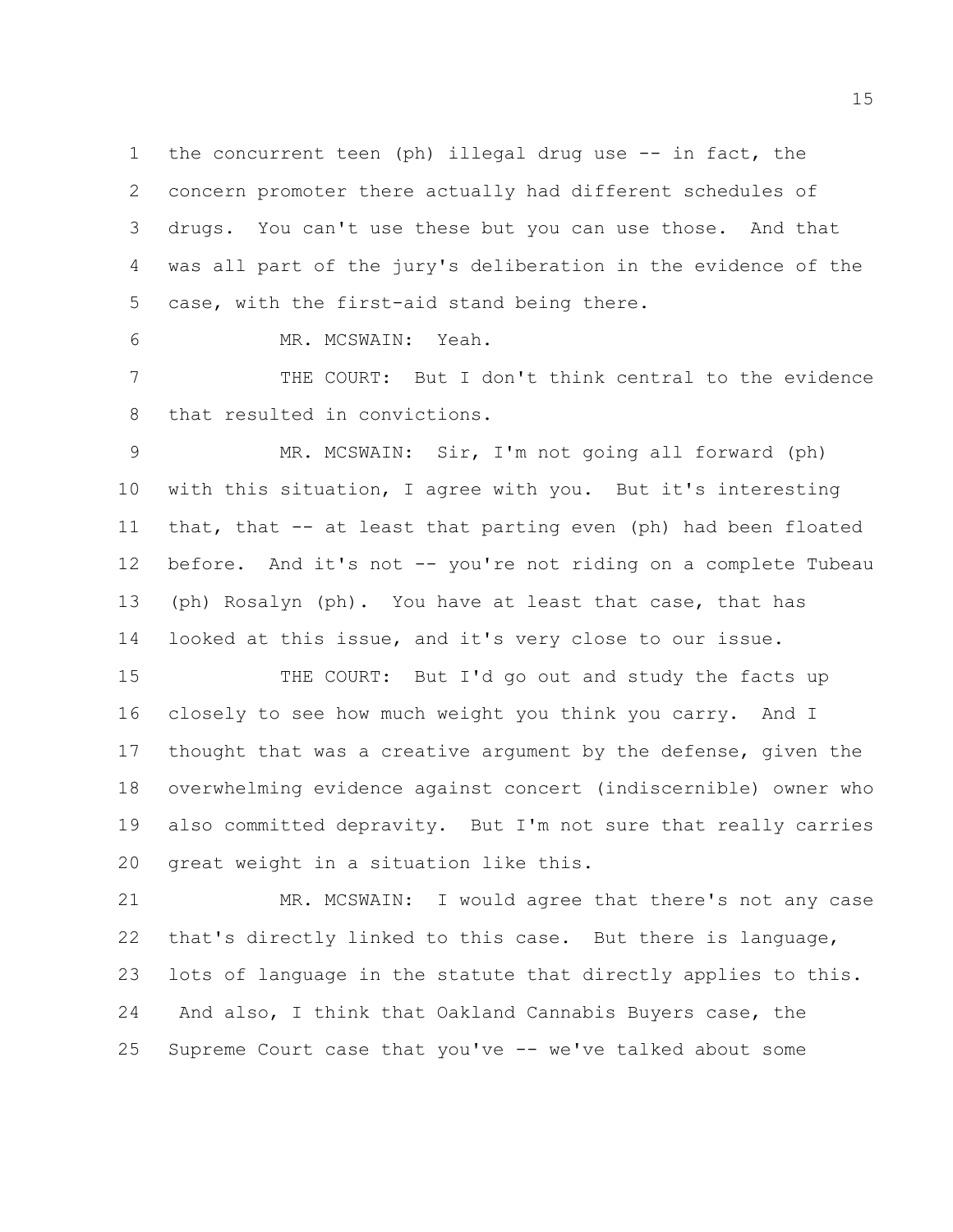already in the Court, is very applicable. There, they were talking about marijuana as a Schedule I drug, just like heroine. Not talking about Schedule II, like in the Horrity (ph) case, which is different, where you can write prescriptions for Schedule II. Schedule I, can't write prescriptions for it, have no medical use for it, but there's one express exception that's available only for government 8 approved research projects.

 But that is not a project that was being pursued in that case. It's not a project that's being pursued here. So there are no exceptions. So, Congress has directly already reached this issue and said no. And what that Oakland Cannabis Buyers case really stands for, if you boil it down to sort of the layman's language -- when Congress says no, no means no. That's what that case says.

16 THE COURT: Except Safehouse is not handing out any illegal drugs, correct?

18 MR. MCSWAIN: They're not handing out drugs. But under (a)(2), and under statute 856 that doesn't matter. All that matters is that you're making your place available for use, and  $-$ 

 THE COURT: Yeah. No, we're going to get into (a)(2) in a moment, because I'd like to move there next. But I will say this about both that case and Gonzalez v. Argid (ph) that Safehouse is citing, I don't think either of them shed great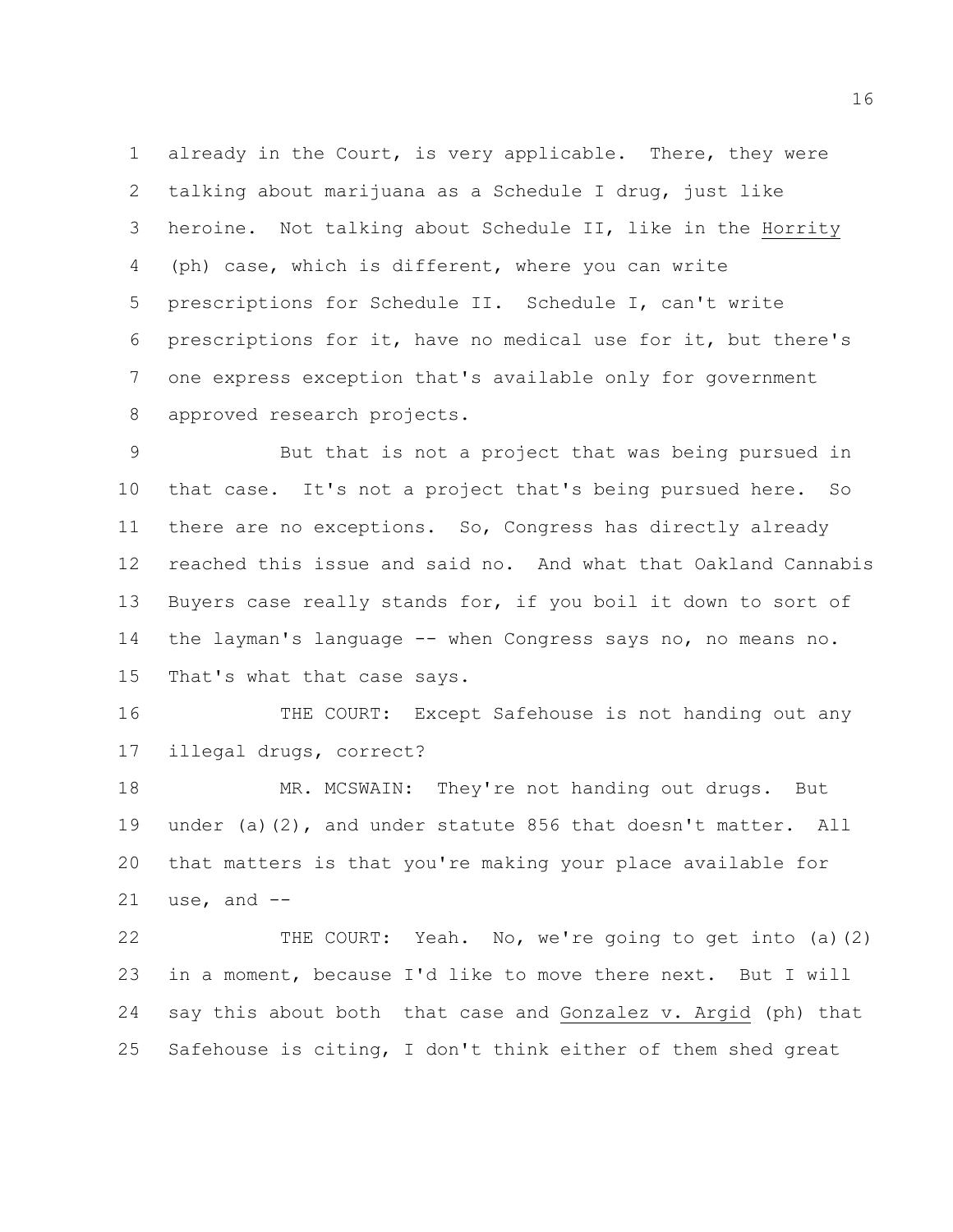light on the issue before the Court. I think that part of the Gestalt of the case -- and they give us a perspective on how it is that the Controlled Substances Act takes into account the fact that these substances are used in different ways, and in the background of the problem of drug use, legal and illegal, there's a medical context. But, aside from that, I'm not sure that they directly inform the issue before the Court.

 I'd like to talk a little bit about (a)(2), and the 9 difference between (a)(2) and (a)(1), because the government does cite an impressive battery of Circuit decisions in its brief. And obviously, we've looked at them very closely. And, in all candor, when I look at those cases, all of them seem to follow the Fifth Circuit's decision in Chen (ph). And they follow the Fifth Circuit's decision in Chen on the point as to whose purpose it has to be in (a)(2). And they do it without any real analysis of what the Circuit did in Chen. And I don't say that in a critical way, because I don't think in any instance the record before those circuits required them to get into a deep analysis of whether Chen was correct in the distinctions that it drew. But, one of the things that I am concerned about is that Chen says, that if we look at (a)(12) 22 and we look at (a)(2), according to the Fifth Circuit, (a)(2) would be redundant. And the only way to make it non-redundant is to apply the rule against surplusage, and to assume that in 25 (a)(2), the purpose has to be the purpose of the actual user of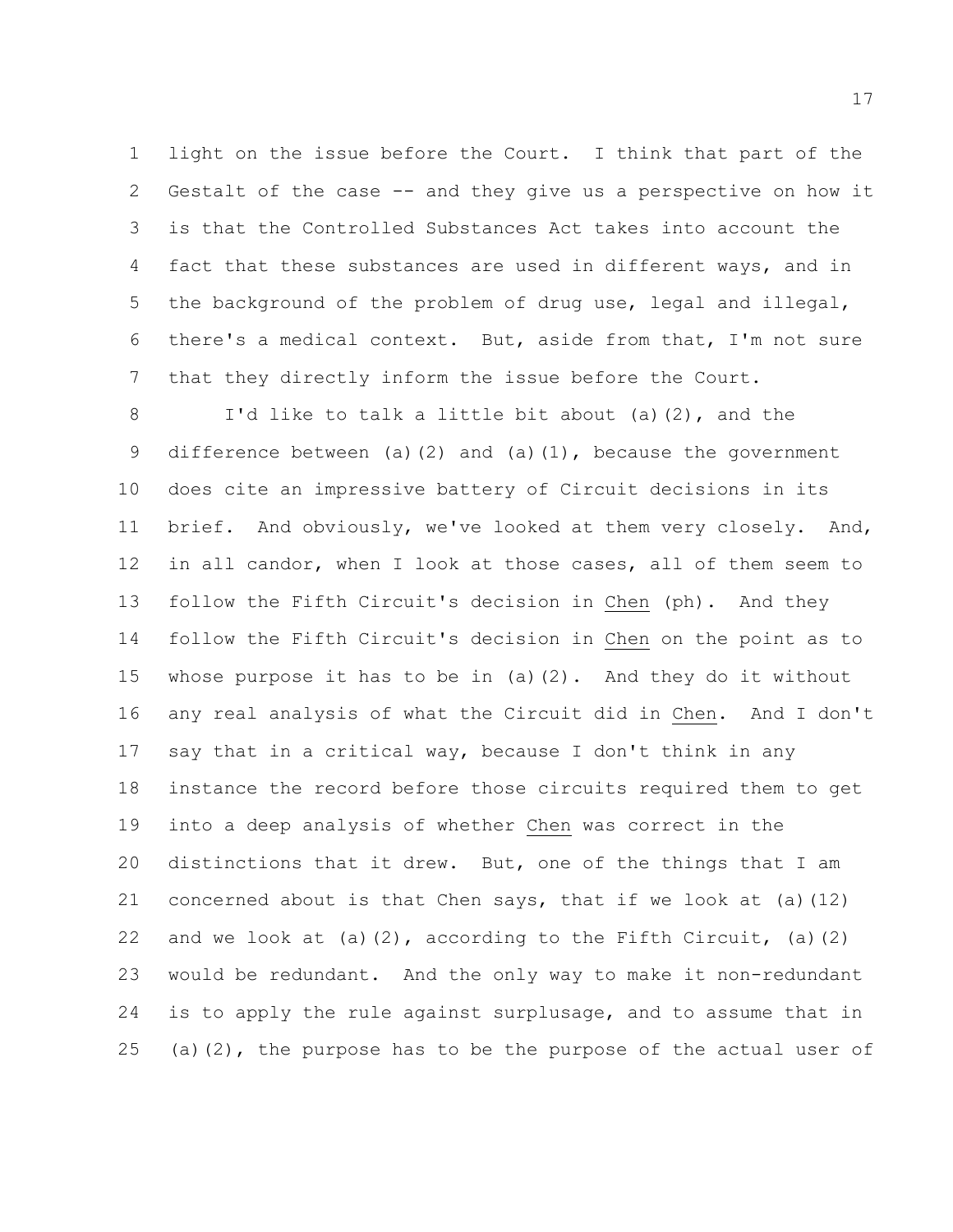the drugs rather than the possessor of the facility. And I'm probably going to use the word possessor here, just because we've got owners and renters, and all manner of others.

4 And what troubles me about that, Mr. McSwain, is I think you can easily read (1) and (2) not to be redundant, because I think you read (1) to say that's where the possessor 7 themselves are engaging in the activity or -- is engaging in the activity. And (a)(2) is where others are, but their purpose is to have those others engaged in it. So, I didn't share the Fifth Circuit's bafflement as to what the difference between (1) and (2) is. Why can't (1) and (2) be read the way I've suggested? (1) is the possessor themselves is engaging in the activity --

 MR. MCSWAIN: When you talk about the possessor, do you mean the possessor of the place or of the drugs?

16 THE COURT: The place.

17 MR. MCSWAIN: The place, okay.

 THE COURT: Place. Possessor of land. I mean -- MR. MCSWAIN: Got it.

 THE COURT: -- and I'm using possessor because we've got owners, we've got lessors --

MR. MCSWAIN: I understand.

 THE COURT: -- we've got operators, we've got squatters. We've got all kinds of folks. So, I'm using possessor. And I think logically, one is written to say the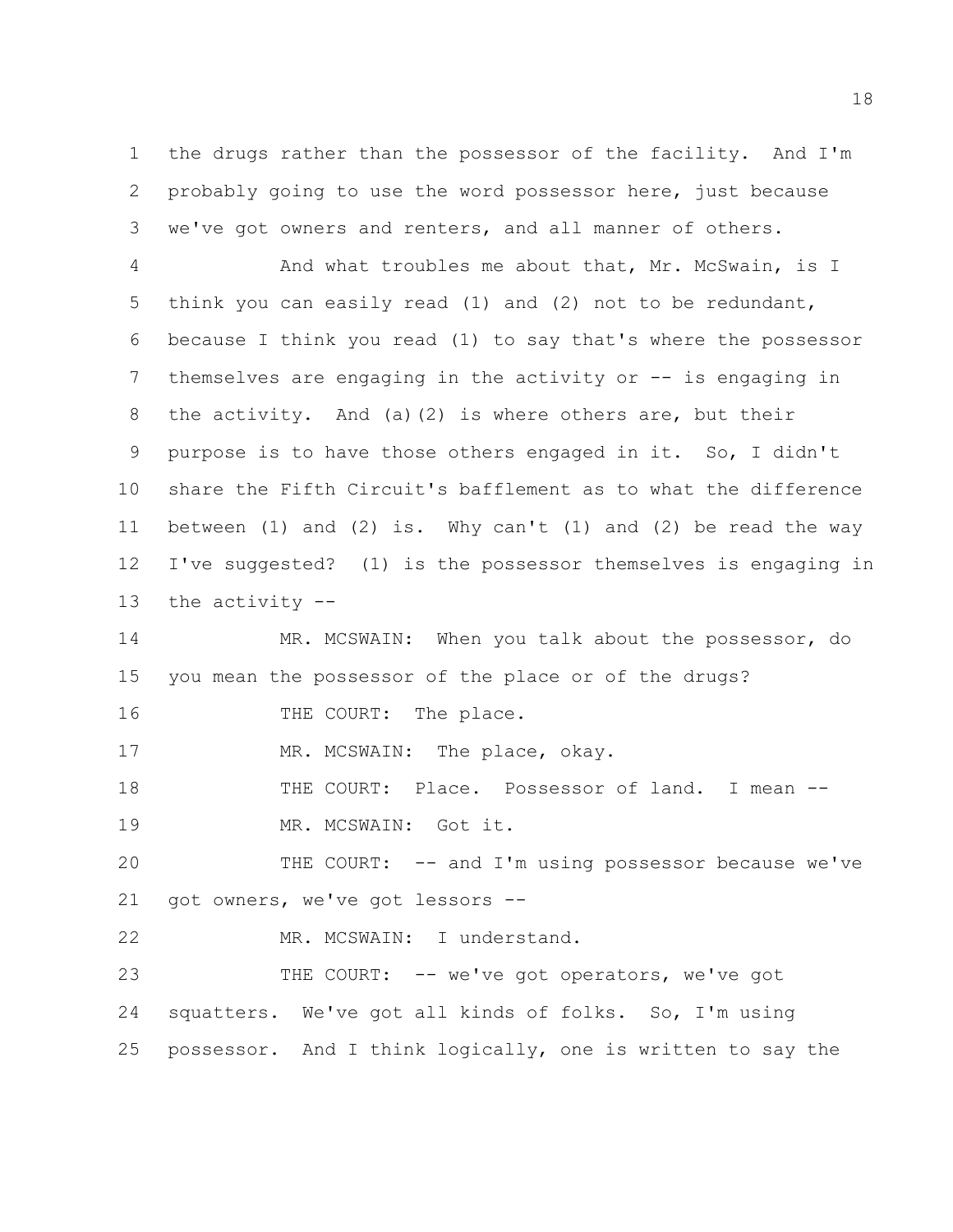possessor themselves is using the property for that purpose. And (b), the possessor is, for the purpose of allowing others to do it, engaging in that conduct. And I think that the purpose requirement would apply equally to the possessor in both (1) and (2). Chen disagrees. Chen says no. When you get to (2) you don't look at the possessor's purpose, you look at the user's purpose." And I'm having trouble with that proposition, because I'm not baffled in the way that Chen was baffled.

 MR. MCSWAIN: I think the way Chen -- well, first of all, I don't think that Chen is the only case that really analyzes the issue. Some of the other cases, Tubeau, for example, and other circuits, they're not just saying we follow Chen blindly. They're looking at the same statute and they think there is some meaningful discussion there. But to answer your question --

17 THE COURT: I didn't find it. Just to be candid with you, because we looked for it.

 MR. MCSWAIN: (a)(1) and (a)(2) can't talk about the same purpose, or the possessor's purpose in the same way because, if they did that, the statute would be nonsensical and self-defeating. And what I mean by that is you can be a stone cold crack dealer, and you could say that my purpose is to make money. My purpose is not for drugs to be used. And therefore, if you look at (a)(1) or (a)(2) I get off scot free. It would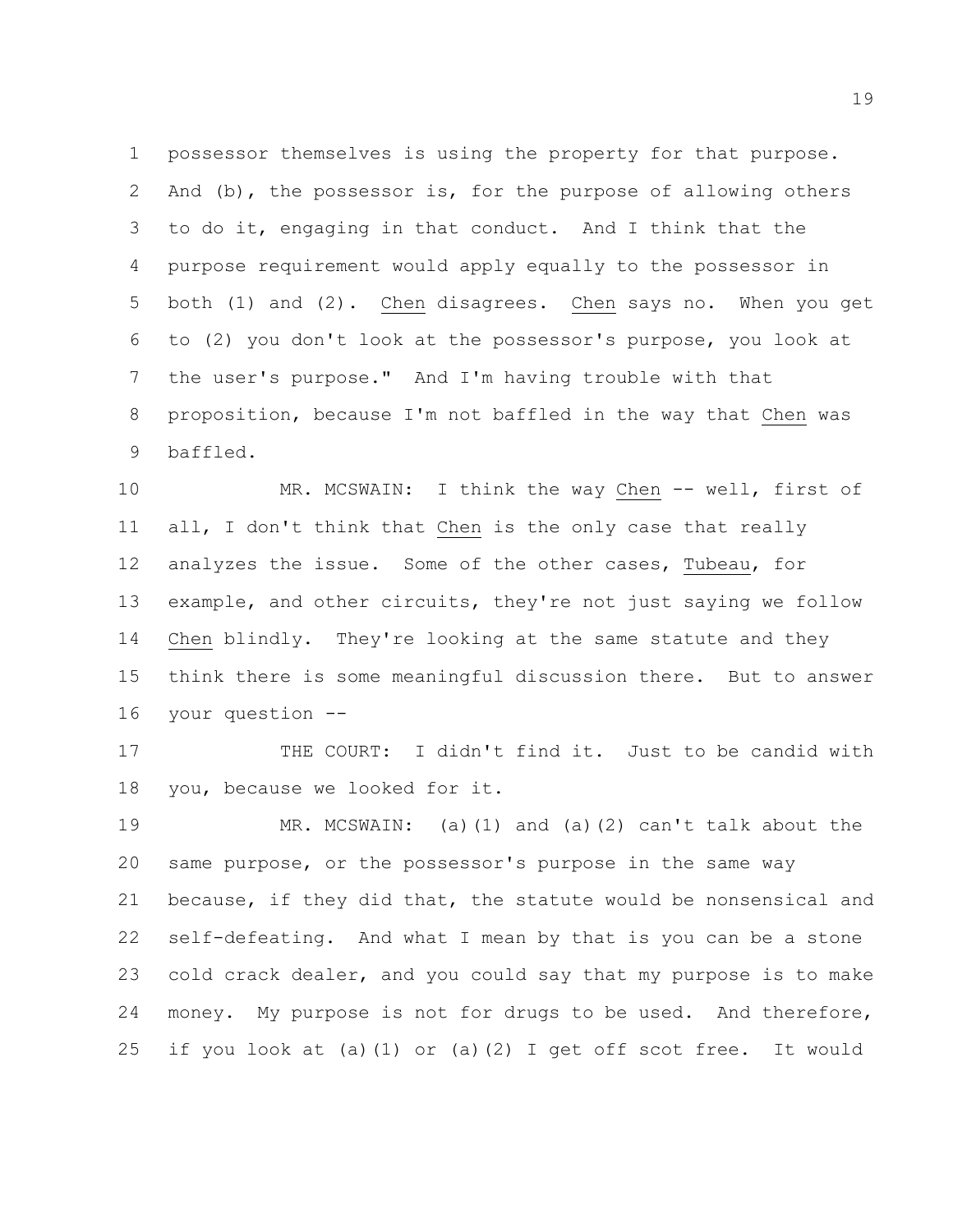be a self-defeating statute. It doesn't make any sense. You have to look at (a)(1) and (a)(2) and first of all assume that Congress was not simply being redundant. They're not going to 4 have an  $(a)(1)$  and  $(a)(2)$  --

 THE COURT: I don't think they were redundant. And I don't think (a)(1) and (a)(2) are redundant. And I think if somebody argued as a defendant what you just argued, the Court would say that has no merit. Because we're looking about the use to which the property is being put, either by you as possessor and you doing something there. Or you as possessor intending for somebody else to do something there. So, I think we fundamentally disagree about whether or not they're redundant.

 MR. MCSWAIN: Well, maybe we're really (ph) talking 15 past each other. In (a)(2), I think the key is that the possessor is making available for use to others, and it's their purpose -- the others' purpose -- that matters, which is the way that Chen interpreted it, which I thought. And you're disagreeing with that?

THE COURT: Absolutely.

 MR. MCSWAIN: Okay. Well, I think if you disagree with that, well then you are running headlong into the absurd 23 situation where a crack dealer could say, "I get off scot free, because my purpose is the only one that matters. And my purpose is to make money."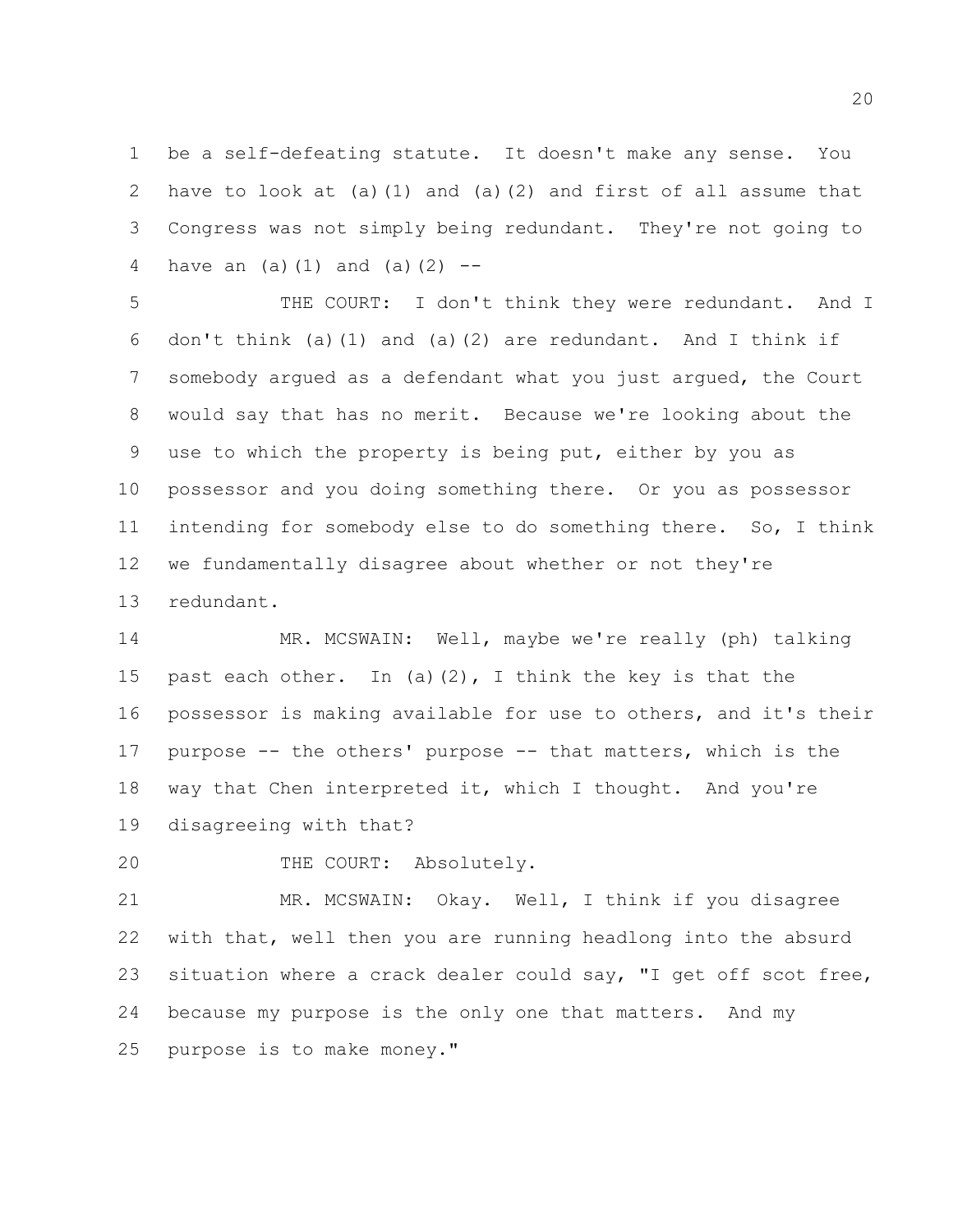THE COURT: I think that's word play. And I think in court we'd say that it's word play and say that I defend it. No. We're talking about your use of the property. You've got 4 this property and you're using it for this purpose. Or, you've got this property and with the intent to allow others to use it for this purpose, while allowing them to do so. That's what I think a Court would say, and that's what I would say.

8 MR. MCSWAIN: Well, going down that path, I would say that, if you look at the facts in this case, it is a necessary precondition to Safehouse's stated purpose. I mean, they're -- they want to unilaterally say that, "Our stated purpose is to save lives."

## 13 THE COURT: Mm-hm.

 MR. MCSWAIN: We prevent overdoses. How do you want -- there's some medical reason. But a necessary precondition to that is the use of drugs. That means that 856 covers it. If you want to talk about word play or semantic play, that's word play and semantic play.

 THE COURT: Well, we're going to get to purpose and how purpose can operate on many levels, I think, as we get deeper into the discussion. But I'd like to stay on Chen for a moment, okay? To show you the degree to which we've tried to look at this, all right? So, when Chen says GD's (ph) and we're going to read the statute in a different way, they apply a Kemp (ph), right?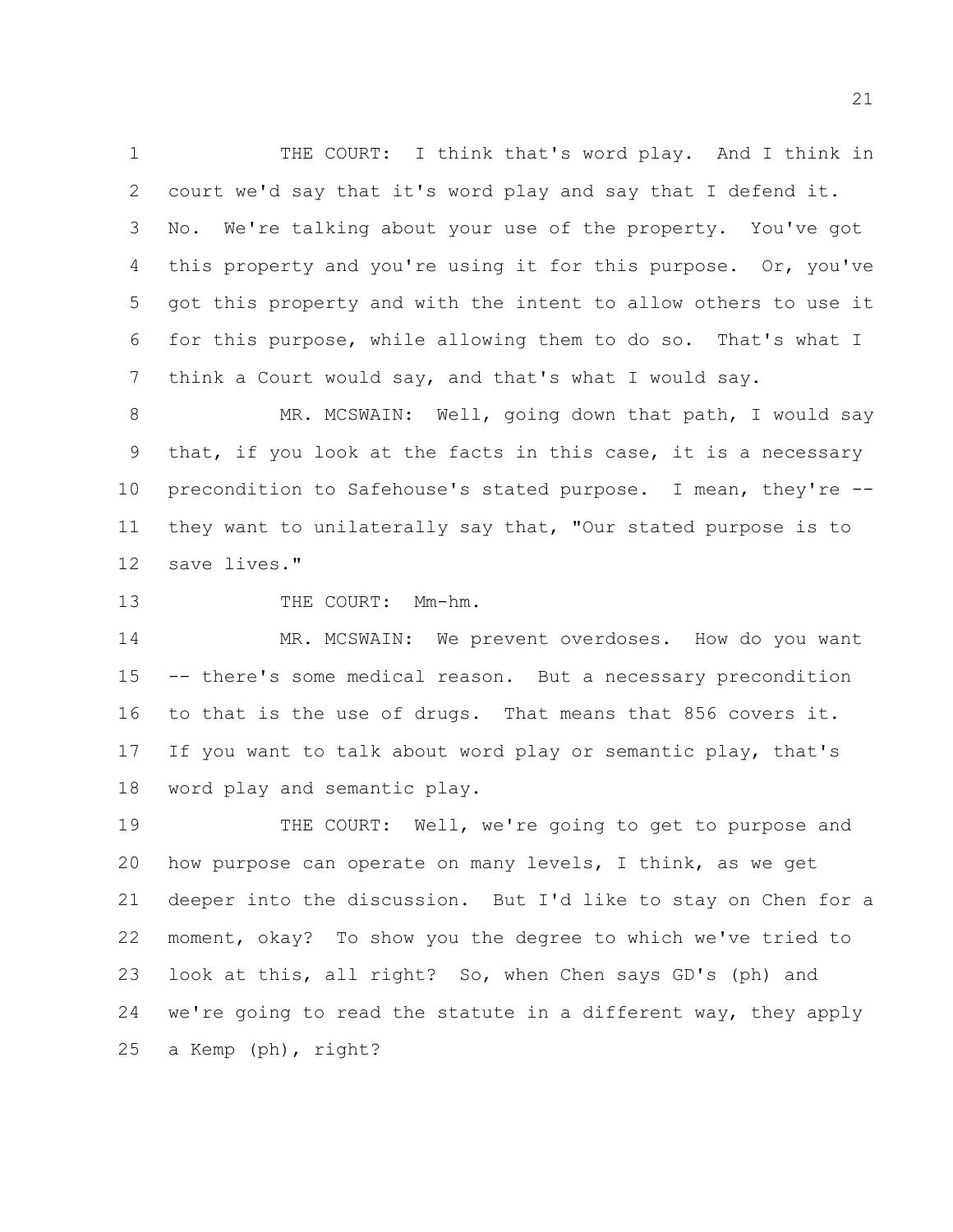1 MR. MCSWAIN: Mm-hm.

 THE COURT: The rule against surplusage. And, as Professor Lewellyn (ph) said in a famous article years ago, "One of the problems with Chen, which are now in vogue but not so much back in the day, is for every Chen there's a counter Chen". And so, the canon against surplusage is all set by the canon of consistent usage. And that is, if a word is -- a word 8 is presumed to have the same meaning throughout the text. So, here we are. And we've got within the very same subsection of a statute, use of the word "for the purpose of". And the Chen court says well, in (1) it means one thing and in (2) it means another thing. So, in applying the rule against surplusage, they're violating the rule against consistent usage. And isn't that a problem for a court in looking at what, I think, in tableau they talk about the logic of Chen. I'll be honest with you. I'm grappling with the logic of Chen and not quite seeing it. What would your response be to the violation of the rule in favor of consistent usage?

 MR. MCSWAIN: My response would be to frame it slightly differently. Purpose in both one and two has the same meaning in terms of purpose meaning object, goal, whatever synonym you want to use. But the key is whose purpose? 23 THE COURT: Oh, okay. Yeah.

 MR. MCSWAIN: So you have to look at -- you have to look at the context of the whole statute and all the words in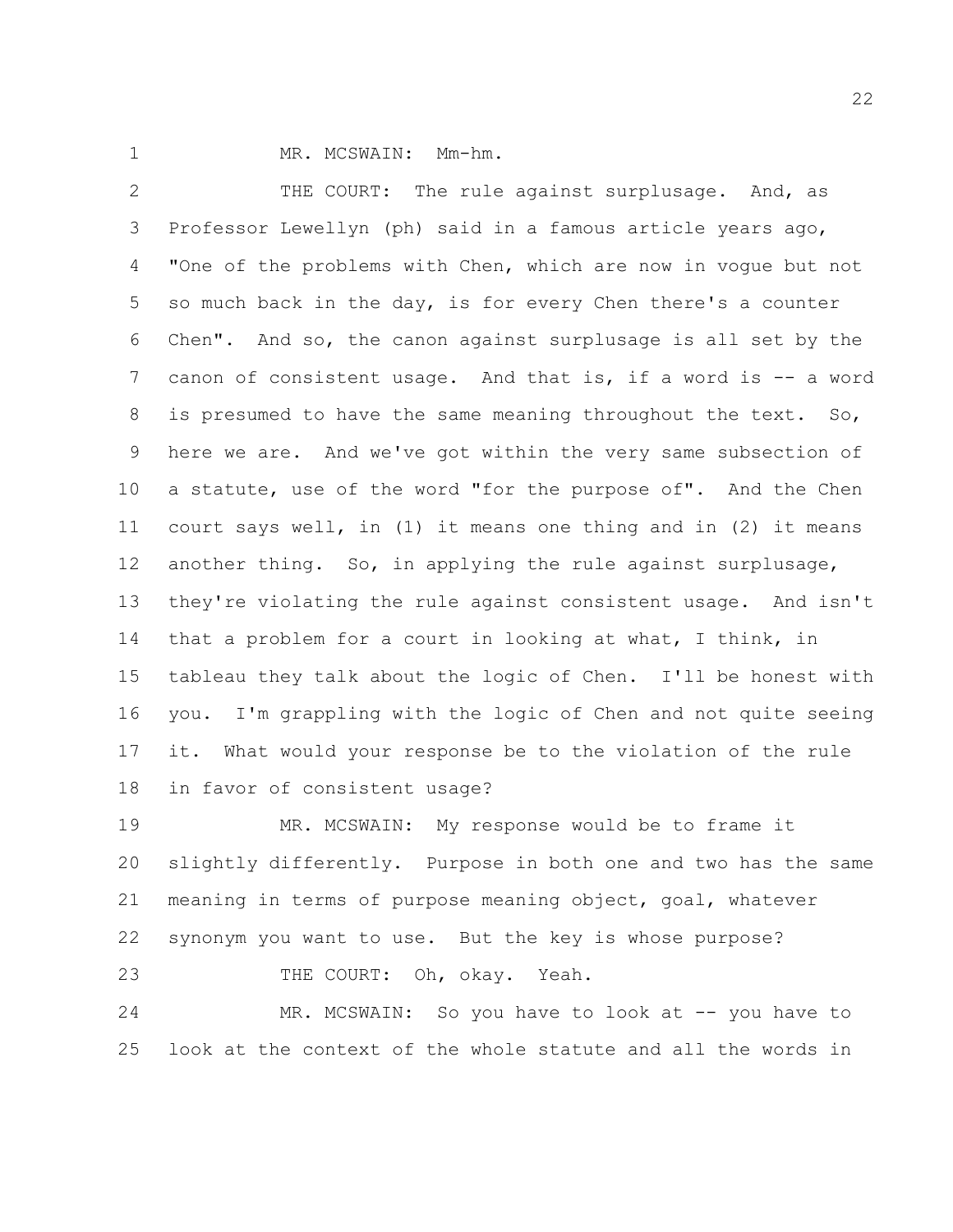one and two and the broader statutory scheme to come up with the logical conclusion, really, I think the only logical conclusion is that whose purpose in (a)(2) is the user's purpose and whose purpose in (a)(1) is the possessor's purpose?

 THE COURT: So Congress without explicitly drawing that distinction uses purpose, you know, one after the other in the same statute and just leaves it to the reader of the statute to then infer that in (2) it's the purpose of the user? I mean, that's what you're really asking me to conclude.

 MR. MCSWAIN: Well, I'm asking you to conclude that on all of the words in (1) and (2), so here are some of the key differences if I could enumerate them?

 THE COURT: Well, there's only one I'm interested in, okay? In (2) we have -- in (1) we have knowingly and for the purpose of. In (2) we have knowingly and intentionally for the purpose of. So would you agree with me that if you add intentionally in (2) your -- that's a somewhat perhaps higher standard that would need to be met for purposes of criminality. MR. MCSWAIN: I think that the positioning of knowingly and intentionally in (2) is different, for example, 21 of the positioning of knowing in  $(1)$ , so let me just  $-$  let me describe for a moment what the differences are between (1) and (2) textually because I think they really are important. And

it's important to look at all of them.

THE COURT: I'll give you the leeway to do that, but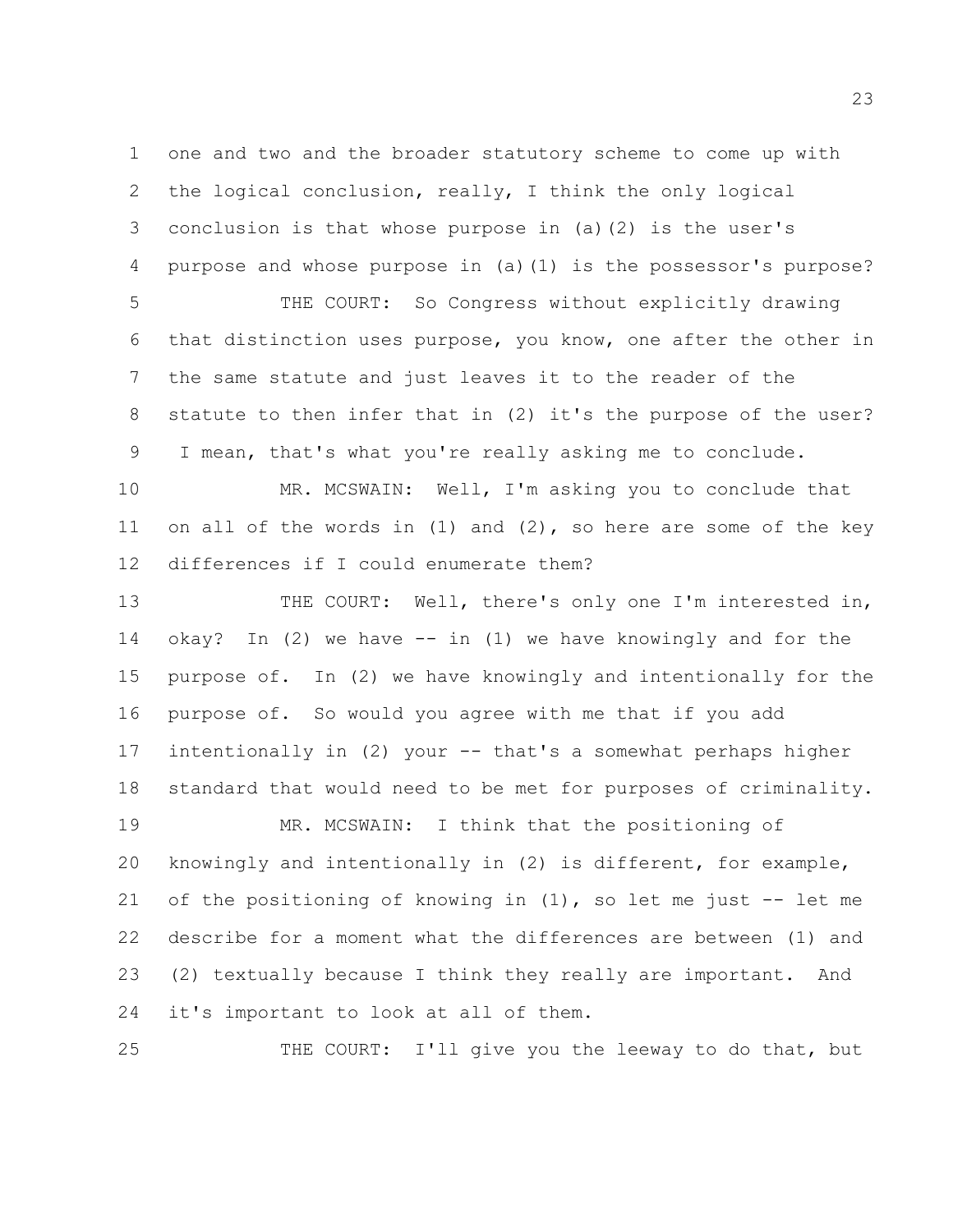$1 - -$ 

 MR. MCSWAIN: Okay. See if I can convince you. THE COURT: That's what you're here to do. MR. MCSWAIN: In (a)(1) it says knowingly open. That again is consistent with the idea of directly opening a drug house, knowingly open, whereas the beginning of (a)(2) talks about manage or control. It's more indirect. You're not knowingly opening a drug house. You're just managing or controlling a place. And then also you have in (a)(2), very important that you don't have in (a)(1), make available for use. That sort of 12 changes the whole tenor of  $(2)$  compared to  $(1)$ .  $(1)$ , again, is

 direct. Don't you open yourself knowingly open directly a drug house. Number two is talking about making available for use. Well, making it available for who? Making available for others. Making it available for the people that Chen was talking about and every other circuit that has looked at this, all five courts.

 So you also have with or without compensation. I think that's consistent because you don't have with or without compensation in (a)(1). You have --

 THE COURT: Well, that's because (a)(2) is addressing a wider variety facility, right?

MR. MCSWAIN: Correct.

25 THE COURT: Yes.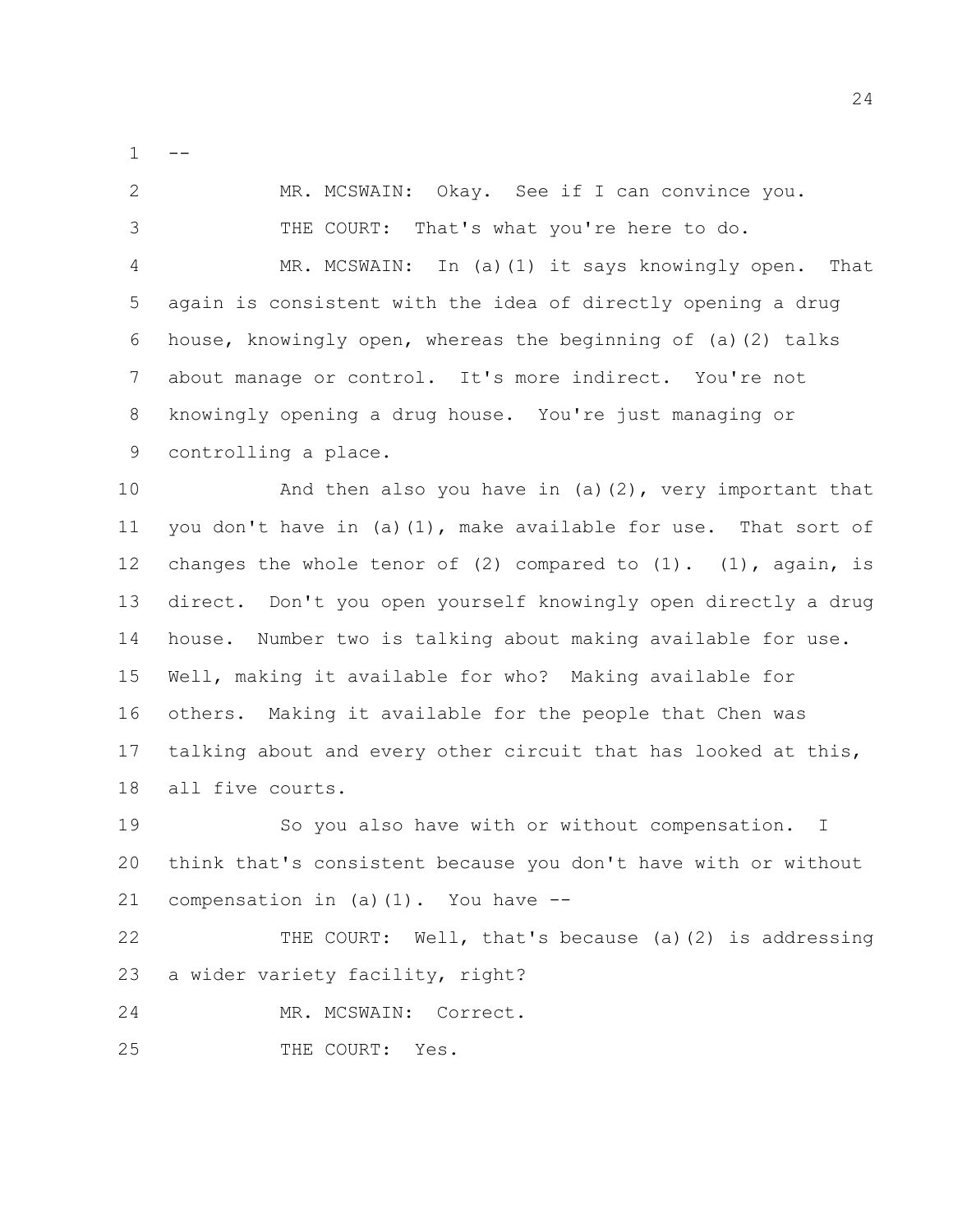1 MR. MCSWAIN: But that's also --

 THE COURT: The rave, the rock concert, et cetera. MR. MCSWAIN: Correct, but that's also consistent with the idea of making available for use to others because in a lot of those situations where you're making available for use for others, you're not making money yourself. You're not in it for the profit. You just happen to know, you have the knowledge that there's drug use at your location and that's why Chen and other courts have said you can't have a willful blindness instruction in (a)(1), but you can have one in (a)(2) because in (a)(1) it's direct.

12 THE COURT: Oh, I agree with that. And candidly I think the Court has tied themselves up in knots to a certain degree because you can still have willful indifference conduct -- a standard instruction even if the purpose in (a)(2) first to the possessor of the land. But let me ask you this. Did Chen say anything about intentionally in its discussion? I mean, did they even mention the fact that intentionally also appears in (a)(2)? Because again, I didn't see it.

 MR. MCSWAIN: I don't think they discussed that, but I think the fact that knowingly and intentionally is in the middle of (a)(2) and not in the beginning of (a)(2) matters. They're talking about knowingly and intentionally renting, leasing, profiting from or making available for use the place for the purpose. That's consistent with intentionally making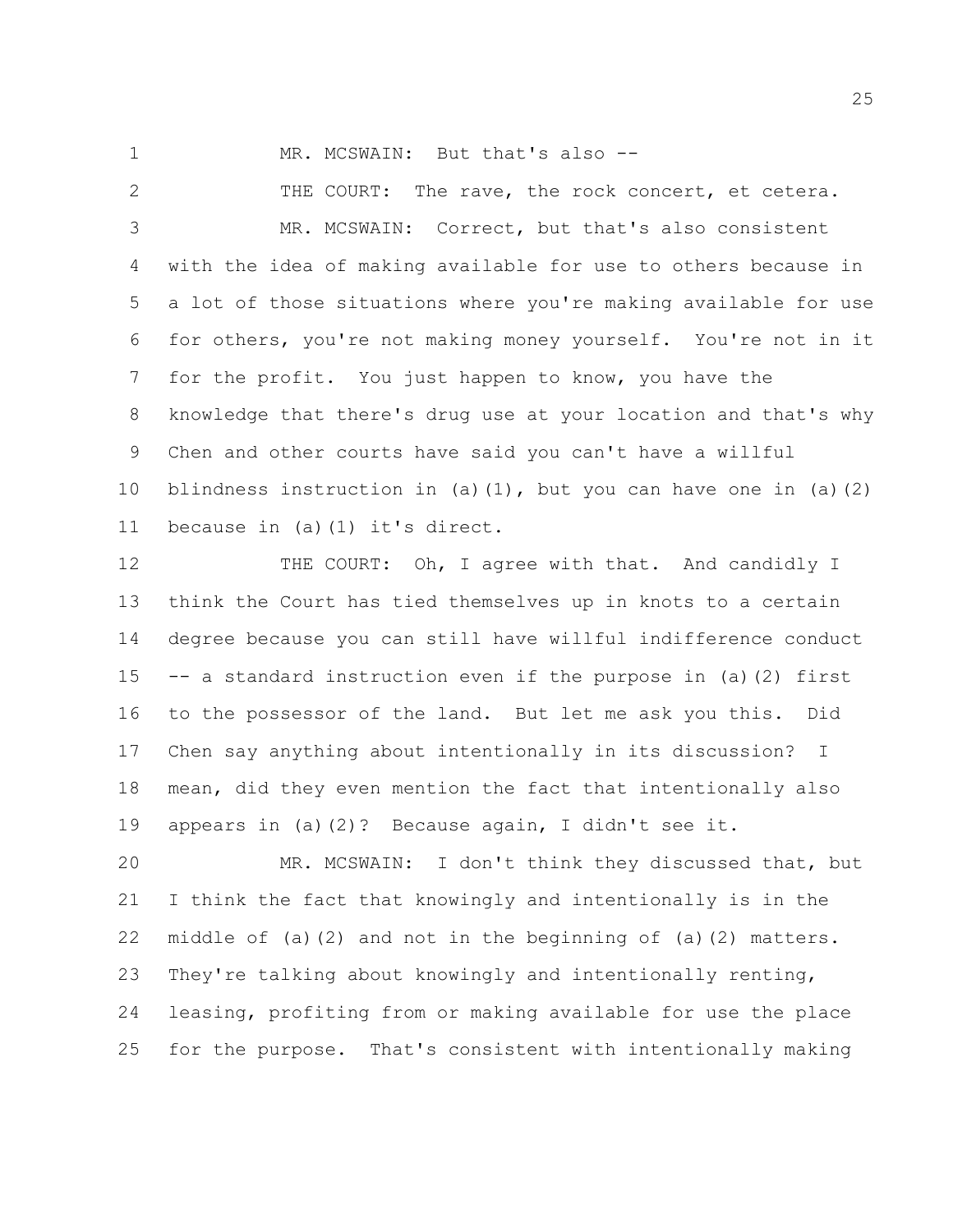available for others, not for yourself, not to set up the drug house yourself, because (a)(1) and (a)(2) are different. We have to assume that Congress didn't just make a mistake and -- 4 THE COURT: Well, but --

5 MR. MCSWAIN: -- having it overlap.

 THE COURT: I actually think Chen may have shed a little light on the argument you're making now and I'd go to Footnote 9. Okay? And this is what Chen says. "Our research reveals at least 16 federal criminal statutes that use the combination of knowingly and for the purpose of. A review of those shows that the purpose requirement clearly goes to the actor in the statute, the one who has the knowledge." Right?

 And so if based on that review of 16 criminal statutes they said that that requirement would go to the actor, which in this case is the possessor, and it would go to them as (a)(1). Why not (2) as well? I mean, why doesn't the same analysis apply there that it carries all the way through to the actor if in 16 federal criminal statutes where those terms are combined that's the individual to whom it refers? That's why I  $20 -$ 

 MR. MCSWAIN: But you -- you would have to look -- THE COURT: -- have a problem with Chen. MR. MCSWAIN: I would say -- I mean, I haven't looked at all 16 of those cases that are cited in Footnote 9, but -- 25 THE COURT: It's statutes actually.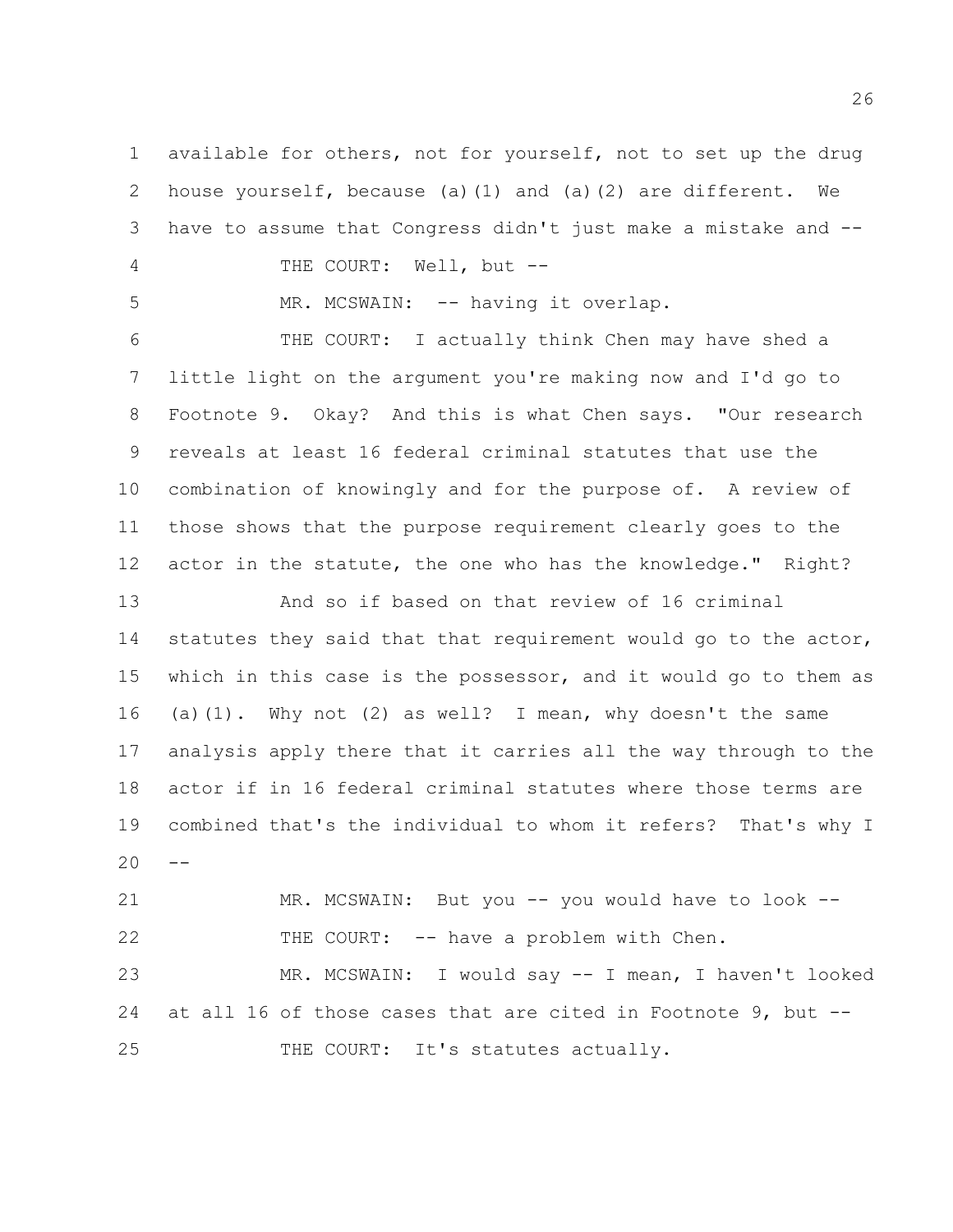1 MR. MCSWAIN: -- or those statutes, but if you're going to look at those statutes, again, we'd have to look at the whole statute. You have to look at all the words in the statute and that would inform whether -- that would inform whether purpose is referring to one person or another. Here we have to do the same thing. When you look at (a)(2) and you see the additional words, "or make available for use," you see the additional words "with or without compensation" we know there's 9 already an  $(a)(1)$ . The logical conclusion is that  $(a)(2)$  is referring to others' purpose.

 THE COURT: But doesn't it say knowingly and then right after knowingly comes and intentionally? I mean, it follows right after knowingly in (2), does it not?

14 MR. MCSWAIN: Yes, that you knowingly and intentionally make available for use somebody else doing something for their purpose. There's no inconsistency there. There's no barrier you're running into just because they use the words knowingly and intentionally to (a)(2). It has to refer to the possessor's purpose. It can refer to the user's purpose because it's talking about, right after those words, "or make available for use," implying that it's made available for use to others. Otherwise, why would those words be in there?

 THE COURT: Well, I'm supposed to give meaning to every word, correct? And so I'm supposed to give meaning to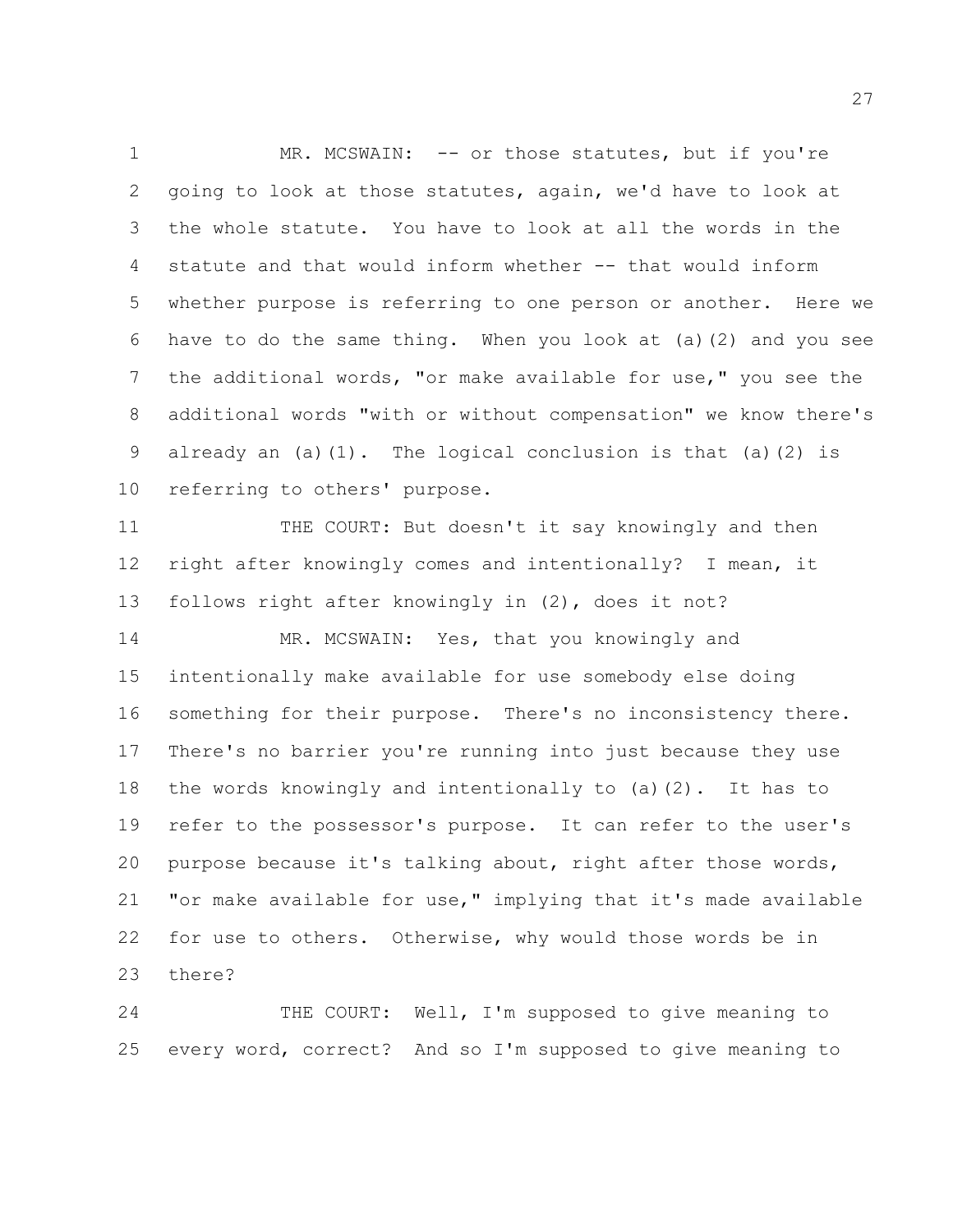the word intentionally. And so you would agree with me that I have to grapple with in (a)(2) Congress has added in addition to knowingly and for the purpose of, knowingly and intentionally for the purpose of.

 MR. MCSWAIN: I agree. Every word of the statute should have meaning, but here it's easy because Safehouse knowingly and intentionally is making available for use to people who are going to bring heroin onto the property and use it. There's no hard, factual issue.

10 THE COURT: Well, we're going to --

11 MR. MCSWAIN: There's no (inaudible).

 THE COURT: -- we're going to get to purpose in a moment and I think I'll get off with Chen and his progeny and everything else. But before I do I just wanted to touch on one of the other cases the government cited, and it was the Third Circuit case that they cited. It's a non-precedential case, but it is a case that you cited. And it was written by Judge Schwartz joined by Chief Judge Smith and joined by former Chief Judge Sirica (ph). And so do you have that handy?

 MR. MCSWAIN: I don't have it in front of me but I'm familiar with the case if --

22 THE COURT: Right, and --

 MR. MCSWAIN: -- you want to ask me a question about it?

THE COURT: Yeah. I mean, I want to look at how the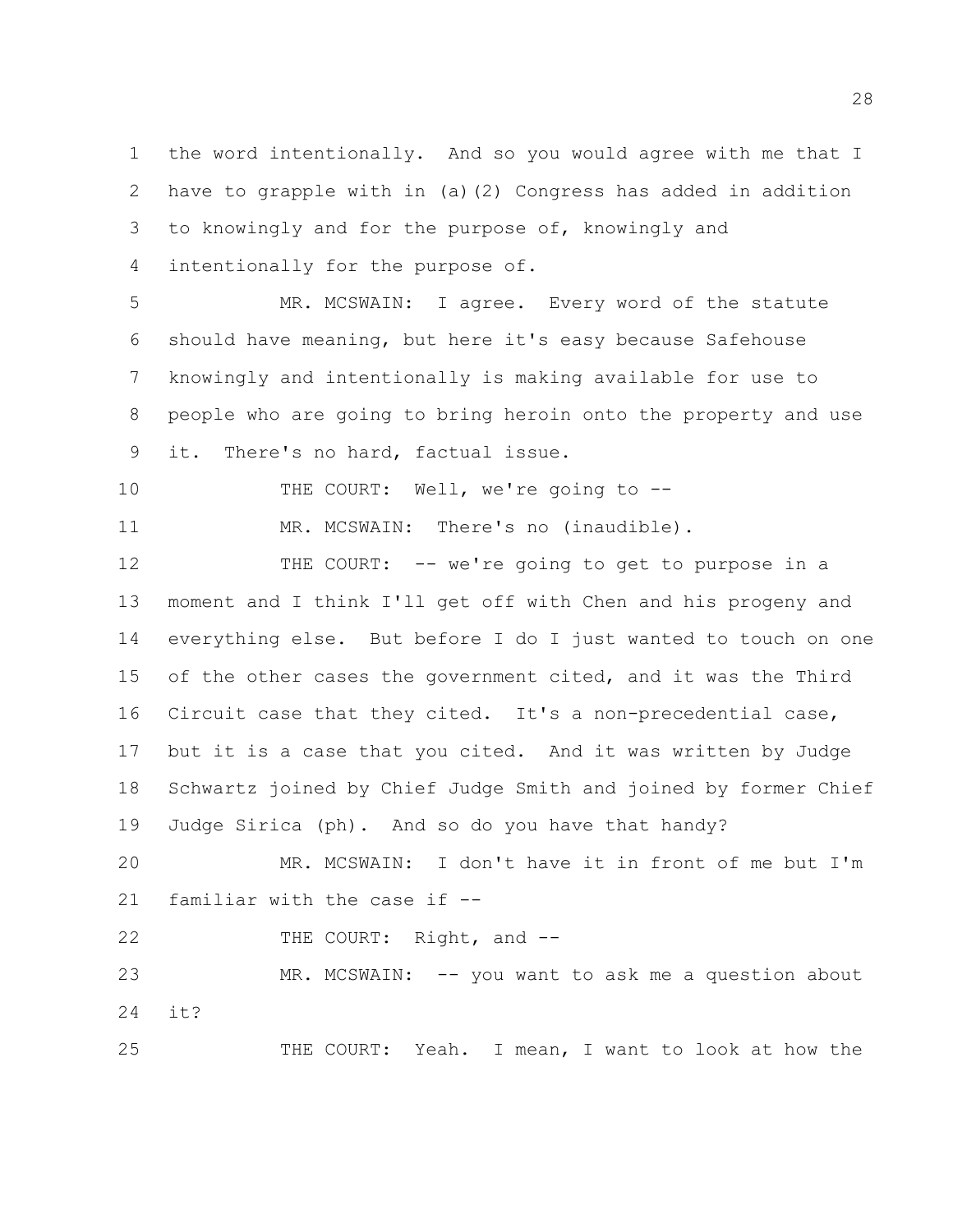Third Circuit when they were addressing the statute couched it because even though it's a non-precedential case I guess it's persuasive authority like a circuit decision that's not within the Third Circuit. And there you had a conviction under (a)(2) for use of an apartment for purposes of drug dealing. And the Court reviewed the evidence and they upheld the conviction. And in doing so they said accordingly the jury was entitled to infer Bachman (ph), he was the defendant, intended that the property be used for manufacturing and storing controlled substances.

 Now again, Mr. McSwain, this is under (a)(2) and in that case the Third Circuit looked to the possessor's intent and the possessor's purpose in deciding whether or not the conviction could be sustained. So what am I to make of that as persuasive authority in terms of my concerns with Chen? Hasn't the Third Circuit looked at the statute through the same eyes that I'm looking at it through?

 MR. MCSWAIN: We cited that case for the general proposition that a statute or a conviction under 856 (ph) was upheld, but it's non-precedential for a reason, honestly, Your Honor. It's not something I think you should rely on. When the Third Circuit issues non-precedential opinions it's for a reason. It's because they don't go through the same kind of vetting, the same kind of analysis, offer much longer opinions, opinions that are then circulated to the whole Court before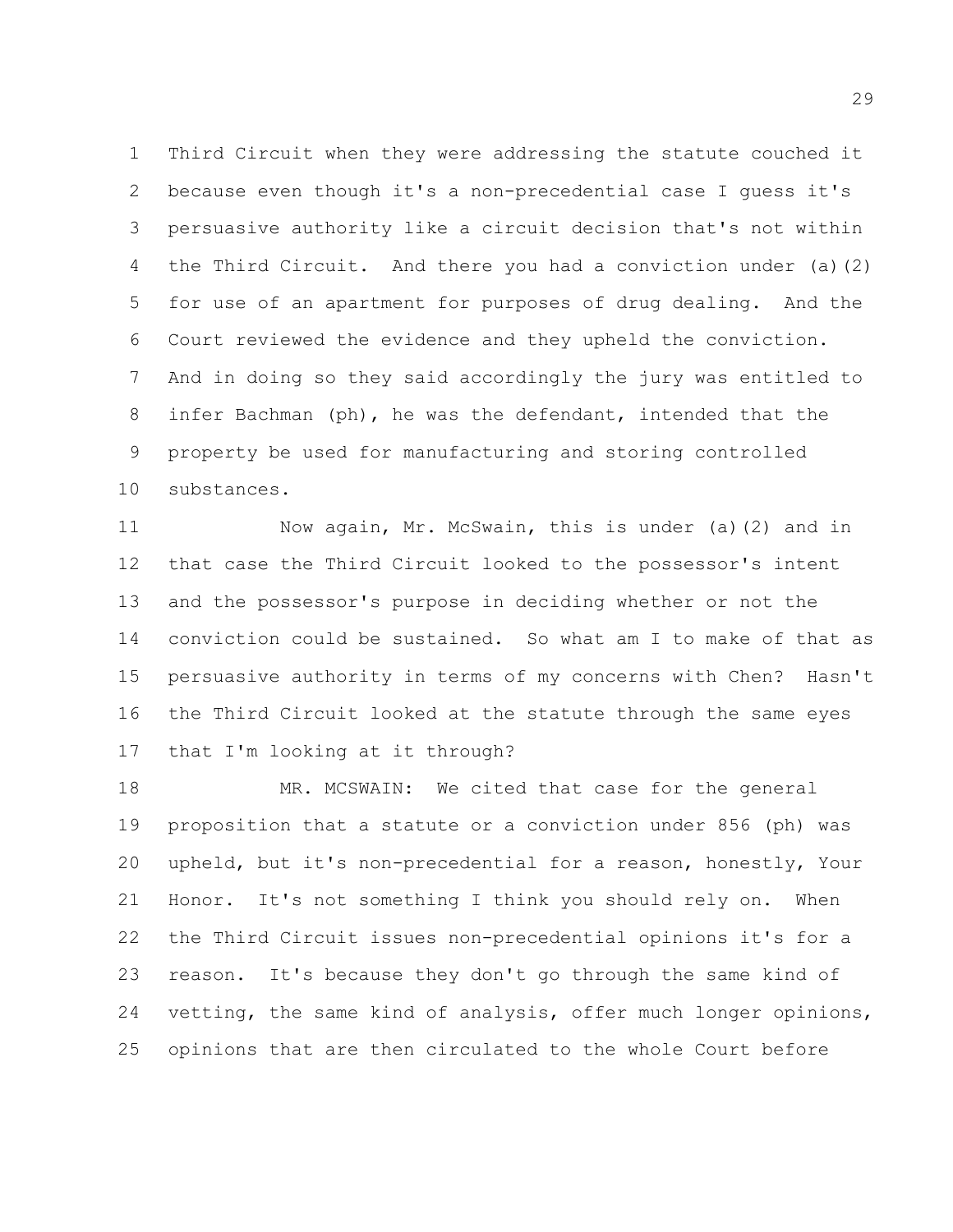they're issued where they would have looked much closer at 2 (a)(1) and (a)(2). And I think that language that you're citing is a little bit loose. I don't think that it's accurate. I think that (a)(1) and (a)(2) are different and it was a matter of them upholding the conviction in a short, non- precedential opinion. And the Third Circuit is also very strict about not relying on non-precedential opinions if we're having a Third Circuit argument in this case.

 THE COURT: I rarely cite them and I raise it in part because the government did. But it just -- it struck me as interesting that at least on their review of it they seemed to have the same general take that I did. So we'll see what all that means later.

14 Let's sort of, if we can, transition because -- and you've been there already, to the issue of purpose, okay? And Safehouse, I mean, you say this -- the meaning is plain here. And this is illegal and Safehouse is now -- and I'll call this an ordinary meaning argument rather than a plain text argument or a plain meaning because that's fraught with peril as well. And in support of that on the definition of purpose, Safehouse cites the various dictionaries. And I'll begin with the observation I'm not a huge fan of citing to dictionaries, but the supreme Court does so. Did so in Yates and last week the Court of Appeals en banc did so and said we begin there. So Safehouse says, if you look at Black's Law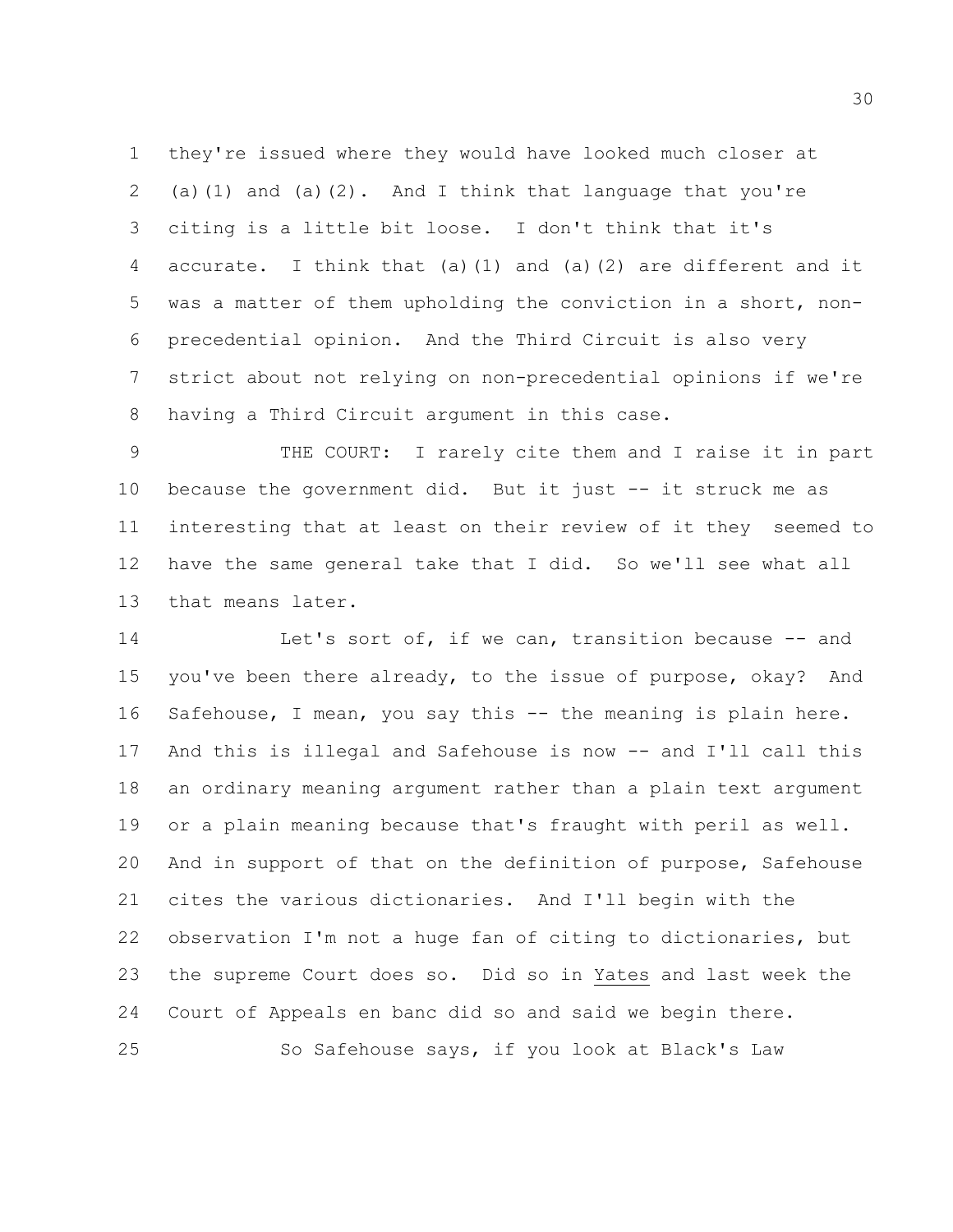Dictionary, purpose is "an objective goal or an end." And then they cite Merriam Webster and they say purpose is "something set up as an object or end to be attained." So let me just ask you, in your view, what is the objective goal or end that Safehouse is pursuing with this proposed project?

 MR. MCSWAIN: Well, there are a number of objectives or goals. I don't quarrel -- I don't quarrel with the dictionary definition of purpose. I would say that there's the threshold question of whose purpose matters, but we've already kind of talked about that --

11 THE COURT: Right.

 MR. MCSWAIN: -- between (a)(1) and (1)(2). But certainly cases -- there are plenty of cases out there that say that as long as a purpose, meaning a purpose, that's enough in (a)(1), that you don't get to unilaterally just say that I have one purpose and I hereby declare what my purpose is. Just like  $17 \,$  my  $-$ 

18 THE COURT: That would be silly.

MR. MCSWAIN: Right, just like if you're --

20 THE COURT: (Inaudible), right.

 MR. MCSWAIN: -- the crack dealer and you say that my purpose is just to make money. Well, that's not really going to be good enough. Again, but I think the reason for that is because you have to look at what is a necessary precondition to all the other purposes you might talk about? So if you're the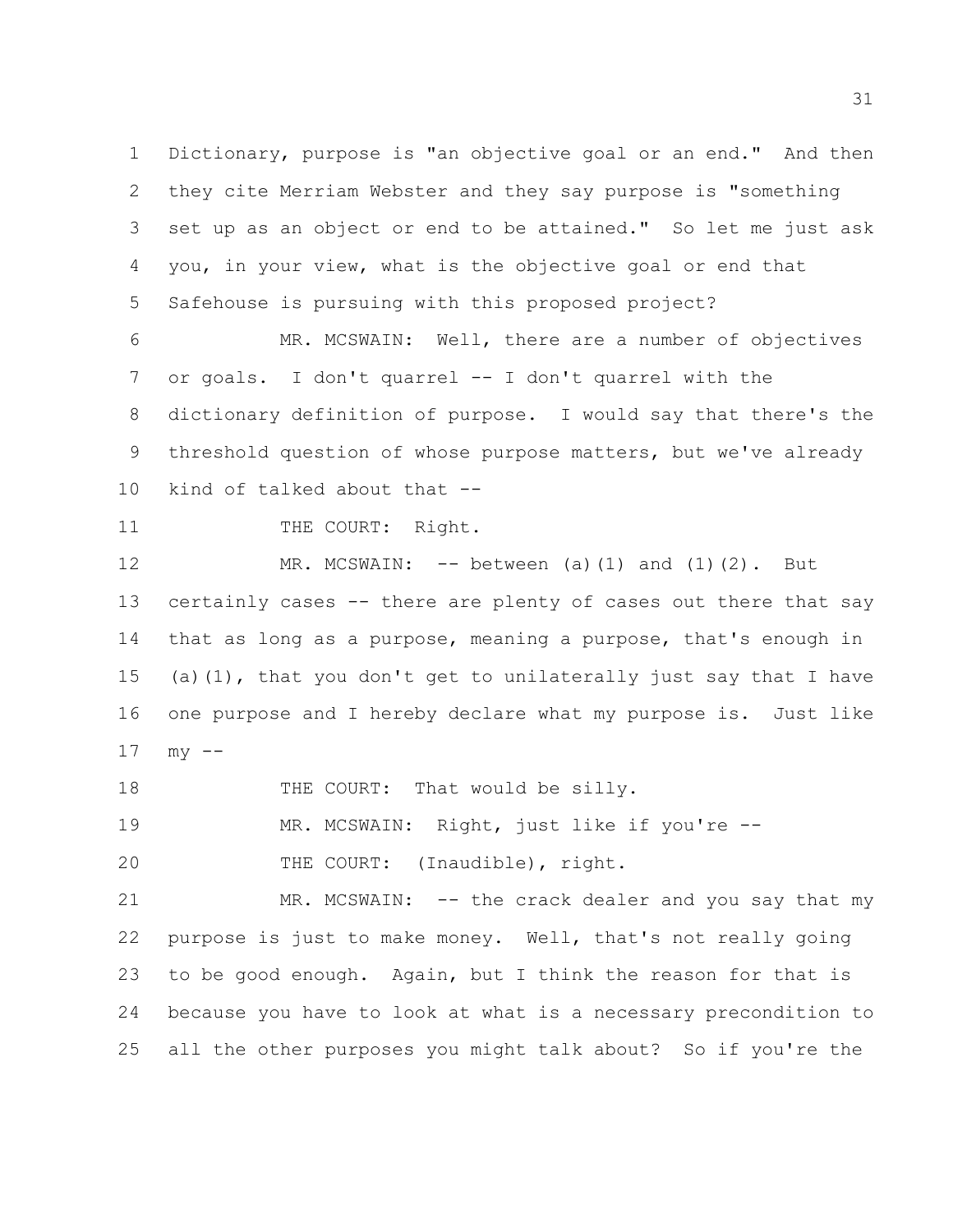crack dealer and you say I'm just going to make money, well, it's a necessary precondition that there's illegal drug use on your property and you're inviting people to do it.

 And if you're Safehouse, if you say your purpose is to save lives, that's a laudable purpose, but it's a necessary precondition that you're inviting people onto your property to break the law. And so therefore that purpose, I think, would violate (a)(1).

 THE COURT: Isn't Safehouse going to get up and say, well, before anybody injects on our premises we first assess them and we've given them an offer of service? And our goal would be to prevent them or dissuade them from using drugs, and we proceed to injection only when that initial purpose has failed. And coincidentally, if they do inject it remains our purpose to dissuade them from using drugs and then in an emergency save their life so that ultimately we hope to dissuade them from using drugs. Is that not --

18 MR. MCSWAIN: They've never said that. They've never said that. It would surprise me if they were to say that. It's directly contrary to what Mr. Benitez said. I know we're 21 not going to get into the testimony, and you made that clear, but for us to say that Safehouse's purpose is to stop people from using drugs and when people come in they're going to give them a speech about don't use drugs --

THE COURT: Well, it's not a speech, but they are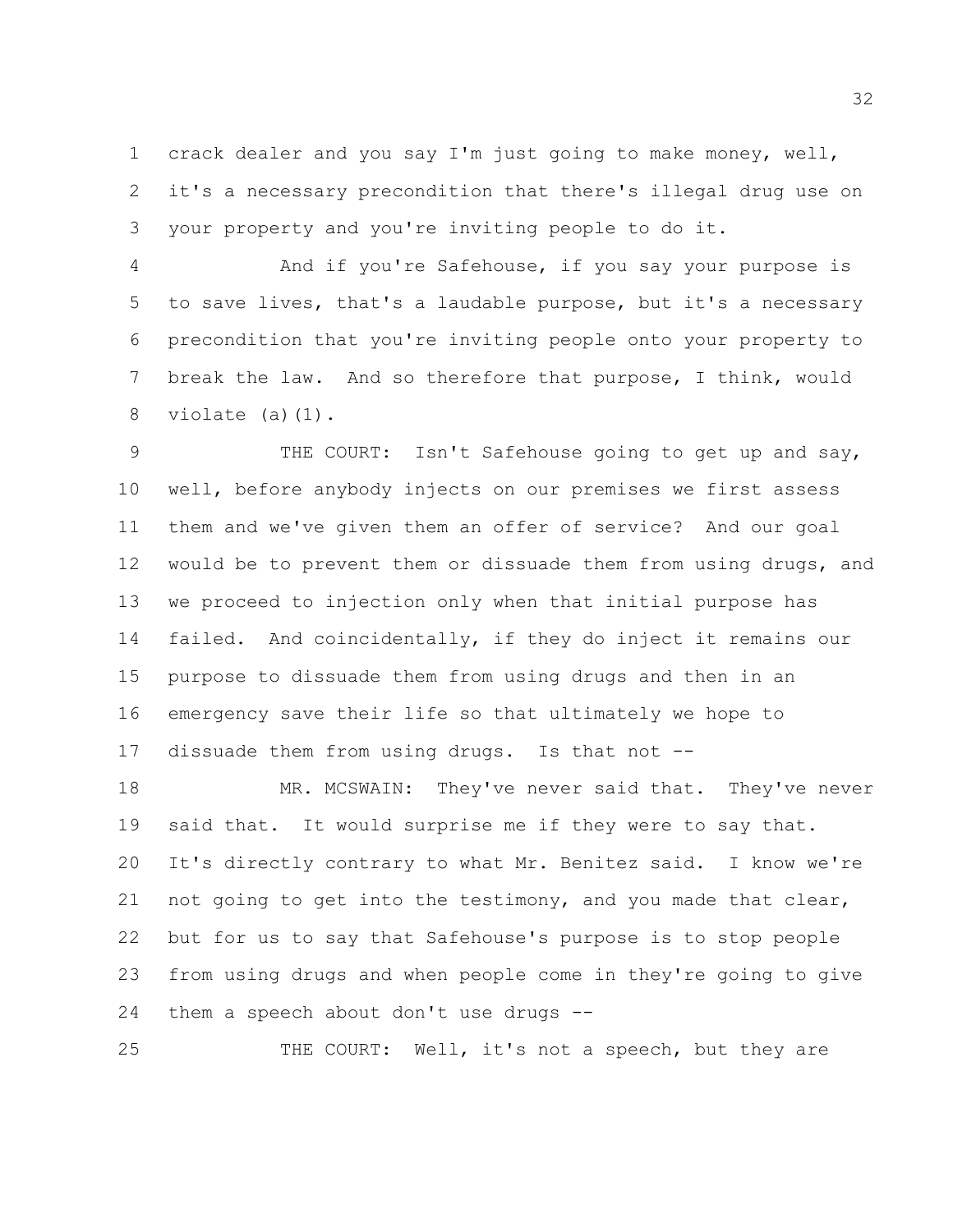assessing them and offering them services and services would include medically assisted treatment, correct?

 MR. MCSWAIN: I think that it would be engaging in make believe for us to say that the purpose of Safehouse is to stop people from using drugs. The purpose of Safehouse -- the purpose of Safehouse is their medical -- they profess to be their medical purpose, but I think that it's clear that a necessary precondition is the use of drugs. And certainly the purpose of the people coming to the facility will be to use drugs.

 Again, I don't want to belabor Mr. Benitez's testimony, but --

13 THE COURT: Don't.

14 MR. MCSWAIN: -- he was talking about, you know, what -- well, Safehouse in general. I won't talk about Mr. Benitez, but Safehouse in general --

17 THE COURT: We can proceed to discovery in trial, but I mean, I don't think that's what we were here to do.

 MR. MCSWAIN: Well I would just say that there's no support in the record for the hypothetical that you're describing.

 THE COURT: All right. So when they say assessment of physical and behavioral health offer of services, what do you take that to mean?

MR. MCSWAIN: Could you repeat that please, Your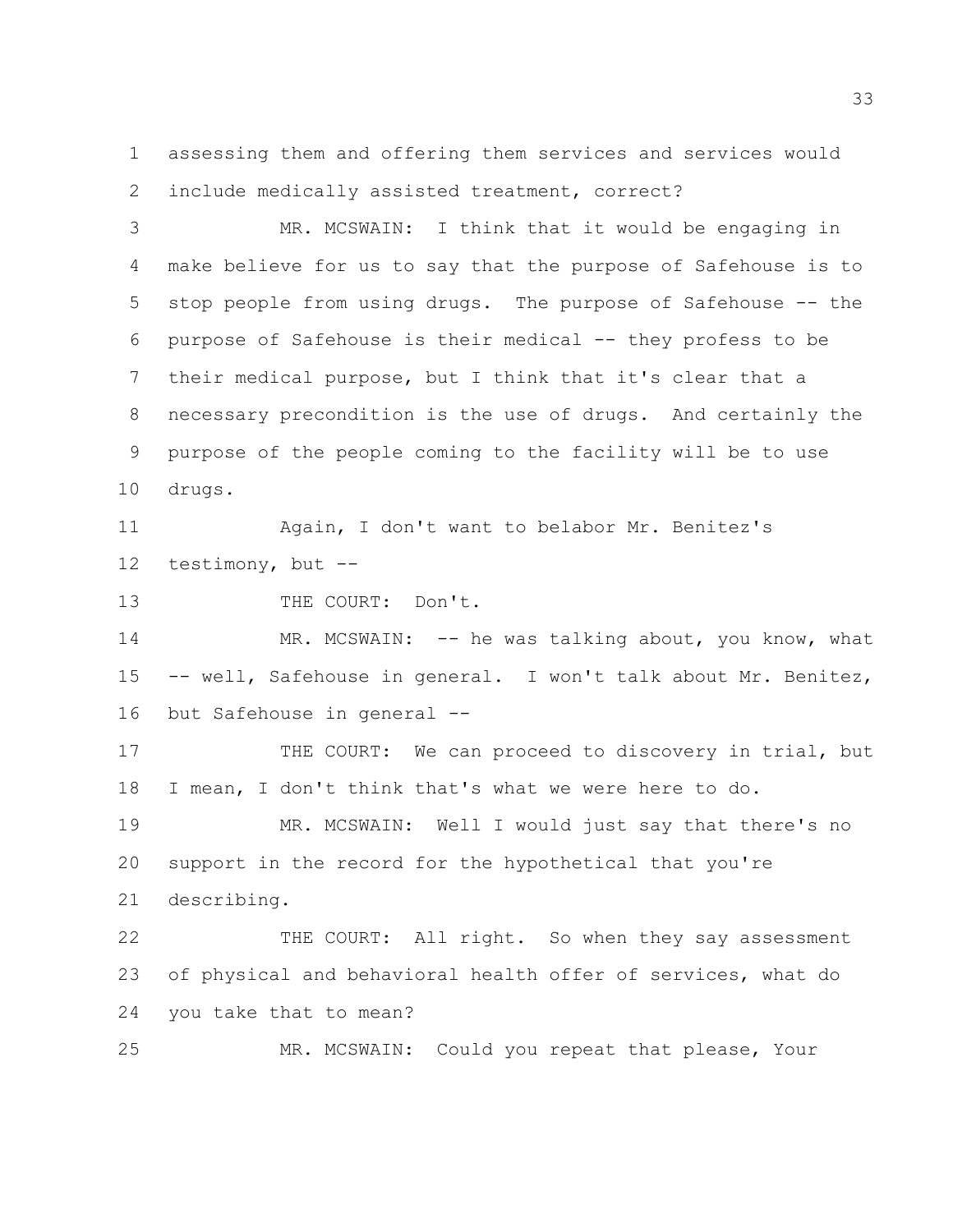Honor?

 THE COURT: Well, I'm looking at Exhibit 1 to the government's complaint. And after registration it says "Assessment of physical and behavioral health offer of services." And that's in advance of anybody entering a consumption room.

 MR. MCSWAIN: I don't think any of those services are designed to stop people from using the consumption room. I think that the reason that they're there and the reason that Safehouse exists is so that people can come and use the consumption room. So again, I think this is going down a path that is just anti-factual.

 THE COURT: Okay. And then that may be defined by the scope of the Pleadings. And maybe we read the Pleadings differently, but we'll wait and see what Safehouse has to say. Let's say I certainly agree with you that there's no merit to an argument that the sole purpose would have to be unlawful, that -- an unlawful purpose would suffice. Where -- is there any limiting principle to the statute that you see? MR. MCSWAIN: Well, there is a limiting principle I think in the Courts that have discussed the idea of a purpose 22 of a purpose being enough under (a)(1), have talked about how

it can't just be an incidental purpose.

24 THE COURT: Right.

MR. MCSWAIN: It can't be just sort of something very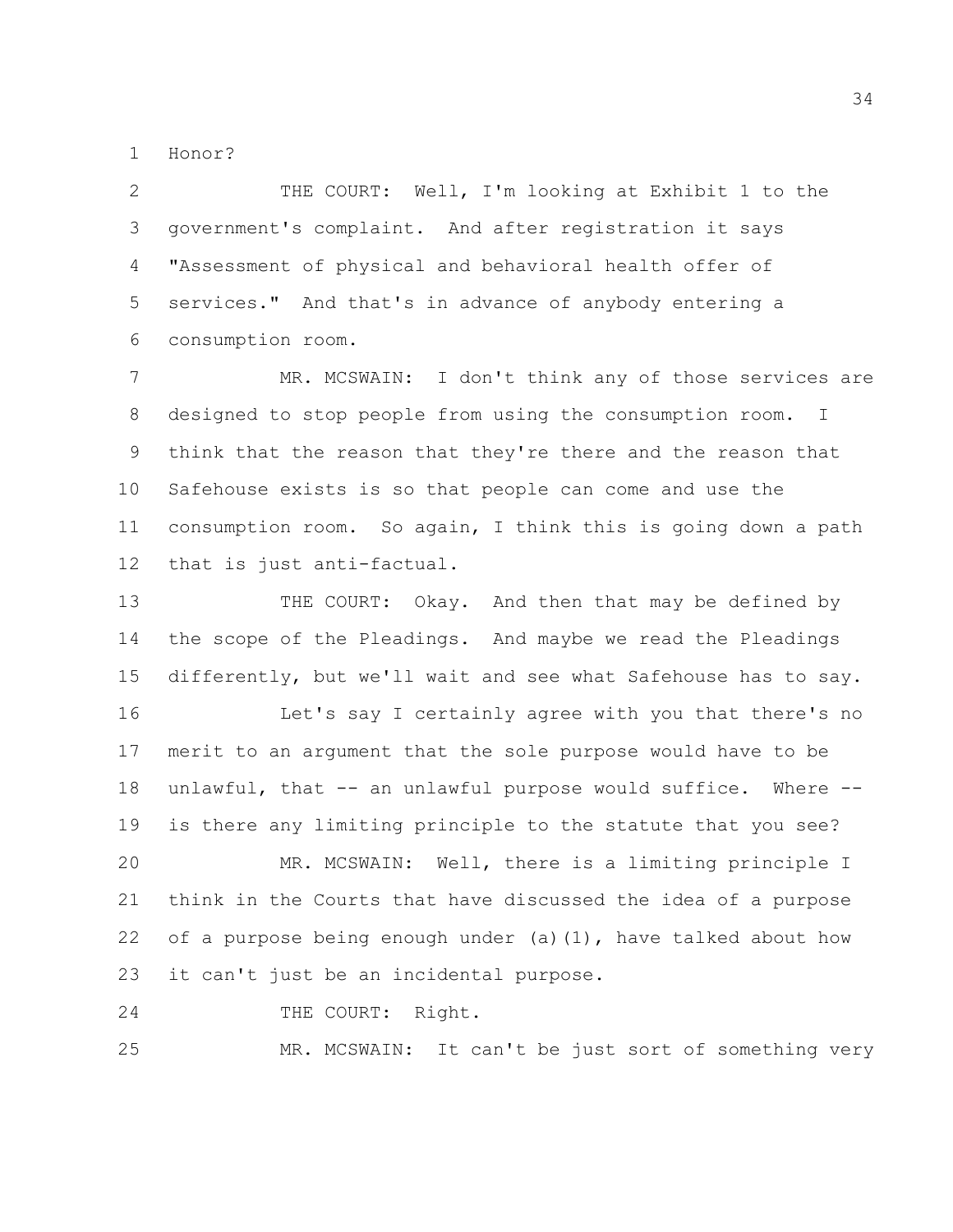minor and Safehouse cites in their briefs, and I wanted to get into some of these hypos about, say, a child is a drug addict and they come home and they're using drugs in their parent's home and could that possibly be actionable under 856? That would only be an incidental purpose. And presumably --

 THE COURT: Yeah, that is. I agree with you. Let me give you a different hypo that's similar but --

8 MR. MCSWAIN: Okay.

 THE COURT: -- but related. And that is it's an adult child, so it's not in loco parentis. They are using. The parent's said don't use and finally said move in. We don't want you to use, but if you're going to use we want you to use right here in our presence and we've got Narcan here. So shoot up but do it while we're here and do it while we can resuscitate you. Would that be reached by (a)(2)?

 MR. MCSWAIN: I think it wouldn't because of the words you said about "don't use." That's not their purpose for their son, their adult son or adult daughter to be in the home is to use drugs. They're trying to stop that person from using drugs. And let me take your hypo one step further since we're in this grey area --

THE COURT: Sure. That's fair.

 MR. MCSWAIN: -- where if those parents knew that their son or daughter had a major drug problem and knew that their friends had major drug problems and their friends liked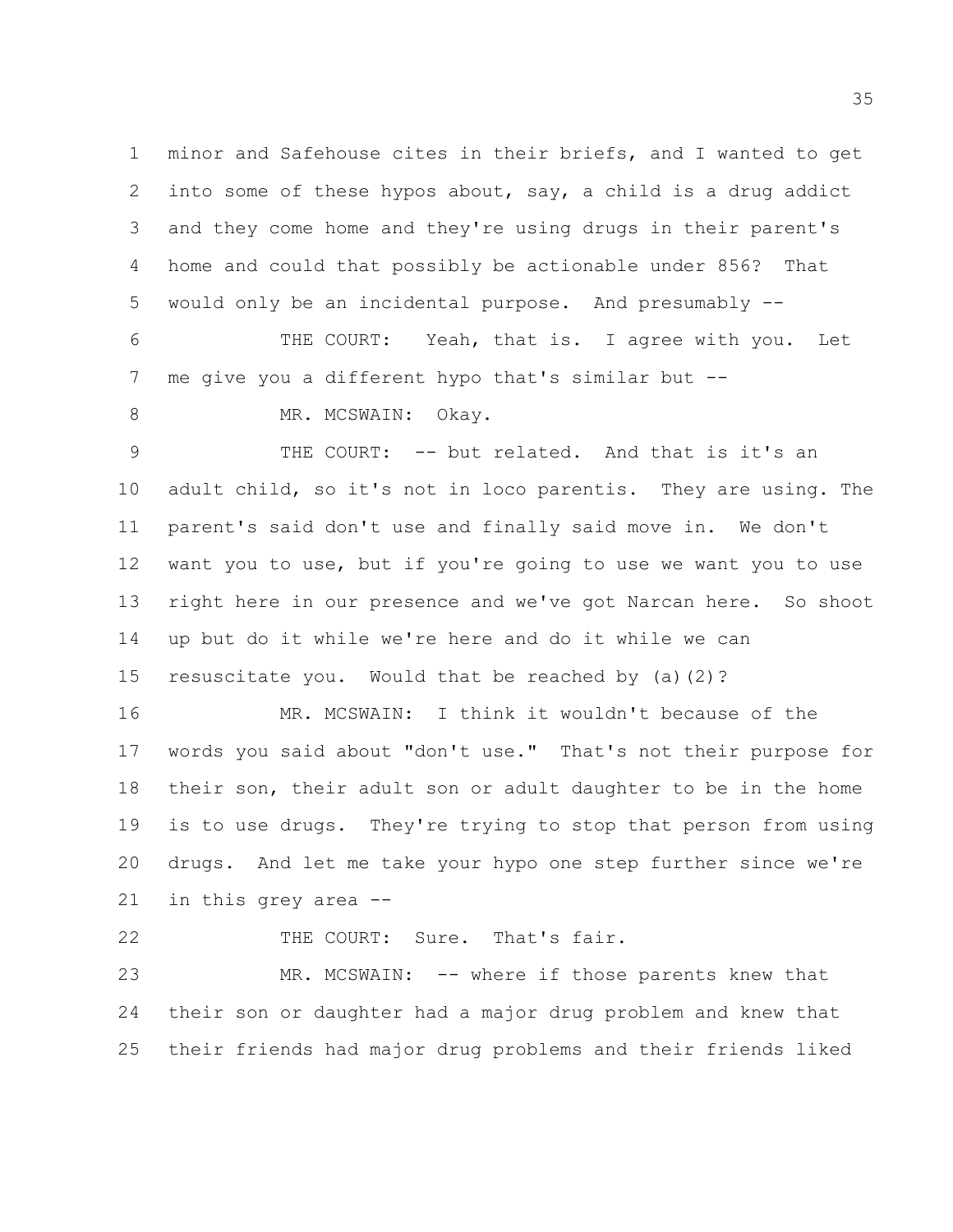to come over to the house and use drugs and then they said to their son or daughter, "Hey, you know what? I'm going to the Bahamas for a month. You know, you know where all the food is. You know the phone book" --

 THE COURT: You're taking my hypos for Safehouse. MR. MCSWAIN: Right. No, I'm saying, "I'll see you later. I'll see you in a month." And if during that month that house turned into party central that could be a violation of 856.

10 THE COURT: Okay.

11 MR. MCSWAIN: That could be a violation under (a)(2), okay? So now these hypos I think are very useful --

13 THE COURT: Right.

 MR. MCSWAIN: -- but the initial hypo that you asked me about would not be a violation of the 856 because it's only incidental and the parents are trying to stop the drug use.

17 THE COURT: But let me ask you this very precise question. Is it the government's position that Safehouse is trying to promote the use of illegal narcotics?

 MR. MCSWAIN: It is the government's position that as a necessary precondition to everything that they want to do that illegal drugs are going to be used, and that is prohibited by Congress expressly.

 THE COURT: I understand the government's position, but what's your answer to my question?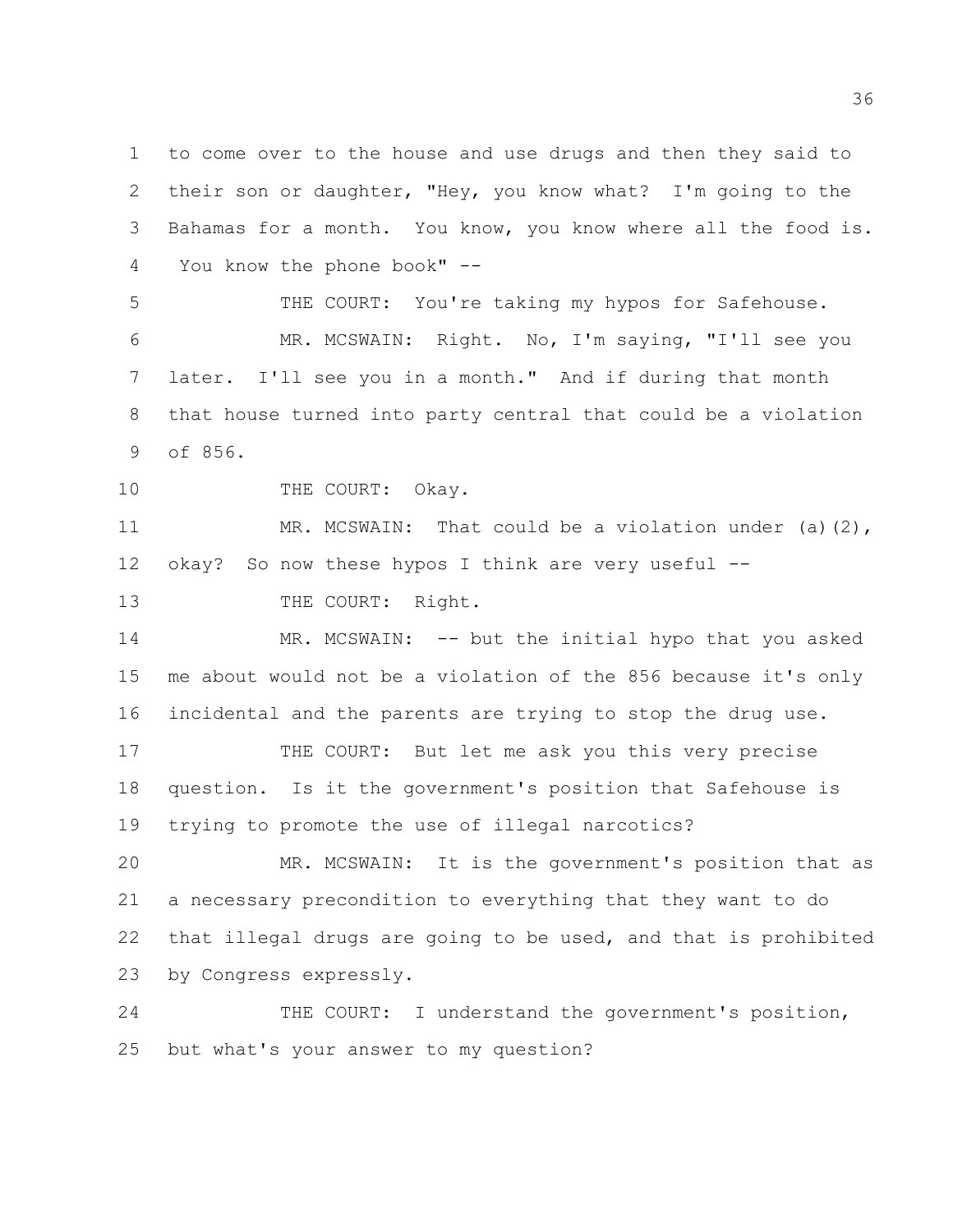MR. MCSWAIN: Whether they're trying to promote it or not?

THE COURT: Yeah, right.

 MR. MCSWAIN: I think that it is inevitable that they 5 are, in fact, promoting it. And again, they haven't -- they haven't alleged, I don't believe, and without focusing on the testimony, although Mr. Benitez did talk about this, they haven't said that there's going to -- it's going to be more successful getting people into treatment than what we already have in Prevention Point. So the purpose of Safehouse is not to get people into treatment because Prevention Point is already doing that.

13 THE COURT: Right.

14 MR. MCSWAIN: And the testimony is consistent that it's not going to be any more successful at Safehouse than it already is at Prevention Point. So therefore, the logical implication of setting up Safehouse is that there's going to be more drug use. So yes, they are promoting drug use.

 THE COURT: Okay. But is there going to be more drug use than is occurring outside the door or over at MacArthur Park (ph)?

 MR. MCSWAIN: I think you can argue either way. Certainly we would argue that there would be. We believe that there would be, but again, you have to come back to the statute. I mean, we've kind of -- we've wandered pretty far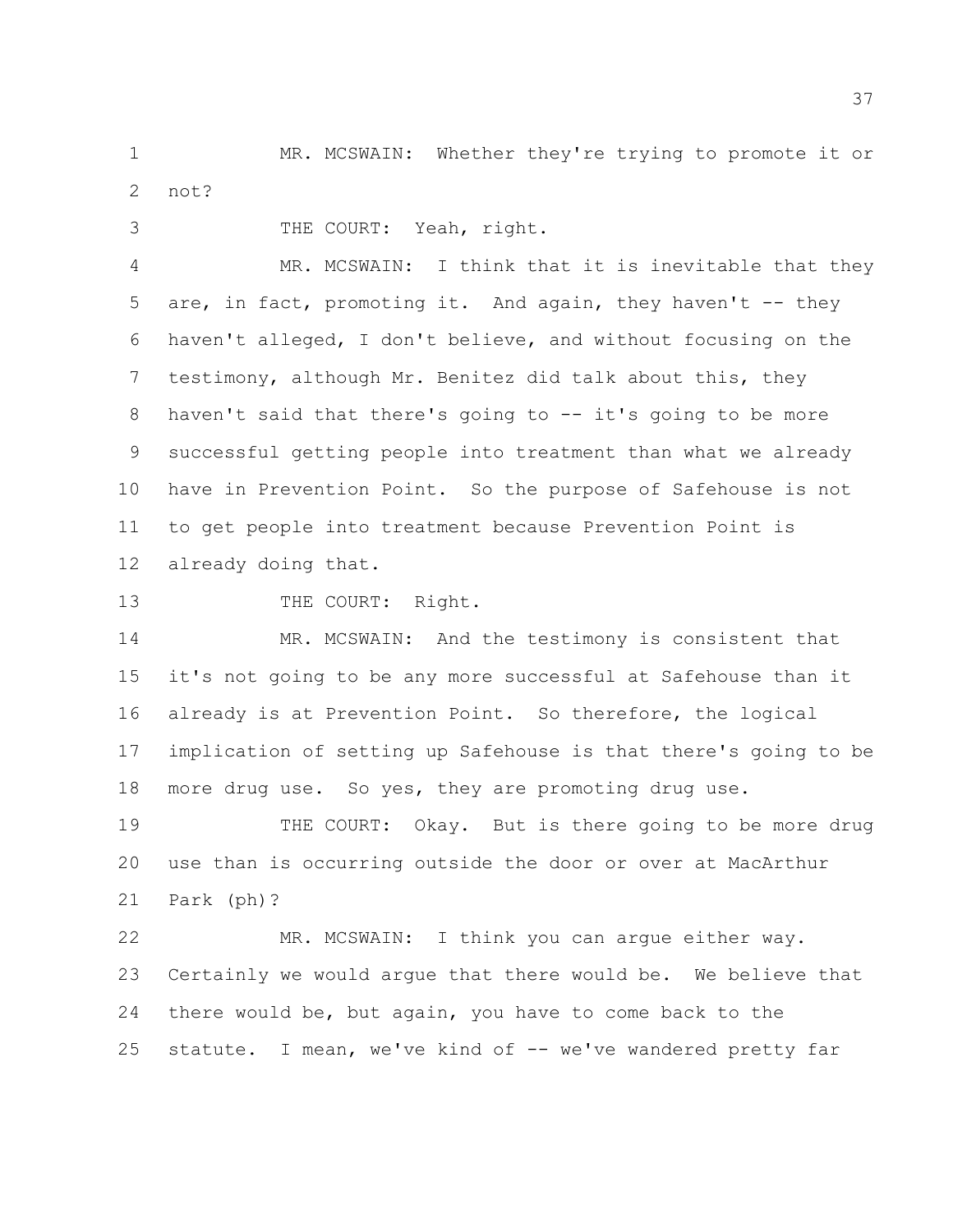away from 856.

 THE COURT: Oh, I'll -- I'm testing the limits of 856.

 MR. MCSWAIN: If there's more drug use on the property, which is what 856 cares about then it's a criminal violation. What happens in the rest of the neighborhood, what happens in the rest of the city may be theoretically interesting but it's ultimately irrelevant to the question before you.

 THE COURT: If the question before me is purpose I'm not sure it's irrelevant. Let me try a different hypothetical. We know that already Prevention Point is doing needle exchange. We know that they routinely respond to overdoses. Say Safehouse says we're going to buy a lunch truck and we're going to retrofit it and we're going to have our oxygen and defibrillator and our Narcan there and we're going to pull up to the park where people shoot up every day and open the window and we're going to just assume people will come and shoot up there in front of our emergency vehicle.

 Literally the statute doesn't apply to that, correct? MR. MCSWAIN: I think that's correct because it doesn't  $-$  they're not knowingly opening a place and they're not manager or control any place. so I think --

24 THE COURT: But yeah --

MR. MCSWAIN: -- the statutory language doesn't reach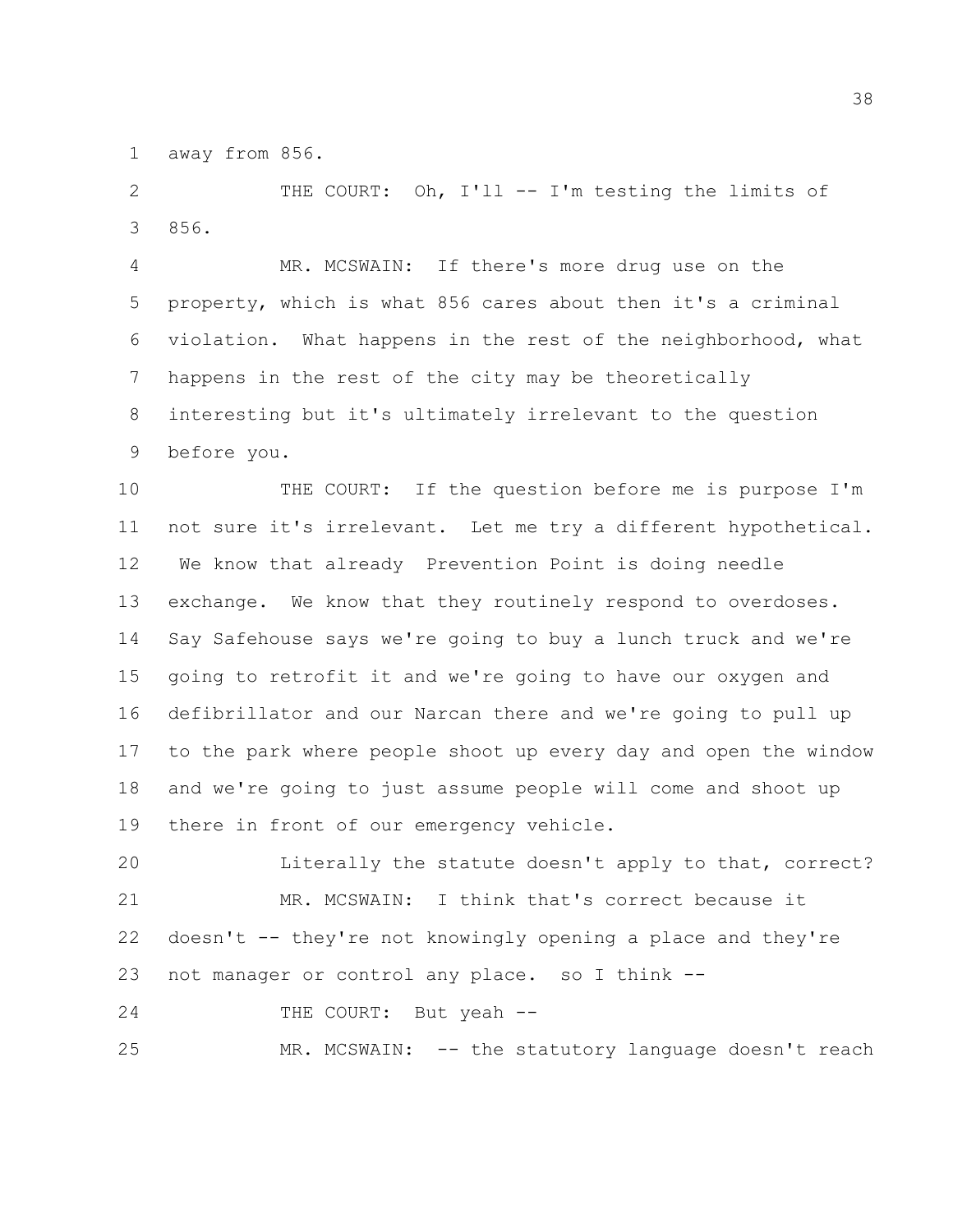it. And again, that's what matters, the statutory language.

 THE COURT: They're doing everything but in a mobile unit.

 MR. MCSWAIN: Well, if they were to have people come into the mobile unit that's different. But if they were just to pull up next to a public park, no, I don't think 856 would reach that. And those distinctions matter.

 THE COURT: All right. Earlier we talked about the medical background of the Controlled Substances Act, right, and I said I think it's in the background of the case because I don't know that the exemption and the authorization provisions directly apply, although maybe we'll touch on that in a moment. But if you look at the 2003 refinement of the statute, certainly what was on the minds of Congress at that point did not involve any type of provision of medical services. Would you agree with that?

 MR. MCSWAIN: I'm sorry, could you repeat that, Your Honor? I apologize.

 THE COURT: Well, we're talking about raves. We're talking about concert venues. We're talking about other venues where people will go for purposes of use of illegal drugs. That's what was within the -- if we look at the debate that consumed Congress at that time those were the subjects on which they focused, correct?

MR. MCSWAIN: Yes, but I don't think you can ignore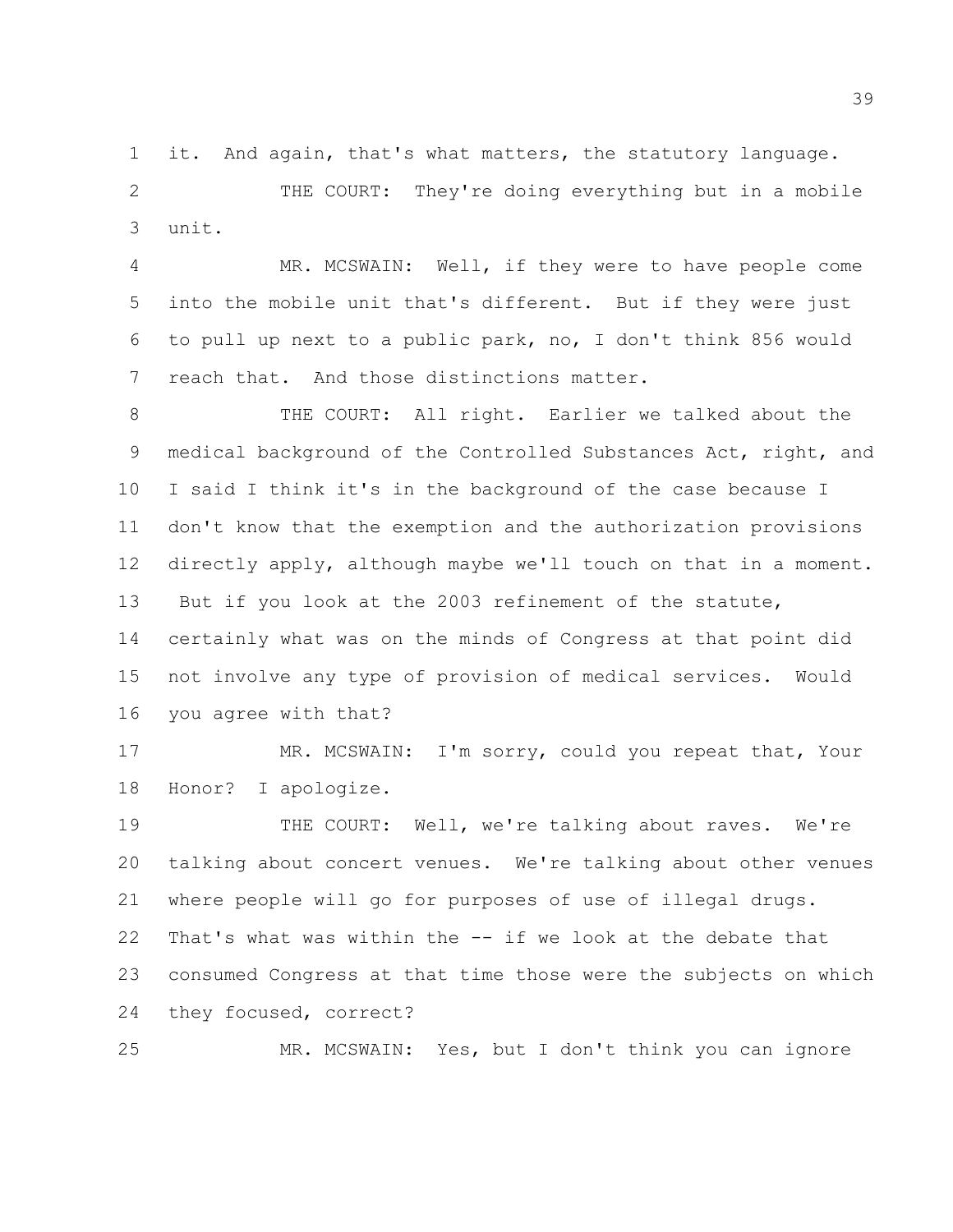the rest of the Controlled Substances Act, which I think directly addresses the idea of medical use of heroin which is prohibited.

 THE COURT: Right, but Safehouse, let's say I'm not enamored of their argument that this is an authorized use, but they do point out that Congress was careful to say that there are certain activities on the part of medical providers that will not be reached by the Controlled Substances Act.

 And if we're in a situation where explicitly this type of situation is not addressed, is that background relevant? You know, Congress says in some instances we take into account whether it's predatory conduct or whether there is some other purpose being served. What's your reaction to that?

14 MR. MCSWAIN: My reaction is that Congress has expressly ruled on this. It's 21 United States Code 812(b)(1)(B) and they have rejected the heroin is safe for use even under medical supervision. Again, what that stands for and then interpreting a very similar situation in the Oakland cannabis case, when Congress says no, no means no. And they've explicitly already addressed this issue even though it's a broader issue than just a debate about injection sites themselves. So the broader includes the lesser.

23 THE COURT: I understand your position, Mr. McSwain. Getting back to this issue of whether or not Safehouse could seek an exemption for the conduct that it wants to pursue, and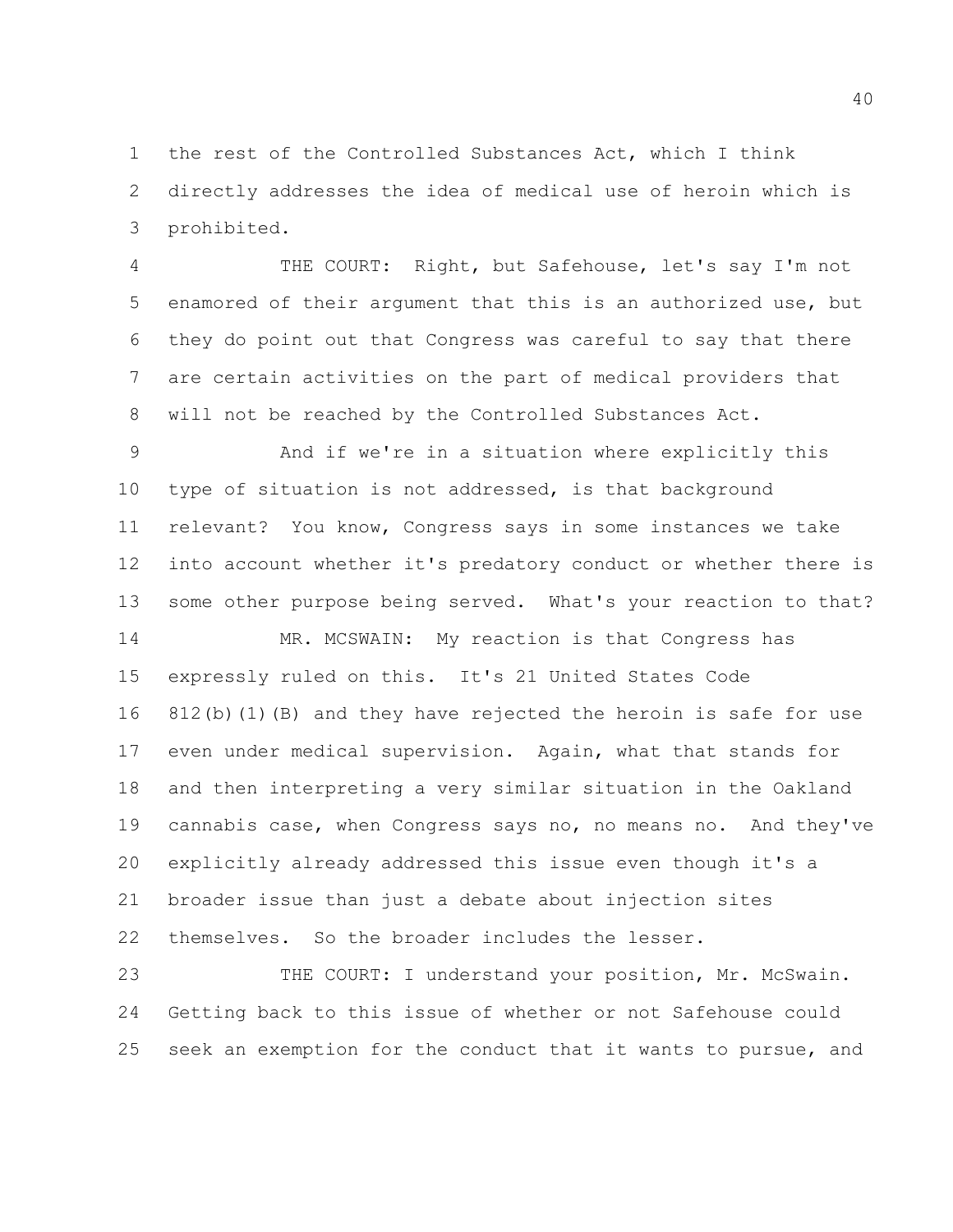I'm not sure how much weight this has or that it really has any bearing, but let me turn to the question that I sort of threw out earlier, which is within the statute, at least I didn't detect any mechanism that would allow for them to apply for permission to conduct and activity such as this. Can you steer me to any that exist?

7 MR. MCSWAIN: I don't think there is one that really exists. This is not a research project, for example. But the fact that there isn't one also highlights that they haven't even tried. They haven't tried anything in the state legislature. They really haven't tried anything in city council either and certainly haven't tried. And one of our main arguments, as you well know, is that they're on the steps 14 of the wrong institution. They're on the steps of the courthouse. They should be on the steps of the legislature. They should be asking Congress to change the las and there should be a public debate about that, and we welcome that. Okay?

 Like I said in the beginning, we're all on the same side here and Congress in the CARA (ph) Act in 2016, and the support Act after that, is laser-focused on the opioid epidemic and they have never approved of injection sites. So this debate needs to happen in Congress. The public policy debate does not belong in the courthouse when it comes to this statute.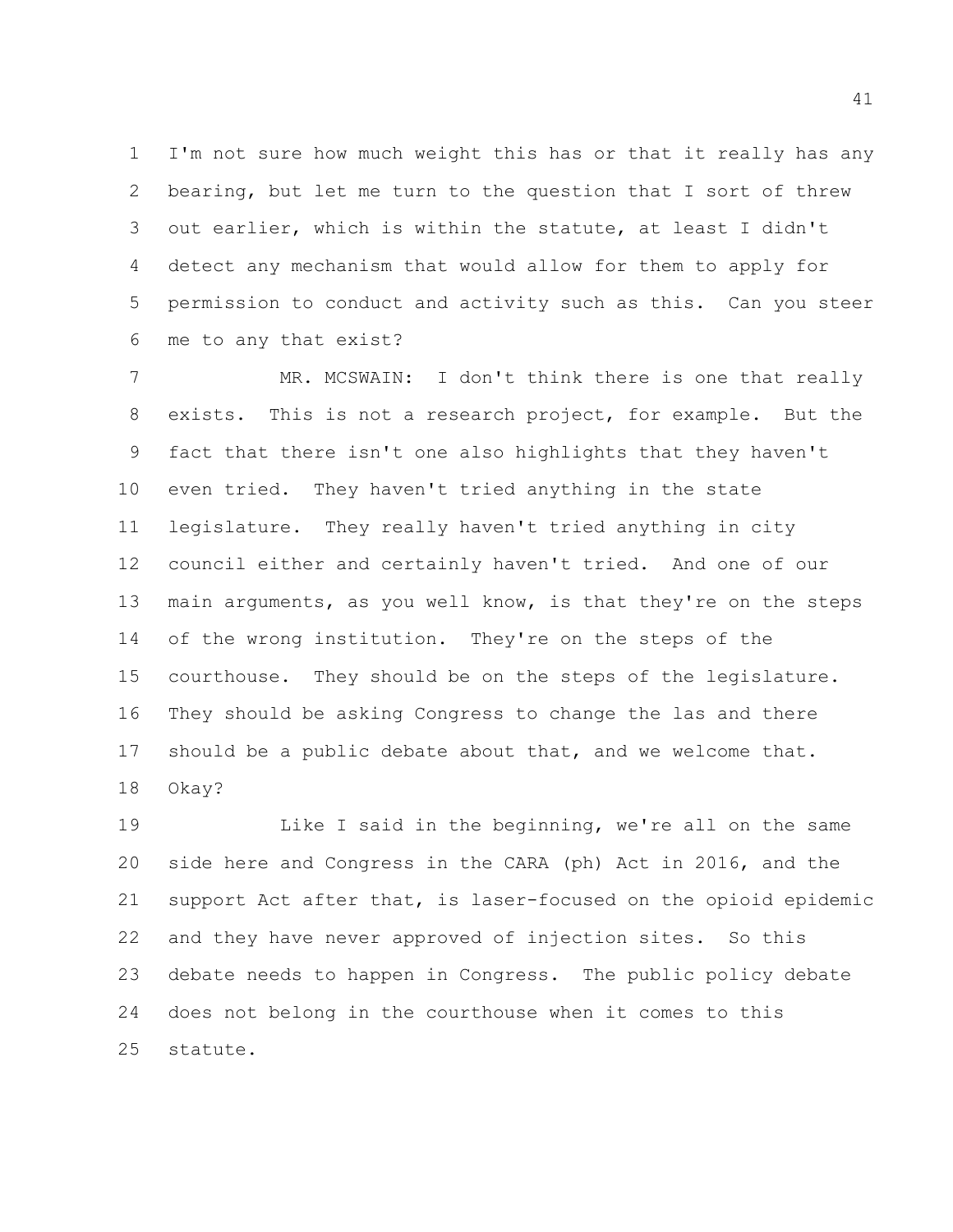1 THE COURT: So I think what Safehouse would say is, well, we're in the courthouse because of A, of the threat of prosecution and then, B, the government decided well, we're not going to prosecute. We'll do this through a declaratory judgment action and that it's the government that should go to Congress because if it's not illegal then we ought to be able to do it.

8 And so -- and I -- look, you're going to disagree with that, but let me put that in the broader conduct -- context that you're raising, which is what's the appropriate venue to decide these issues?

MR. MCSWAIN: Mm-hm.

 THE COURT: Because there's no doubt that Congress writes statues and sometimes the Courts are left to apply and interpret. But as I read the law, that happens in the civil arena, so it happens with civil RICO and it happens with Title VII. But I don't see that it happens in the field of criminal law where generally speaking Courts are urged and in many instances do, in fact, exercise restraint saying that when it comes to the criminalization of activities that is uniquely the decision of the legislature.

 And this sort of, I guess, backs us into the rule of lenity discussion, right, which I know you said doesn't apply. And I think on one level it doesn't apply. But isn't there an institutional separation of powers seen to the case law on the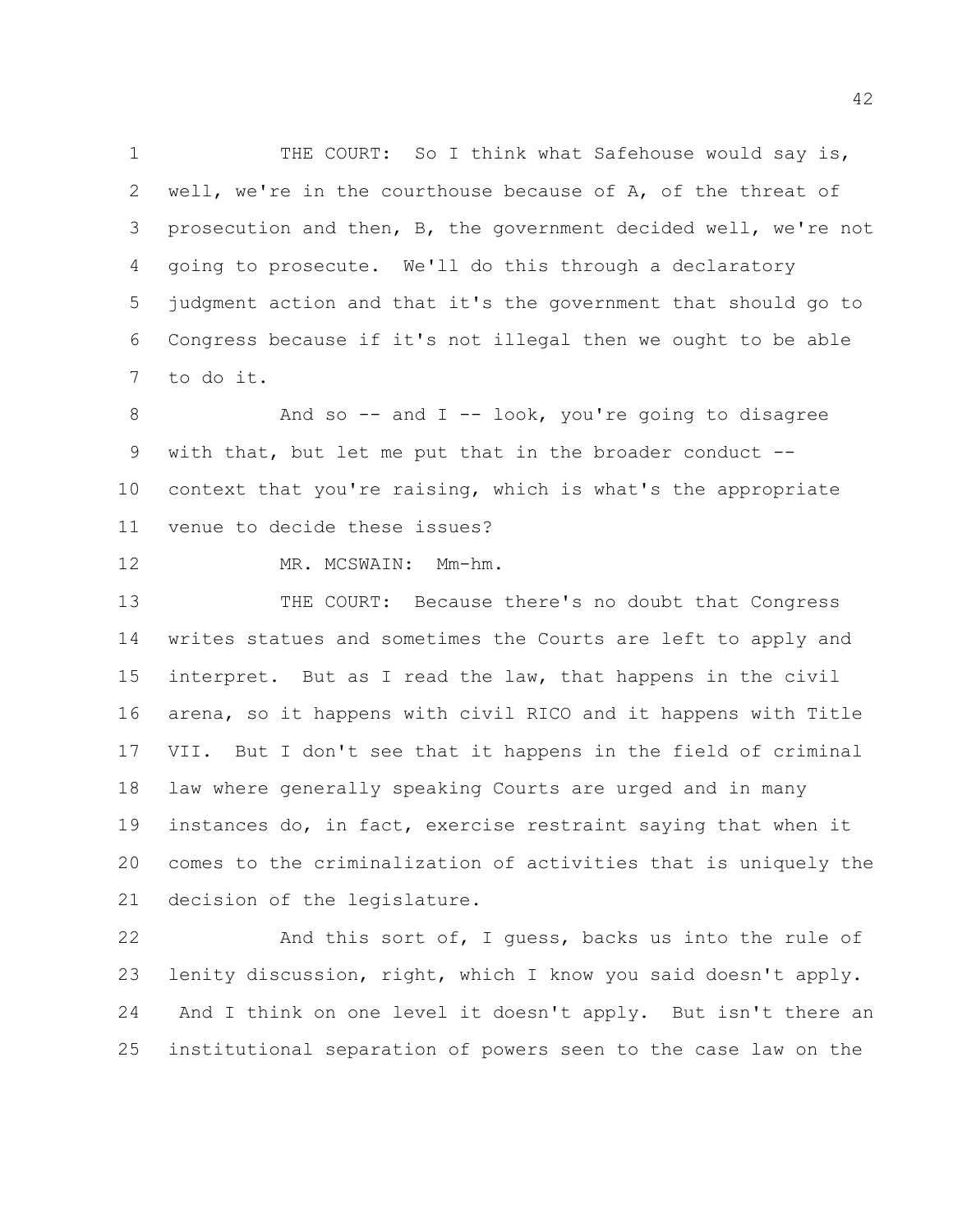rule of lenity? And haven't -- hasn't the Supreme Court itself repeatedly said that when it comes to criminalization if it's not clear that's the role of Congress. What would your reaction be to that?

 MR. MCSWAIN: First of all, if you're suggesting that there's no such thing as federal criminal common law, I agree with you. It's sort of one of the starting points that it's all supposed to be statutory.

9 THE COURT: Right.

 MR. MCSWAIN: So yes, we have to look at the statute. 11 THE COURT: Right.

12 MR. MCSWAIN: But here the statute, I think, is clear and certainly as Your Honor recognized during the last hearing it's sort of self-evident that the people who are coming onto the property would be violating the law, violating --

16 THE COURT: They are. That --

17 MR. MCSWAIN: -- absolutely.

18 THE COURT: No doubt about it.

 MR. MCSWAIN: Right. So if the people coming onto the property have the purpose of breaking the law and they are breaking the law, and the person is setting up the property so that the law can be broken, are themselves liable. That's very clear and the rule of lenity only applies when courts look at a criminal statute and they literally throw their hands up in the air and say, "I can't figure this out for the life of me. This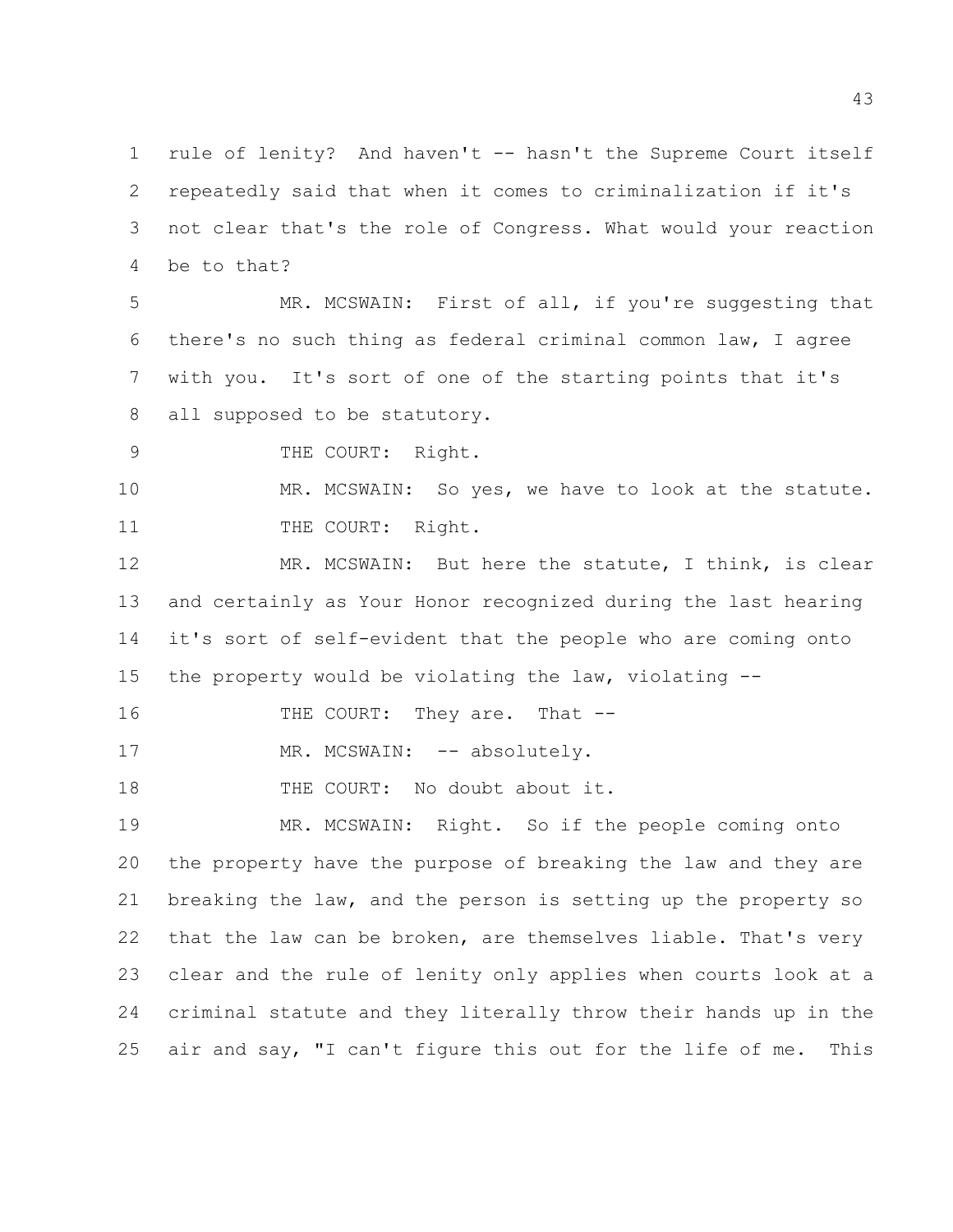doesn't make any sense at all." Okay. There's grievous ambiguity as I believe the Supreme Court has described it, so we're going to apply the rule of lenity.

 That's not the case here at all. And that's why, for example, five circuits have looked at this and none of them have found any grievous ambiguity or any ambiguity at all.

7 THE COURT: Well, none of them has looked at a safe injection site.

 MR. MCSWAIN: No one's looked specifically at these facts, although again you have Safe Stock (ph), which we already talked about, but they have looked at the statute and the way they've interpreted the statute would clearly cover what we're talking about here. Again, because there's no -- there's no question that the people coming onto the property are there to break the law. Now, if that were -- if there were a grey area there I'd have a much harder argument, okay? That would be a totally different situation. Here we've got a slam dunk situation where every single person who's there is invited to come onto that property to break the law. That can't --

20 THE COURT: Oh, yeah.

21 MR. MCSWAIN: -- be allowed.

 THE COURT: Okay, but again, if you want to look at the overall structure of the statute, right, that person coming onto the site to use will face a year, or depending on their record, three years for use and a nonprofit medical entity with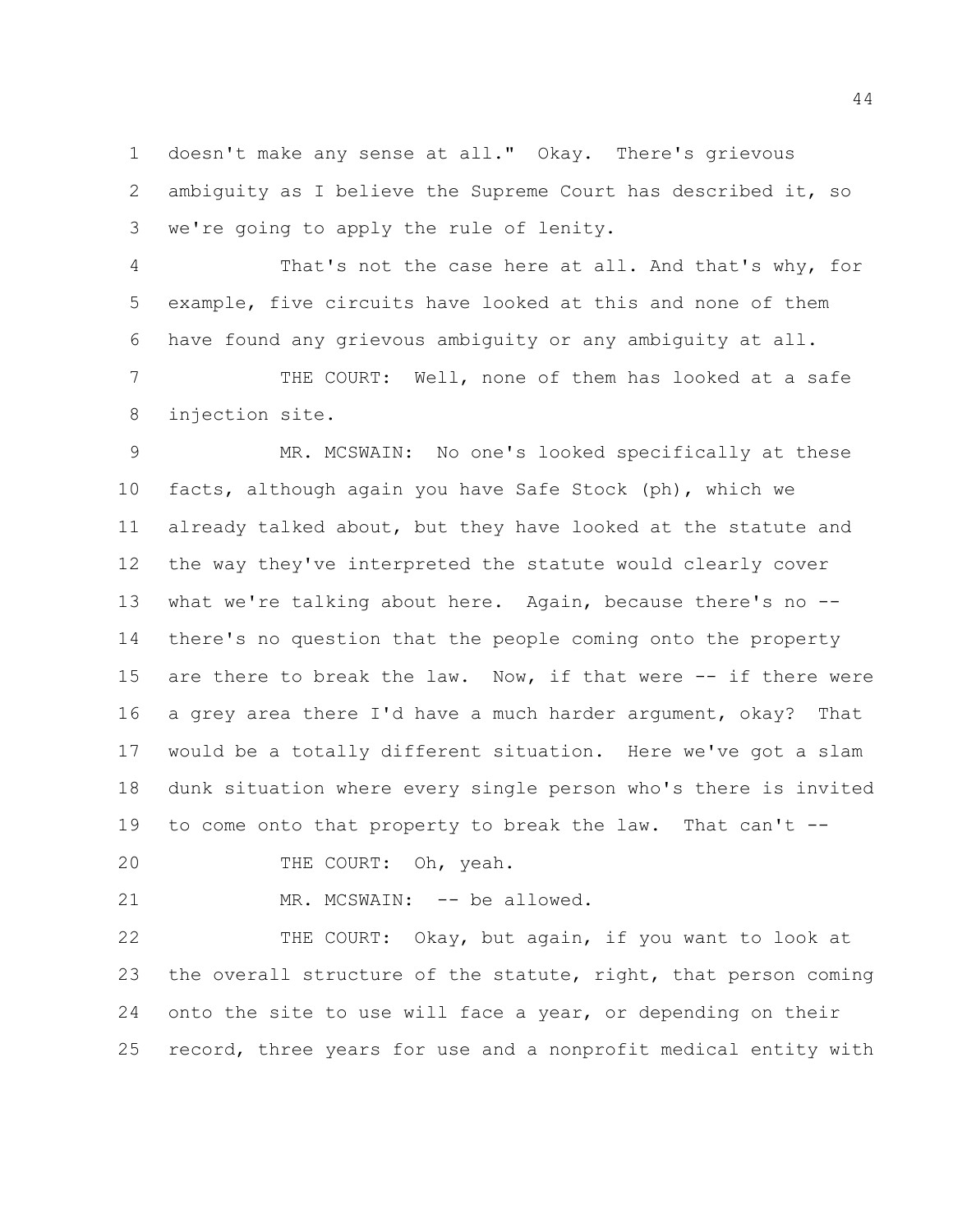a harm reduction strategy seeking to save their life would face a 20-year penalty.

 Now, I'm not suggesting that Congress did that, but I am suggesting that it seems improbable to me that Congress would be doing that. And I am suggesting to you that that lends further weight to the suggestion that perhaps this was not within the contemplation of Congress. And that recognizing these divisions of power should a federal court be careful in extending that degree of criminality to this conduct? That's the question I'm asking.

 MR. MCSWAIN: Well, even Safehouse itself and Mr. Benitez said that they hadn't done this before because they thought they'd lose their building or they basically knew it was illegal. So what has changed over the 11 years that he's been working at Prevention Point? What's changed is that Safehouse has just gotten to the point where they said we know better. We know better. We're going to do this -- 18 THE COURT: Well, either that or it's the death toll. MR. MCSWAIN: Well, the opioid epidemic has been going on for years and also we are making a lot of progress. I know we don't want to get into the facts and evidence -- 22 THE COURT: And that's the only comment I've made that's gotten beyond this record, but -- MR. MCSWAIN: Okay.

THE COURT: -- I felt compelled to make it.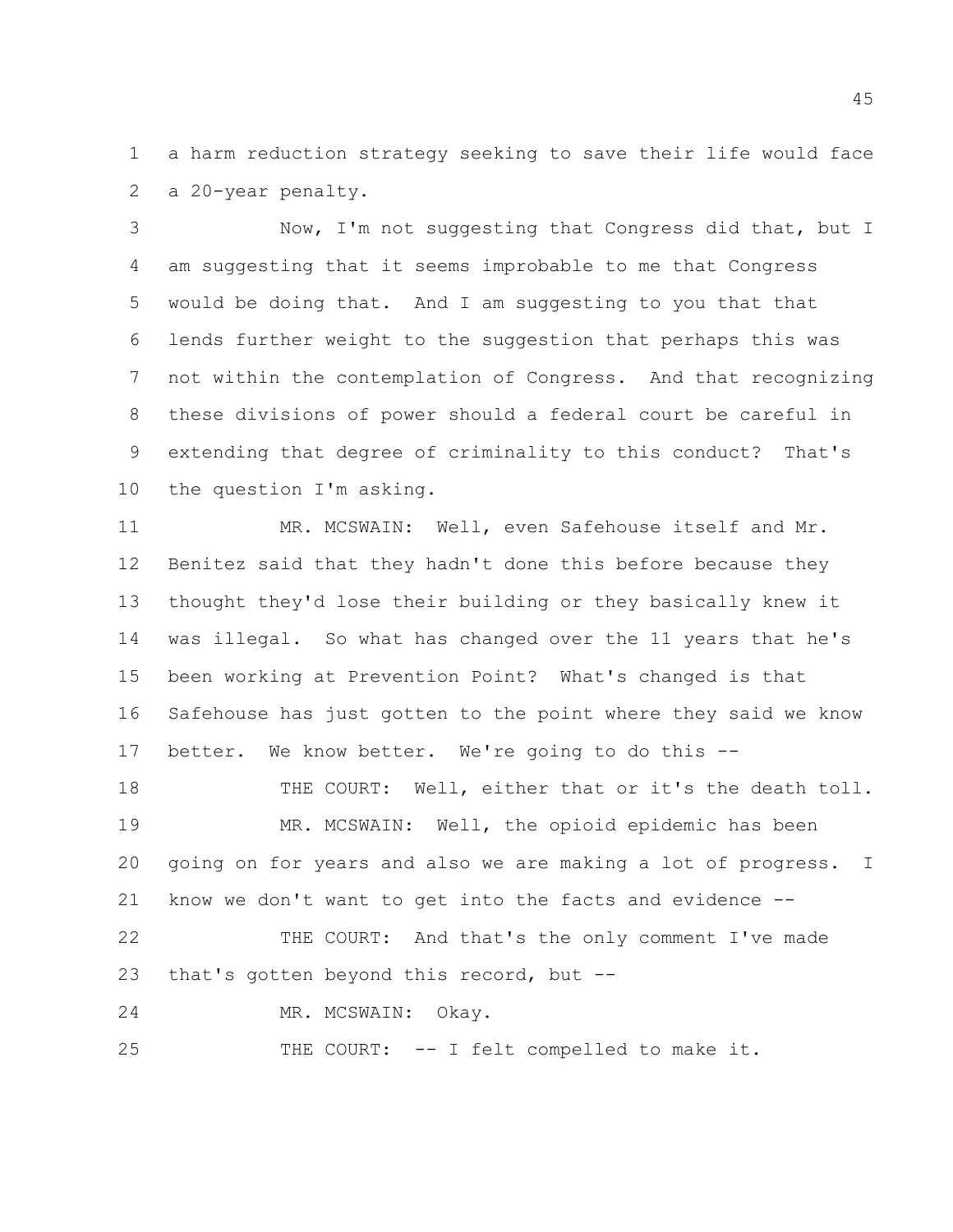1 MR. MCSWAIN: But I think that the way we brought this case, Your Honor, also points to the fact that this shouldn't happen. We shouldn't have the kind of criminal confrontation that you're contemplating. Okay? There's not going to be a -- there isn't going to be a situation, I presume, where somebody faces that sort of liability if the Court, we think properly, says this isn't allowed. And there's a civil case where you can say it isn't allowed. And -- THE COURT: And I previously commended you for proceeding in that way. 11 MR. MCSWAIN: Well, thank you. I really -- we're all on the same side here in trying to deal with the opioid 13 epidemic, but Your Honor, I think the hubris here is pretty astonishing from Safehouse. 15 THE COURT: Well, (inaudible) --16 MR. MCSWAIN: They literally are to the point where they're saying we know better. We're going to do it anyway so we have no choice but to bring this case and we brought a civil case to give you an opportunity to rule. And I don't think that we are the bad guy for doing that. THE COURT: I'm not calling you the bad guy and I've commended you for proceeding in this way, but the -- I have a hard time attacking the motive of folks on the front lines of

what you say is (inaudible).

MR. MCSWAIN: Well, thank you.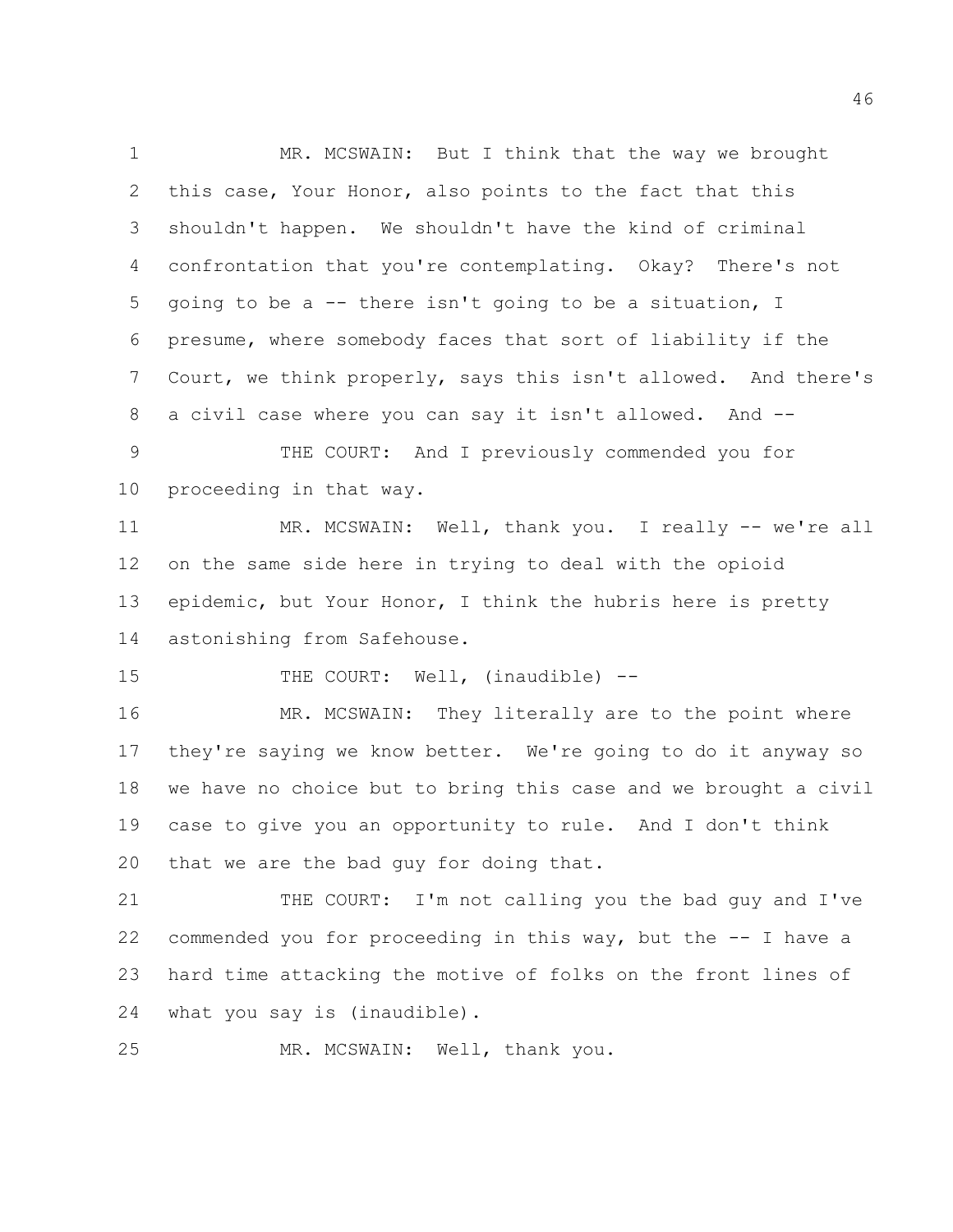1 THE COURT: So that exhausts my questions unless there's any other burning point you would like to make? MR. MCSWAIN: No, Your Honor, but could I reserve a

couple minutes to respond?

5 THE COURT: I'm not going to cut anybody off here. I think you've already seen that with this Court.

7 MR. MCSWAIN: Okay, well, thank you.

 THE COURT: (inaudible) we're not on that tight of a time schedule. And why don't we just take a five-minute break and then we'll resume. Thank you.

11 THE DEPUTY: All rise.

(Off the record at 2:02 p.m.)

(On the record at 2:10 p.m.)

 THE COURT: I have a whole separate kind of questions for you, Ms. Eisenstein.

 MS. EISENSTEIN: (Inaudible). Good afternoon, Your Honor. If I may make an introductory statement and I think some of this goes without saying, but Safehouse has a singular purpose, which is to save the lives of our loved ones who are suffering from opioid addiction and our community, which as this Court is well-aware, is ravaged by this overdose crisis. And we're accomplishing that mission by keeping people who are at risk of overdose in close proximity to medical care.

 We strongly dispute the idea that drug use is a necessary precondition to fulfilling our purpose. We want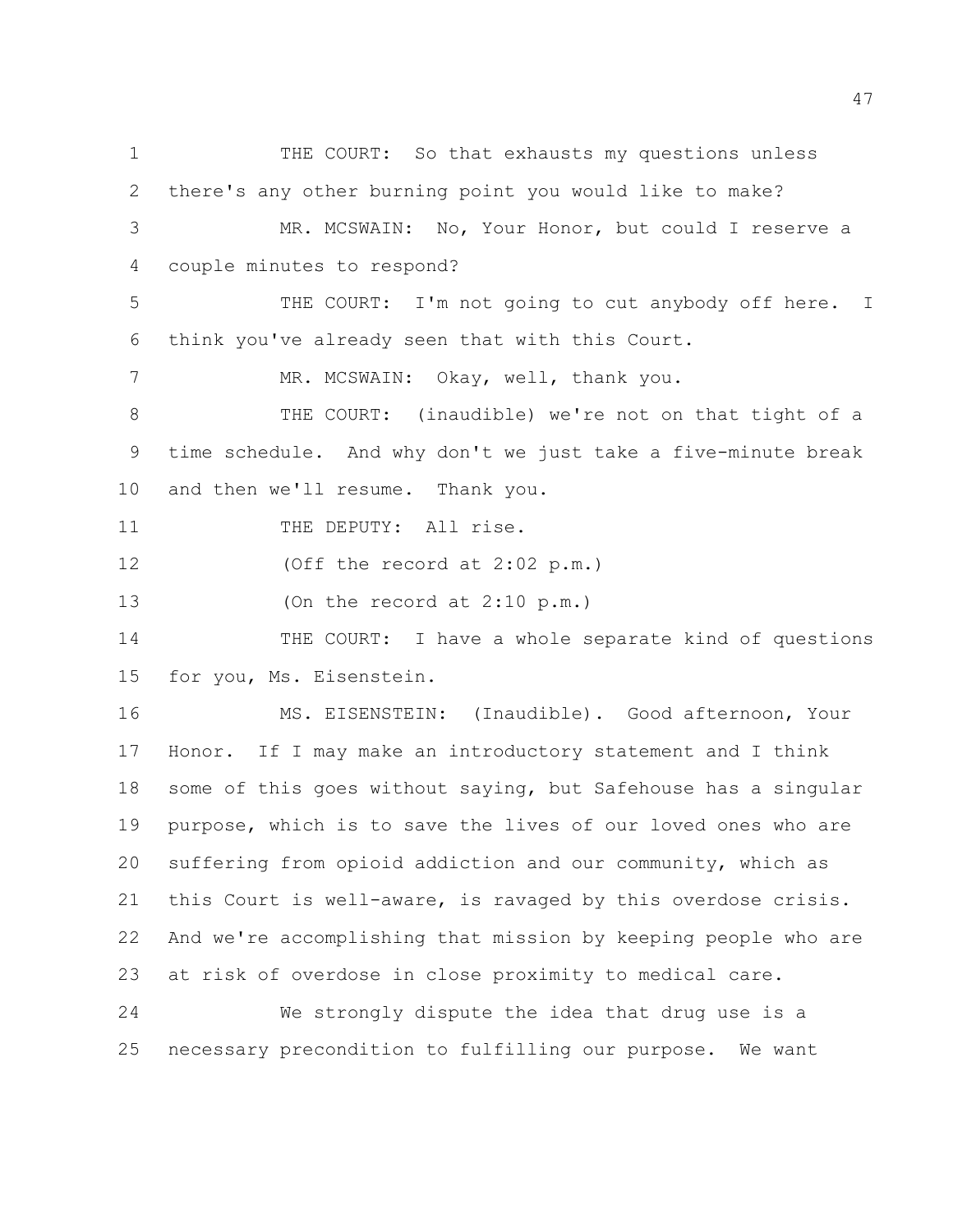nothing more and the purpose of Safehouse is directed entirely at people ceasing the use of drugs and hopefully entering into treatment. There would be nothing better than for Safehouse to 4 not be needed. Unfortunately, the time that we have between the time that a person consumes and the time that they need rescue from Naloxone or respiratory support and emergency care is preciously slim. And the directive of Safehouse is to close that gap, that very small gap in time that can be the difference between life and death.

 Federal law in our view does not require we cast people out of the reach of medical care at the time when they are most vulnerable, which is the time of consumption and the immediate time thereafter. And that is the necessary consequence of the government's position here.

 We believe that if Congress were to intend that it would have said so explicitly and that this statute, which as Your Honor pointed out in the questioning before, was in no way directed at supervised consumption or the overdose crisis that we presently face. It in no way explicitly addresses that or even implies that it was getting at the kind of public health and medical intervention that Safehouse intends to create here in Philadelphia.

23 THE COURT: All right, let's get to the statute. MS. EISENSTEIN: Let's do it. THE COURT: Right under (a) it says "except as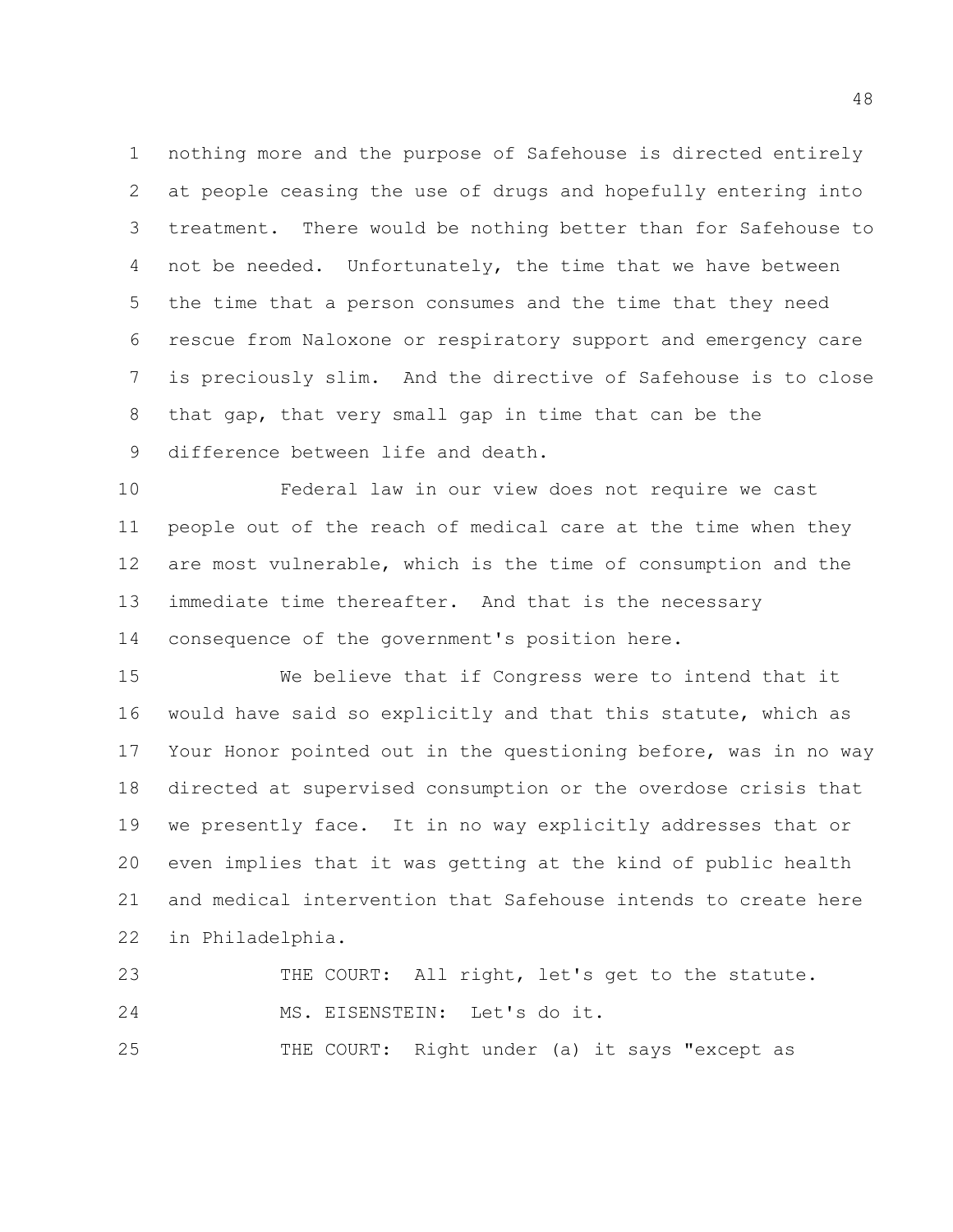authorized by this subchapter," and I really don't follow your argument that unless this activity is specifically prohibited it's authorized. It might be one thing to say, well, unless it's specifically prohibited it's not criminal, but I really don't see how you get to authorized.

 MS. EISENSTEIN: Your Honor, I think it derives, and I know you said you aren't too convinced by Argue (ph) v. Gonzalez, but if you'll bear with me in the part of Argue v. Gonzalez where it talks about the general approach of the Controlled Substances Act to medical practice, it references back to one of the seminal cases dealing with the Controlled Substances Act, which was Moore. And Moore was a case that dealt exactly with this except as authorized by language in Title 21 United States Code 841.

15 THE COURT: I'm familiar with Moore.

 MS. EISENSTEIN: So it was the same language there that Moore evaluated and then Gonzalez evaluated when the Supreme Court in both instances found that Congress does not regulate the legitimate practice of medicine. And that that is not an explicit authorization within the statute but that that is an implicit factor in what the Controlled Substances Act -- except -- except, and this is the important part of Gonzalez, the important part of the cannabis buyer's case that the government relies upon and an important part of the Moore case -- except where Congress has said so explicitly.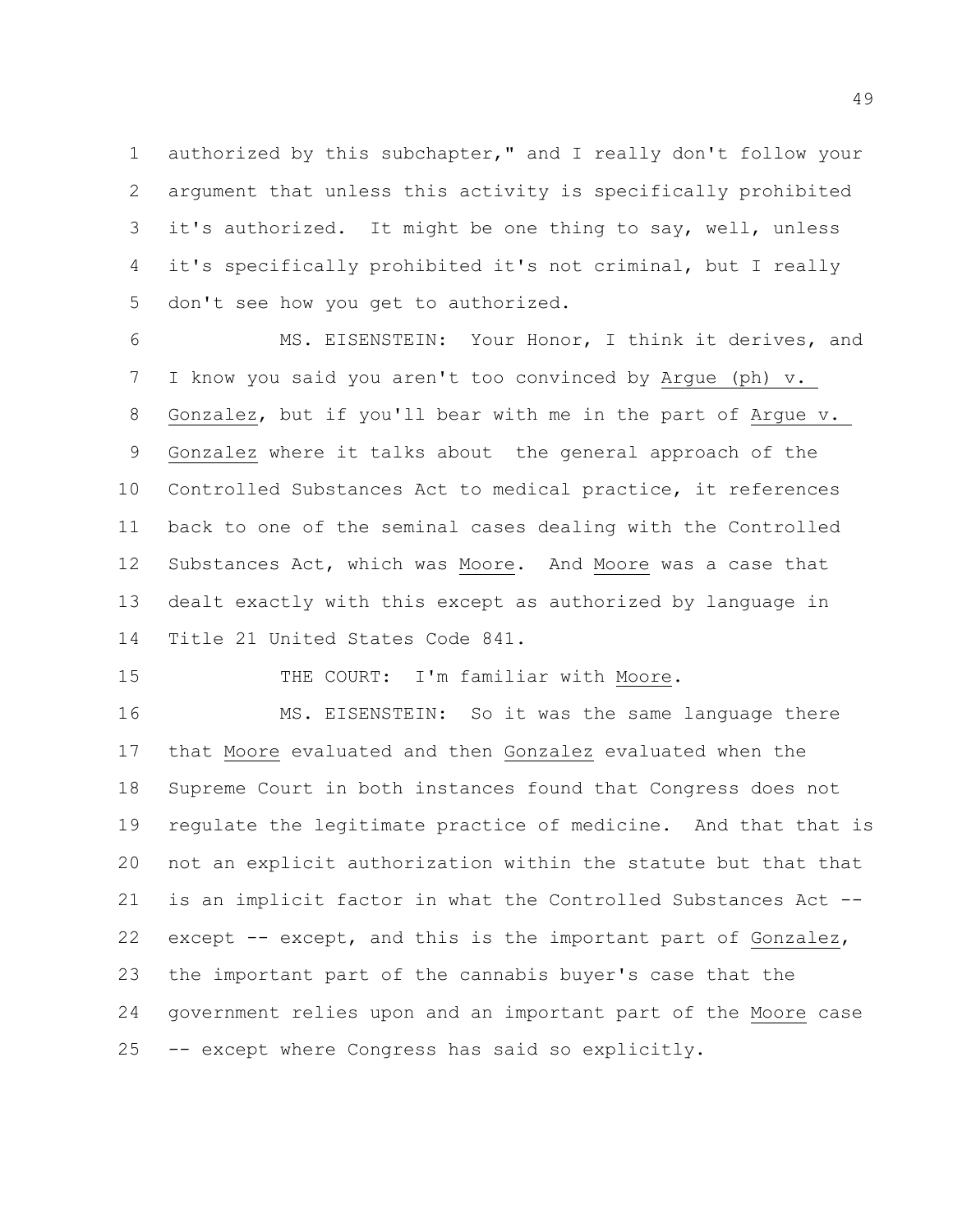And I'll read to you just for a moment from Oregon. It says, "When Congress wants to regulate medical practice in a given scheme, it does so by explicit language in the statute. And beyond that the statute manifests no intent to regulate the practice of medicine generally." And so but that -- so the reason we put it under that portion of the text was because that was the -- that was where it derived from from Moore and then that was the principle that was articulated from back in Oregon.

 THE COURT: Well, yeah, let me ask you the threshold question I asked the government then. Is it Safehouse's position that either in 1986 or 2003 Congress contemplated safe injection sites? And when they have had to if you're authorized argument has merit? And I don't think they did.

 MS. EISENSTEIN: well, Your Honor, what I do think that Congress contemplated is they did contemplate what the scope of medical, appropriate medical care could be. And Congress articulated a scheme that is detailed in extraordinary -- in an extraordinary measure as to the do's and don'ts for medical practitioners in expressly enumerated regimes.

 And so it regulated medical practice in a very intentional way. And what the Supreme Court held is where it doesn't say that a doctor can't do something a doctor can do those things within good faith within a medical practice. And that's the standard that not only the Supreme Court articulated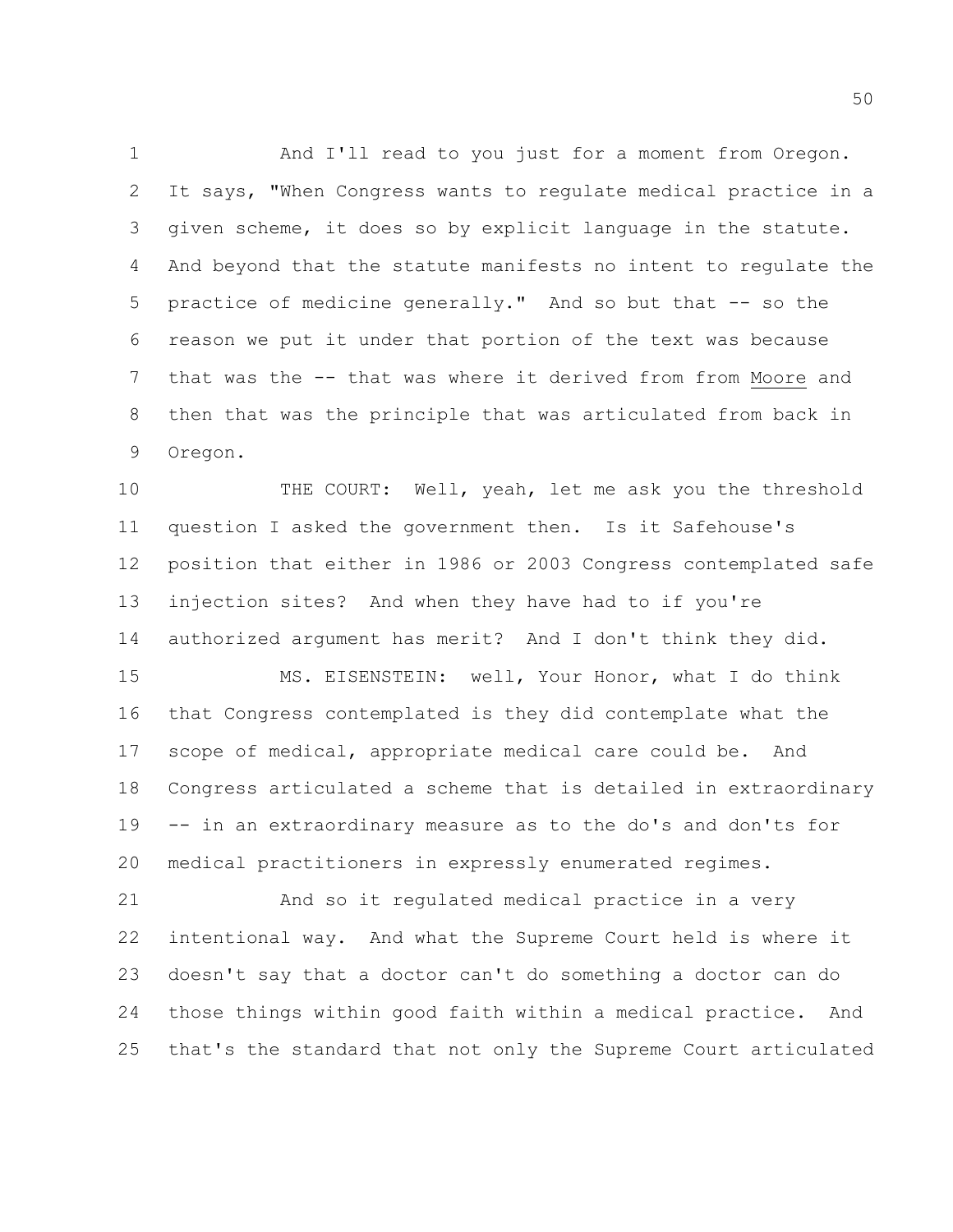but that juries day in and day out are applying when it comes to trials of doctors who are allegedly engaged in pill mills or illegal drug distribution.

 And so Congress did contemplate what doctors can and can't do. And I add --

 THE COURT: Well, in Gonzalez the Supreme Court was addressing an affirmative regulation of medical practice. And that's really not the situation we have here. We have the government saying there's a criminal statute that bars the activity. And I'm still having difficulty seeing where this is either authorized or it fits within the Gonzalez principle.

 MS. EISENSTEIN: So there's two parts to the Gonzalez decision. The first part talks about the scheme as a whole and that's where I think the important piece of this puzzle comes in because they (inaudible) the core criticized the Department of Justice for arguing that the Attorney General could impliedly criminalize physician-assisted suicide where the statutes and the regulations hadn't expressly done so.

 We think the case is even stronger here. In that case the doctor was actually prescribing a controlled substance for an activity that the government deemed to be improper. Here none of the activities that are regulated by the Controlled Substances Act are going to be performed by Safehouse at all. There's no dispensing, administering, prescribing, storing or distributing drugs by Safehouse at all.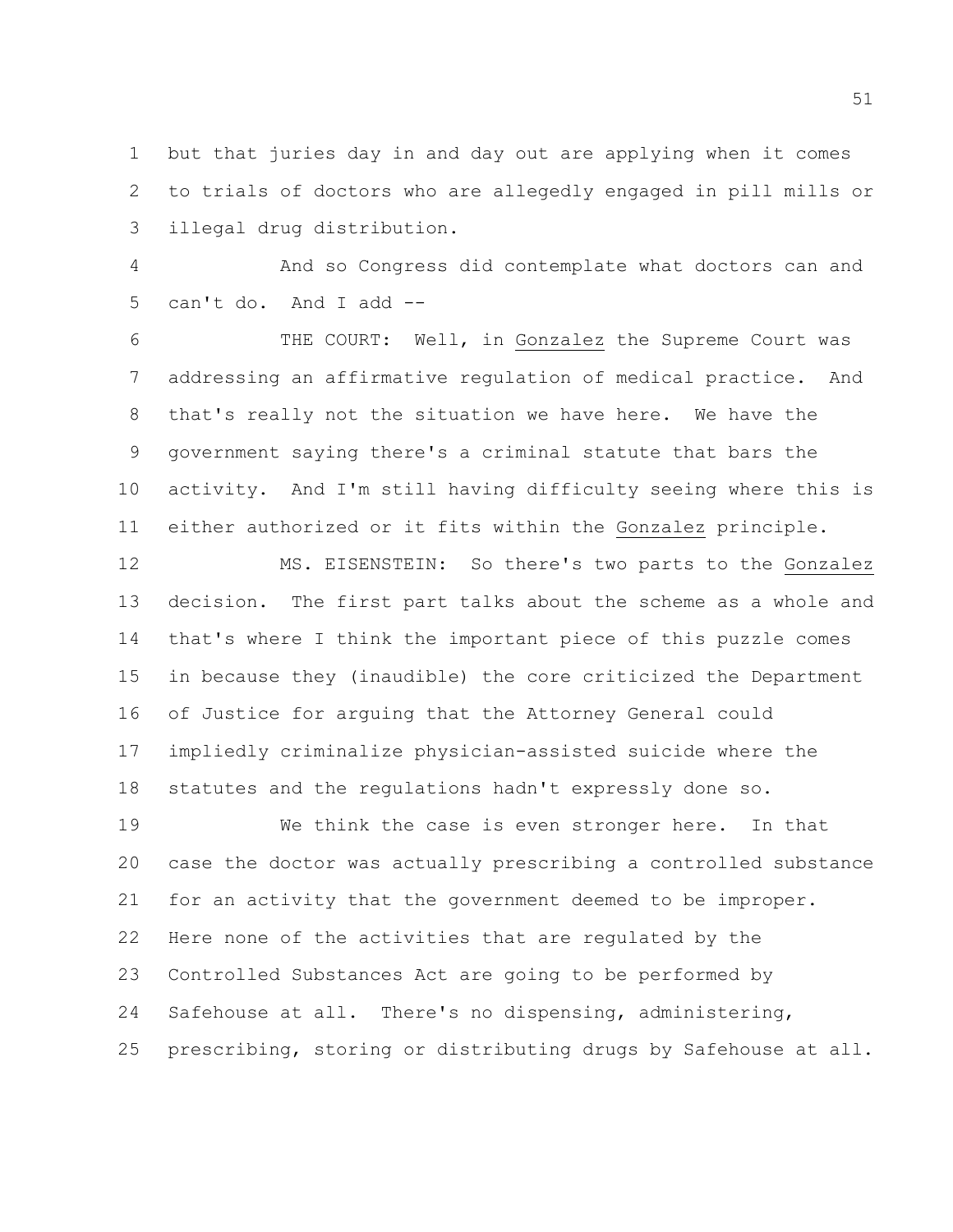1 THE COURT: But on your premises they would be using those prohibited drugs?

 MS. EISENSTEIN: There would be -- there would be using which is not by my (inaudible) a prohibited act under the statute but possession is something that we're not doing. There's no way in which we could reasonably interpret it to be, let's say, in constructive possession of the drugs that are in the participants' pockets. So what the government wants to do is impute whatever criminal liability might follow from the people who are benefiting from Safehouse's services. They want to impute the criminal liability to us simply because they're on our premises. And I don't --

 THE COURT: Well, let's go back to the idea of medical practice, right?

MS. EISENSTEIN: Yes.

16 THE COURT: I mean, safe injection sites are certainly contemplated in the medical literature.

18 MS. EISENSTEIN: Yes.

 THE COURT: But as I understand it there has been no state board or -- and there has been no medical professional board that has purported to prescribe standards for the operation of safe injection sites. Is that accurate? MS. EISENSTEIN: I think -- I don't think it's

 entirely accurate, Your Honor, because recently the Philadelphia Board of Health passed a resolution endorsing the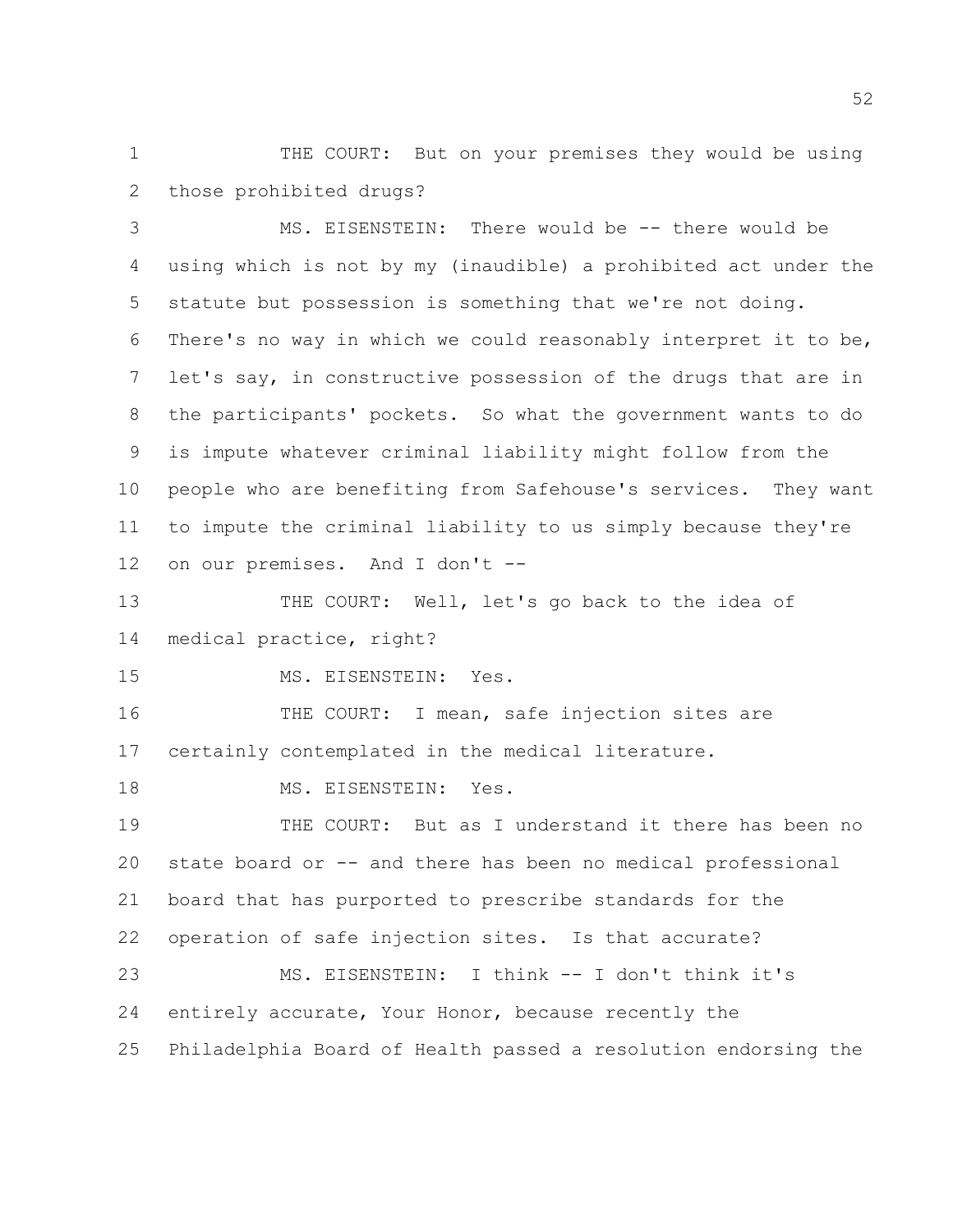operation and the institution of safe injection sites and overdose --

## (simultaneous speaking)

 THE COURT: But that's a far cry from a regulatory scheme within the profession that would deal with the standards for this type of activity. So I mean, again, I understand that in the literature and I understand as well that among some medical associations there's an evolution toward harm reduction strategies and whether this is appropriate. But in terms of regulated medical practice at safe injection sites at least as far as I can tell, there isn't.

 MS. EISENSTEIN: but, Your Honor, what Safehouse is going to be doing is really no different than what occurs every day when an EMS person appears at the scene and is called to the scene with an emergency medicine physician is presented with someone who has --

 THE COURT: On the resuscitation end it's no different.

19 MS. EISENSTEIN: Right, right, but all that is happening that is different today, that would be different under Safehouse's proposal than what happens today, I should say, is that instead of walking out the door from the syringe exchange after receiving clean consumption equipment, the person is simply allowed to stay under the close -- in the close proximity of someone with Naloxone and training to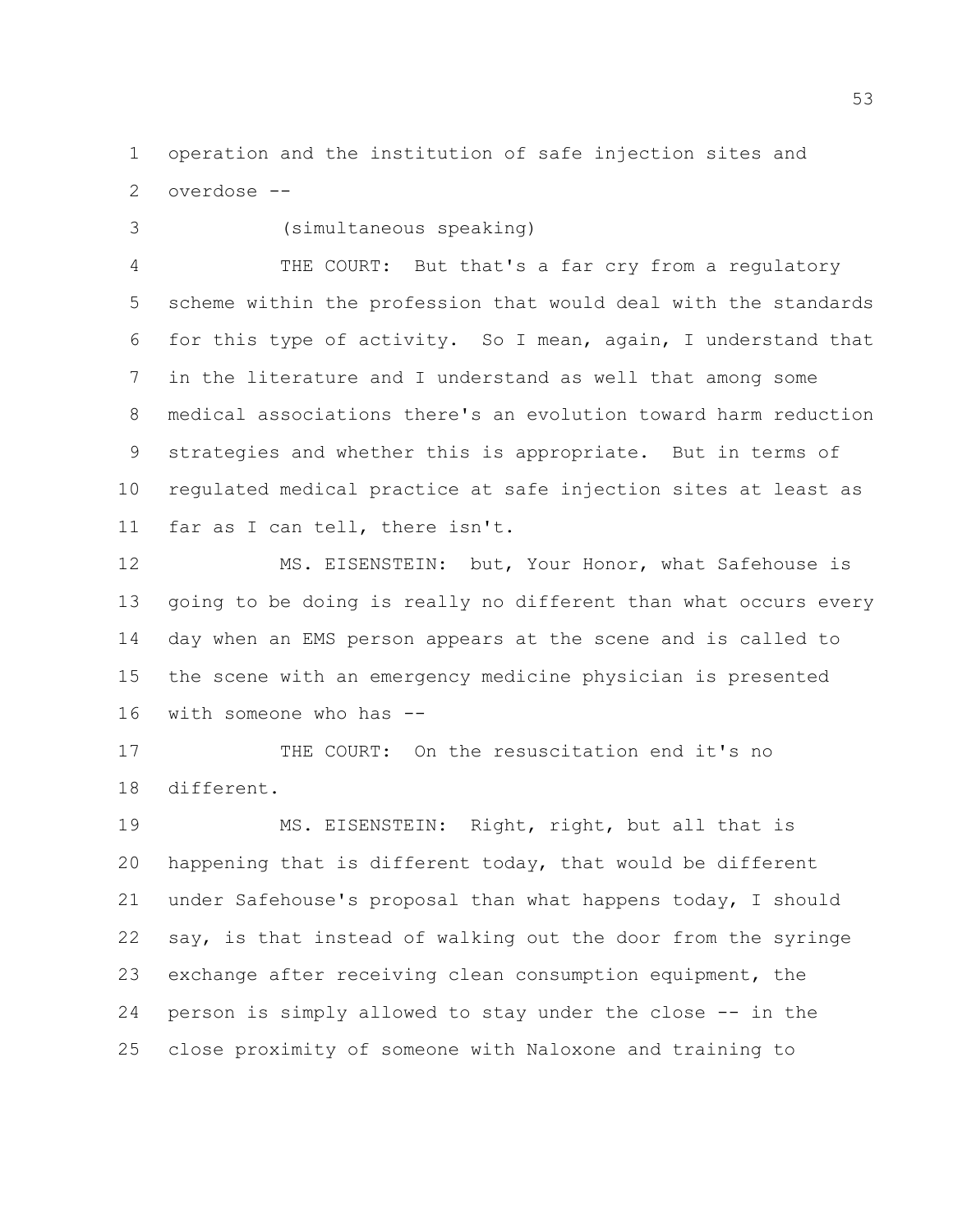administer it and provide respiratory support.

 THE COURT: And when you say all that happens the government's response would be, yes, but that all that happens falls within the little terms of the statute.

5 MS. EISENSTEIN: Right, and so the -- so the question there is does it fall within the terms of the statute? So one reason why we think it doesn't fall within the terms of the statute is that not only our purpose but our actual activities are directed at providing medical care and as Your Honor pointed out, opportunities at every turn for medical treatment.

 And I'd like to say a word about that because the government seemed to doubt the idea that we're offering treatment and that treatment is a goal. In their own Pleadings they attach as an Exhibit A our website which specifies not only the treatment options that will be given but also the fact that there is no evidence that offering medically supervised consumption increases the use or rate of use of controlled substances. So in their Pleadings incorporate that standard and we certainly agree with them as well as the -- not only the testimony but what's been recently incorporated into the record in Exhibit 1 certainly makes that clear if it wasn't clear from our Pleadings in the first instance.

23 THE COURT: All right. I want to get off that is authorized (inaudible) I think that the most you can hope for is that it's not prohibited. I'm having a -- I'm still having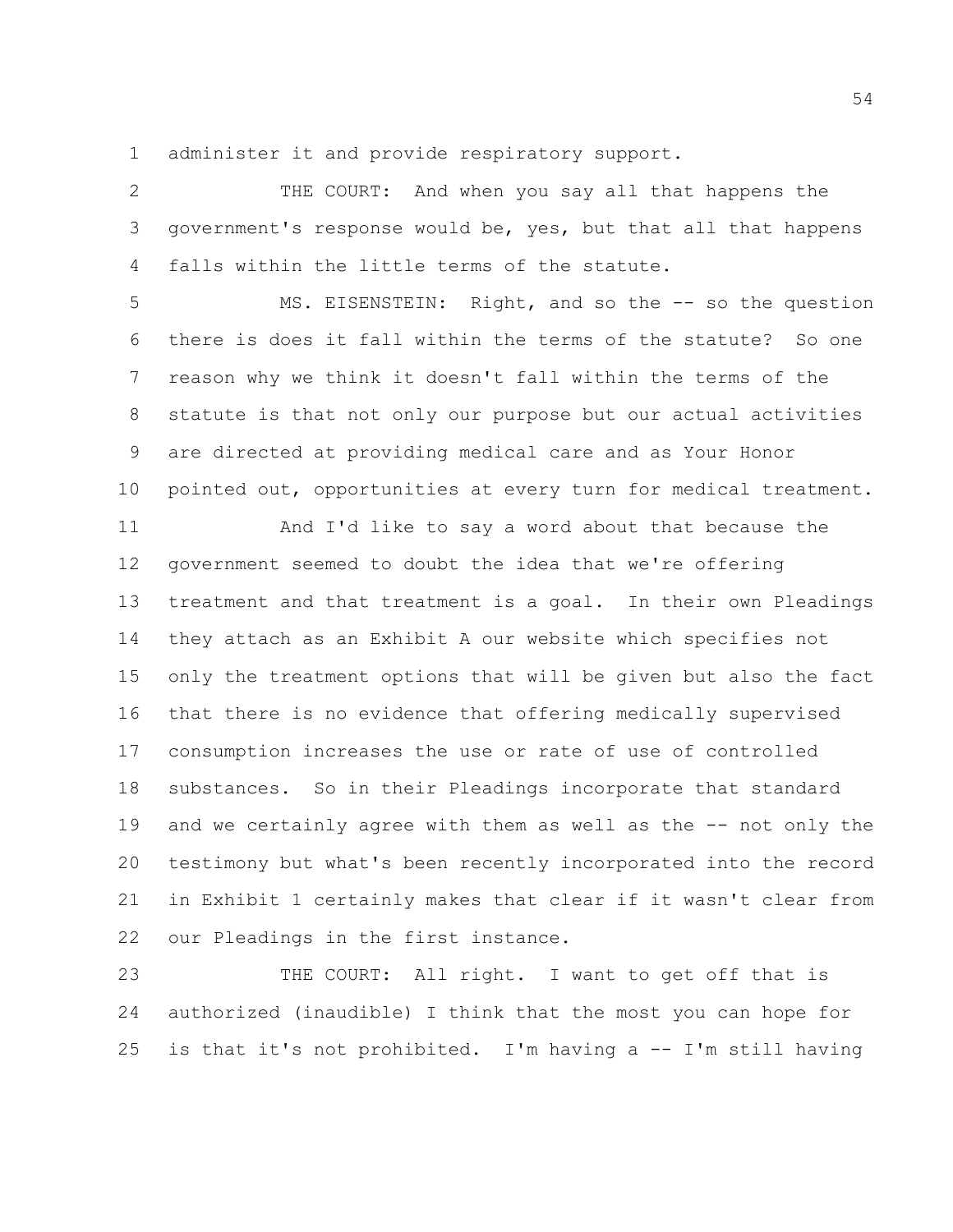difficulty with the except as authorized. Let me turn to unlawful use because you argue that this can't apply because the statute doesn't apply -- or rather define the term unlawful using. And again, it -- just taking an ordinary meaning approach, isn't it fairly clear that individuals who would be injecting in a consumption room they themselves would be an unlawful user?

 MS. EISENSTEIN: Look, I'm not going to -- I'm not going to fight too hard on that point, but I think that the fact that using is not one of the prohibited acts in the Controlled Substances Act does make -- I mean, it is a -- 12 THE COURT: You can't lose -- you can't use unless you possess, and --

 MS. EISENSTEIN: Well, Your Honor, that's not entirely true. You can possess but you're not necessarily possessing unlawfully because there's plenty of circumstances, for example, if somebody had a prescription, right, and they were entirely in lawful possession of the prescription, let's say it wasn't -- they were carrying it home for their husband or their wife, right? And they they decide actually at the last minute I'm going to use this substance, they never were unlawfully possessing the substance, but they may have unlawfully consumed the substance.

 THE COURT: Well, they were in the instant that they converted it to their own use I think is what the government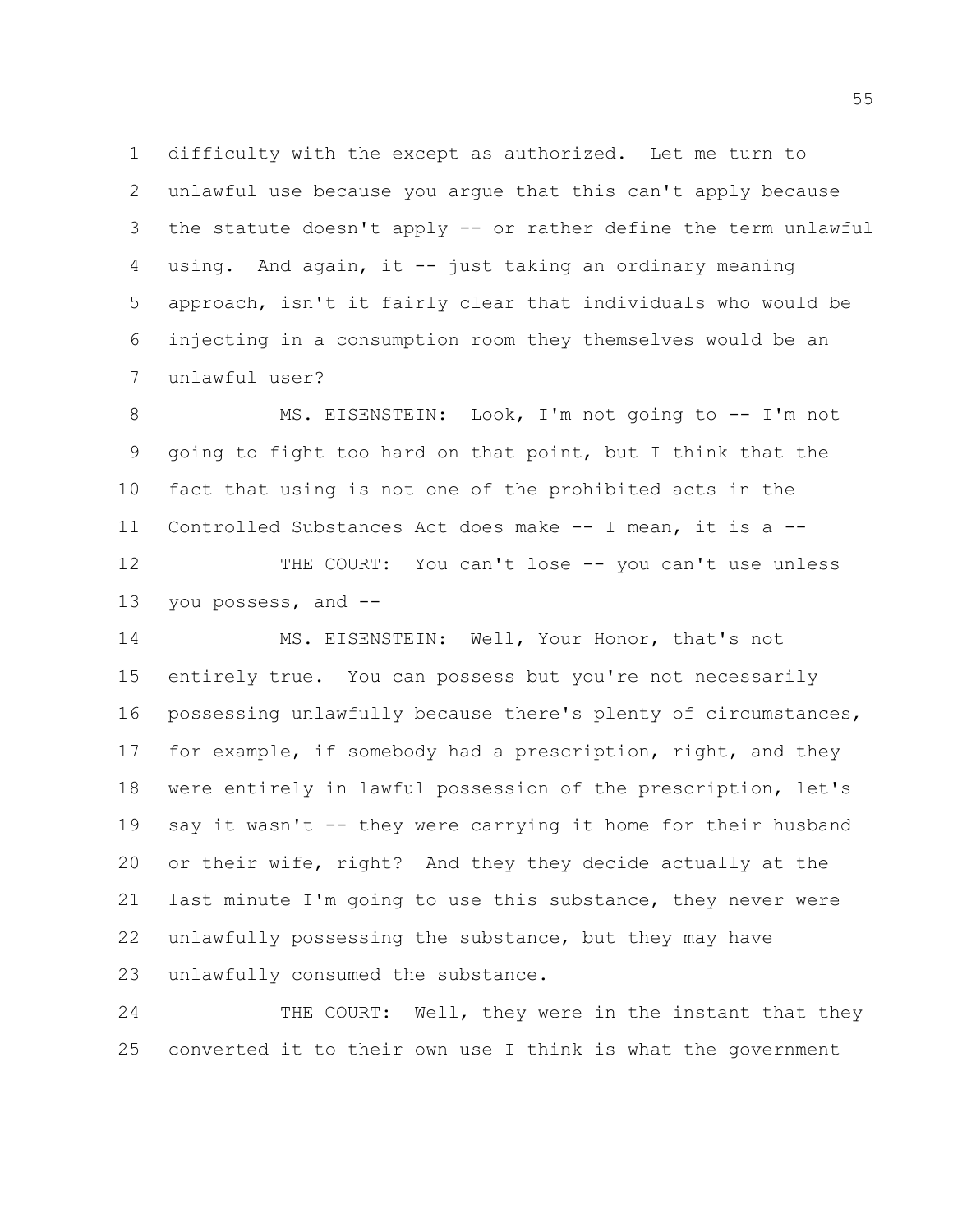would argue.

 MS. EISENSTEIN: Right. And I don't think we need to address that metaphysical problem, but I think -- THE COURT: Well, I'm just having trouble -- (simultaneous speaking) THE COURT: I just -- MS. EISENSTEIN: Yes. THE COURT: I don't see any real ambiguity in unlawful using and -- MS. EISENSTEIN: This is where I think the ambiguity

 comes in, and I think it goes to what is the core issue of the statute and why was 856 passed to include unlawful use when it's not a prohibited activity? Because that's really -- that to me is really the question that's raised by, well, you don't have unlawful using as something that's a defined term in the statute, so why did Congress throw it into 856?

 And I think that it goes to what is the core concern of Congress when it passed the statute. And this -- when I talk about legislative history I'm not just talking about Senator Biden's statement, which by the way are helpful, but also the interpretation looking at the statute -- the statute's text in its role in the Controlled Substances Act and why it adds to, for example, a drug conspiracy and drug possession and drug distribution offenses.

And the courts that have analyzed it have said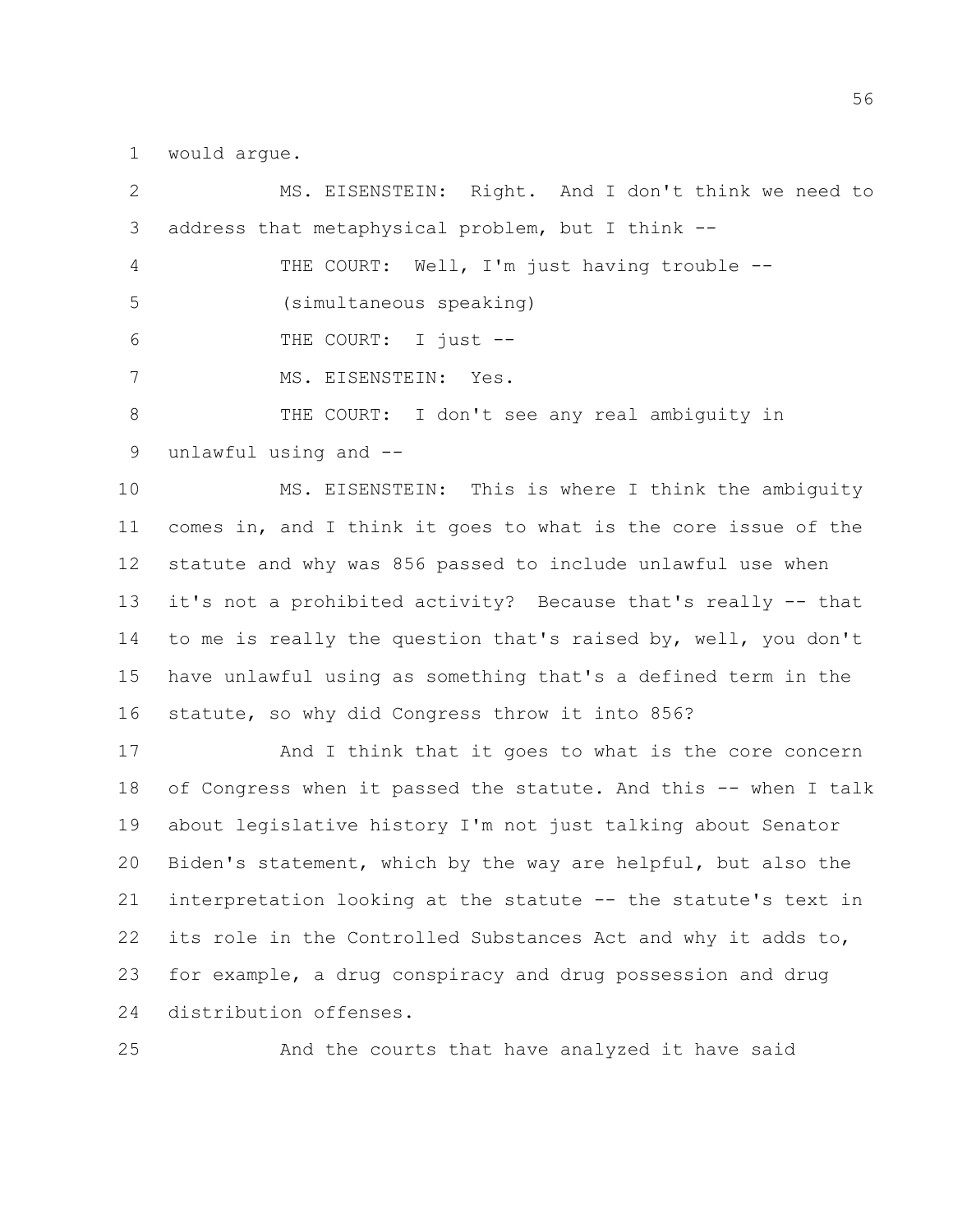Congress intended to criminalize the use of property for narcotics distribution. And that it's more than just the simple use or casual use of a property. And court after court -- the Courts that in some cases the government cites, have rejected the idea that simple consumption is enough because --

 THE COURT: Well, they said incidental use is not enough and the government would say what you have here would not be incidental use. The government would say Safehouse is inviting use on a continued basis.

 MS. EISENSTEIN: So we would -- I mean, we disagree with that point of view because I think in some senses the only reason that use is being permitted on the premises is to enable the proximity to medical care and treatment. So it is incidental in the sense of the idea is not to promote, facilitate, encourage the use itself. It's to encourage the ability to be resuscitated, saved and treated at the time and immediately after the use.

 But when Congress enacted why did it include use when it enacted Section 856? It had in mind, if you think about the prototypical opium den or crack house that it had in mind back in the eighties when it enacted the statute. These houses were congregating users as part of a drug operation to create, if you will, a market for dealers and others who were operating drug houses. So it was even though -- even if profit wasn't explicitly an element of the statute, that's the core of why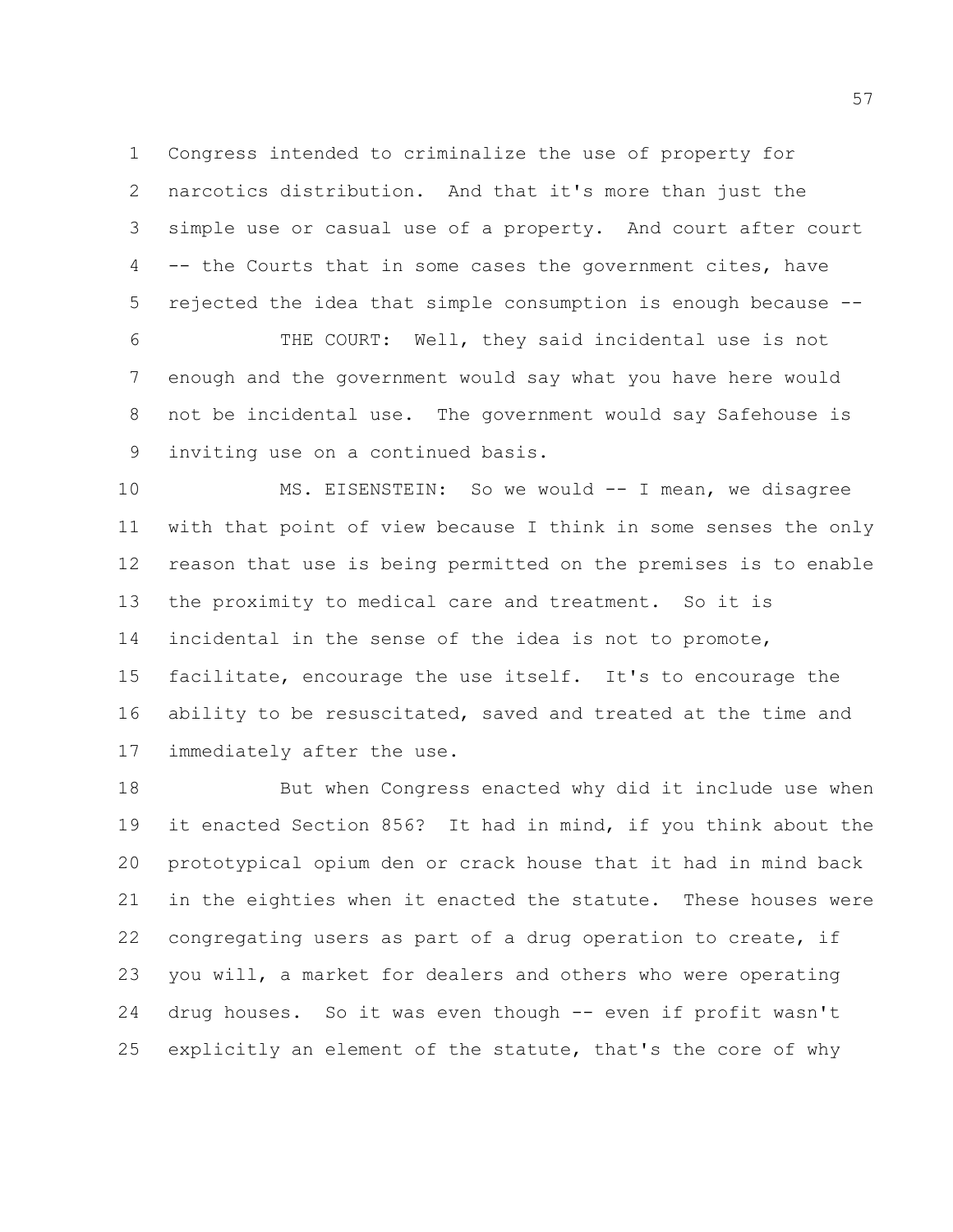Congress went after use and not just other distribution activities in the statute.

 THE COURT: Okay. So if you say we need a definition of unlawful use, what's your definition of unlawful use?

 MS. EISENSTEIN: My definition is tied -- it -- I don't dispute the fact that if someone is using drugs that they possess illegally that that's unlawful use. But where I think the limiting principle comes in in the statute is when you combine that with what the "for the purpose of" when you put those together. And what Courts have said is when it comes to use, and that's why I think they've required what I would say is a plus factor in use cases and actually there are really no use cases and that's another point I'd like to get to in a minute, which is we've scoured -- I'll get to it now -- which is we've scoured the records of the federal records and federal published cases and in 33 years we have never found a case where the government has prosecuted a case involving pure use.

18 And the government has pointed to that.

THE COURT: But the --

 MS. EISENSTEIN: So the prosecutorial history suggests that they don't think that just personal consumption cases, cases where there's no distribution activity, where there's no manufacturing activity beyond just somebody using in a property, that the government has never prosecuted --

THE COURT: I know --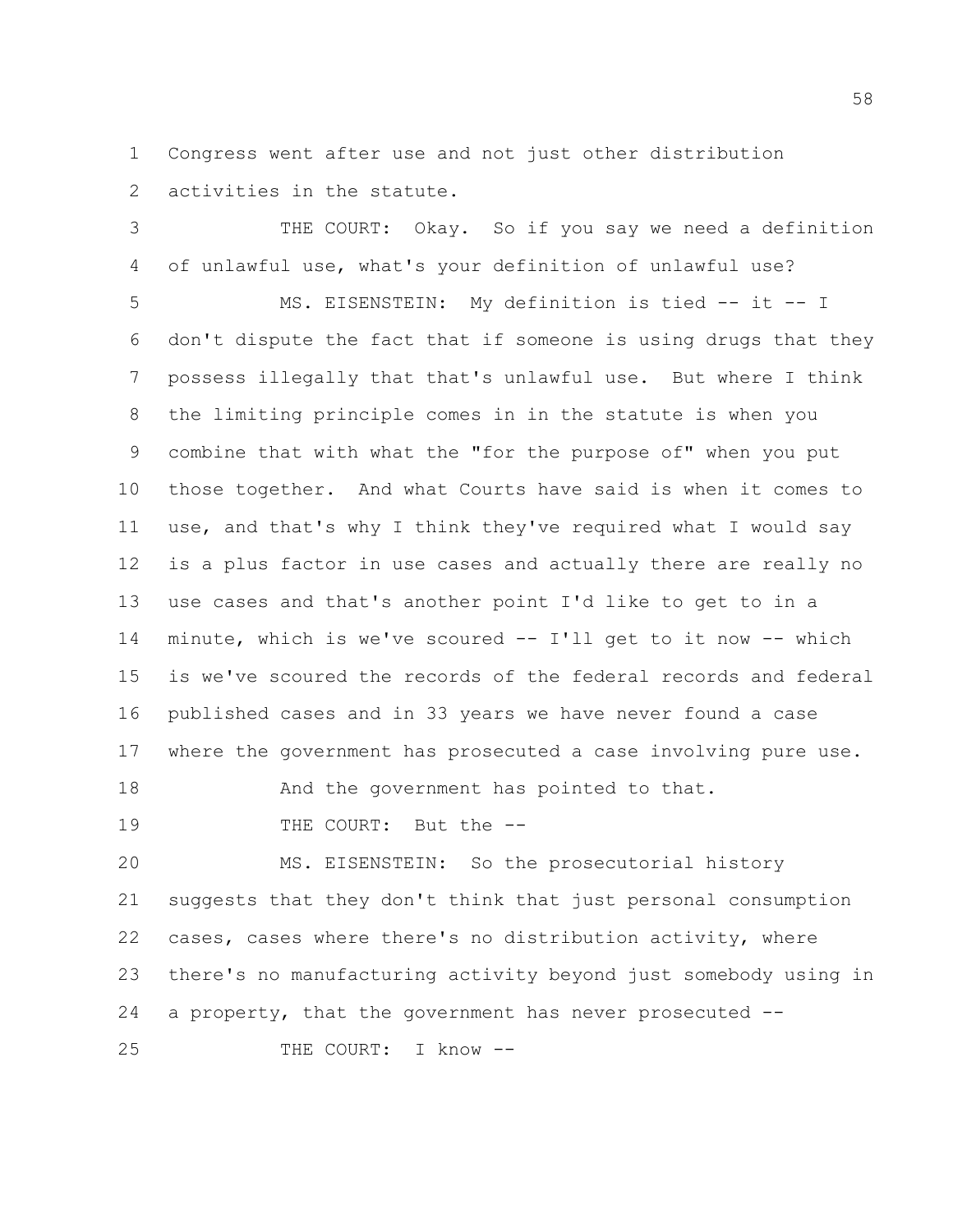1 MS. EISENSTEIN: -- such a case.

 THE COURT: -- you're missing something but under what federal statute would they prosecute unlawful use as compared to unlawful possession?

 MS. EISENSTEIN: The use of a property. What I'm saying is they've never used 856 --

7 THE COURT: Oh, so it's use of a property.

 MS. EISENSTEIN: They've never gone and found a group of people who are using an apartment to use drugs and prosecute it under 856. They've never gone to any other location. They haven't, you know, they've looked at rave parties, for example, which is under the 2003 statute. But how does a rave party differ from your everyday rock-n-roll concert that we know is excluded from the statute? It has to do with the degree and the reason for the use. And the use, what I call the plus factor, is that simple consumption, even where the owner or the operator or the manager or control knows about this unlawful consumption, they see the clouds of smoke. They know what's going on. That's not enough. That is not enough under multiple Courts of Appeals' decisions.

 And there's a reason for that because that would have no limiting principle under the statute. So I think when you combine unlawful use with for the purpose it becomes clear that when there's a use case there needs to be something more.

THE COURT: Well, that's a different argument.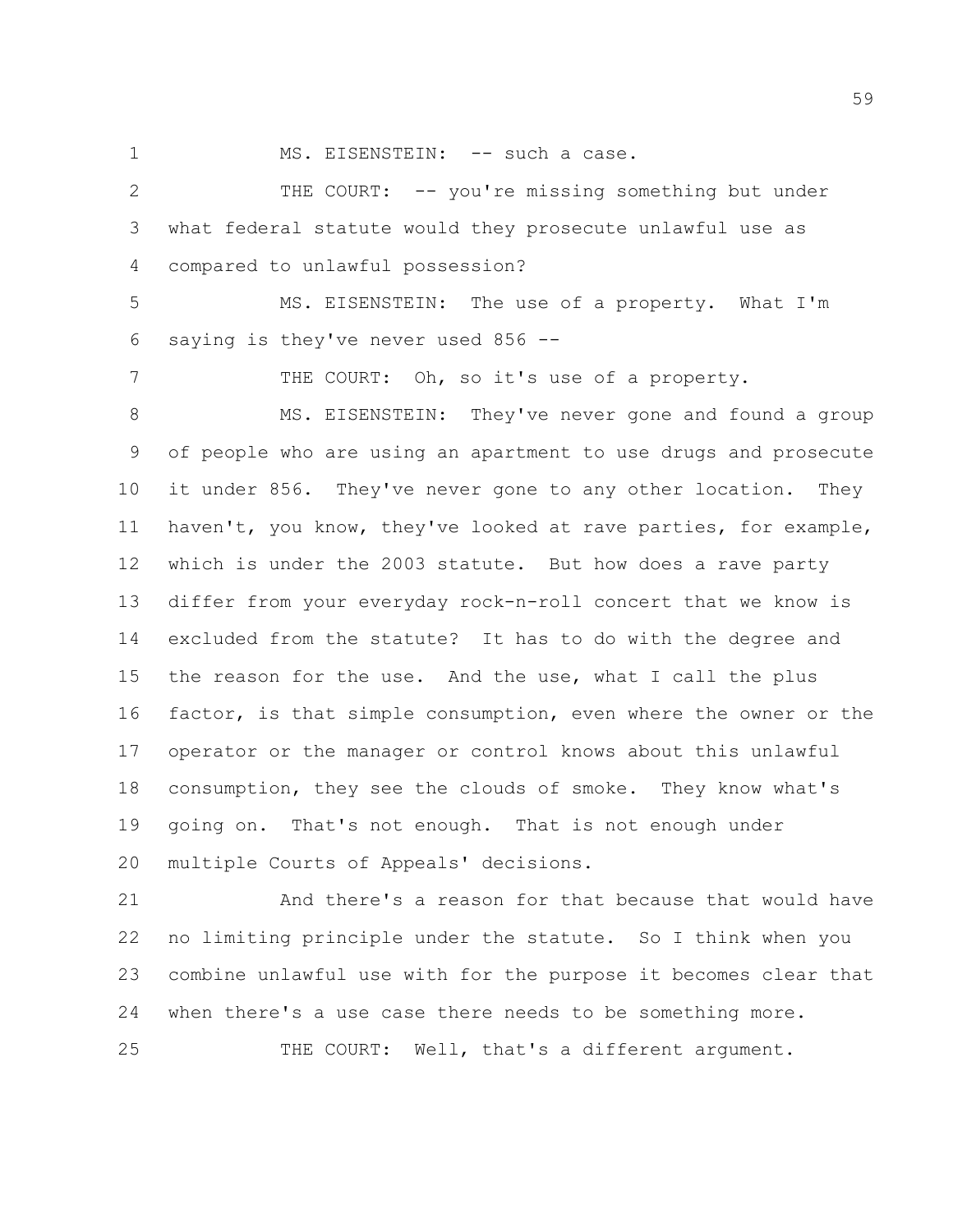That's a different argument than saying the statute can't be applied because unlawful using is not defined. So you're -- that goes more to context and you're mirroring some of the government's argument that you look at these words in combination with the other words.

 With respect to the contention that the use is incidental, say in the first three months of operation if no one used the safe consumption rooms, would that make the project a failure?

 MS. EISENSTEIN: I think it would because hopefully that meant that people were coming to Safehouse. And if no one came to -- it's a public health intervention so if no one avails themselves of the opportunity to get care there, then it is not effective in that sense. But at the outset of someone's arrival the hope is they never would reach the supervised consumption room. The hope is that they come to the registration desk and they go right into treatment or they get the other types of medical care that they need and that they never reach that place where they need to be part of the supervised consumption site.

 Unfortunately, in the case of people suffering from opioid use disorder that's just not realistic in terms of the statistics for the vast majority of people who are suffering from the type of addiction that this service is designed to serve.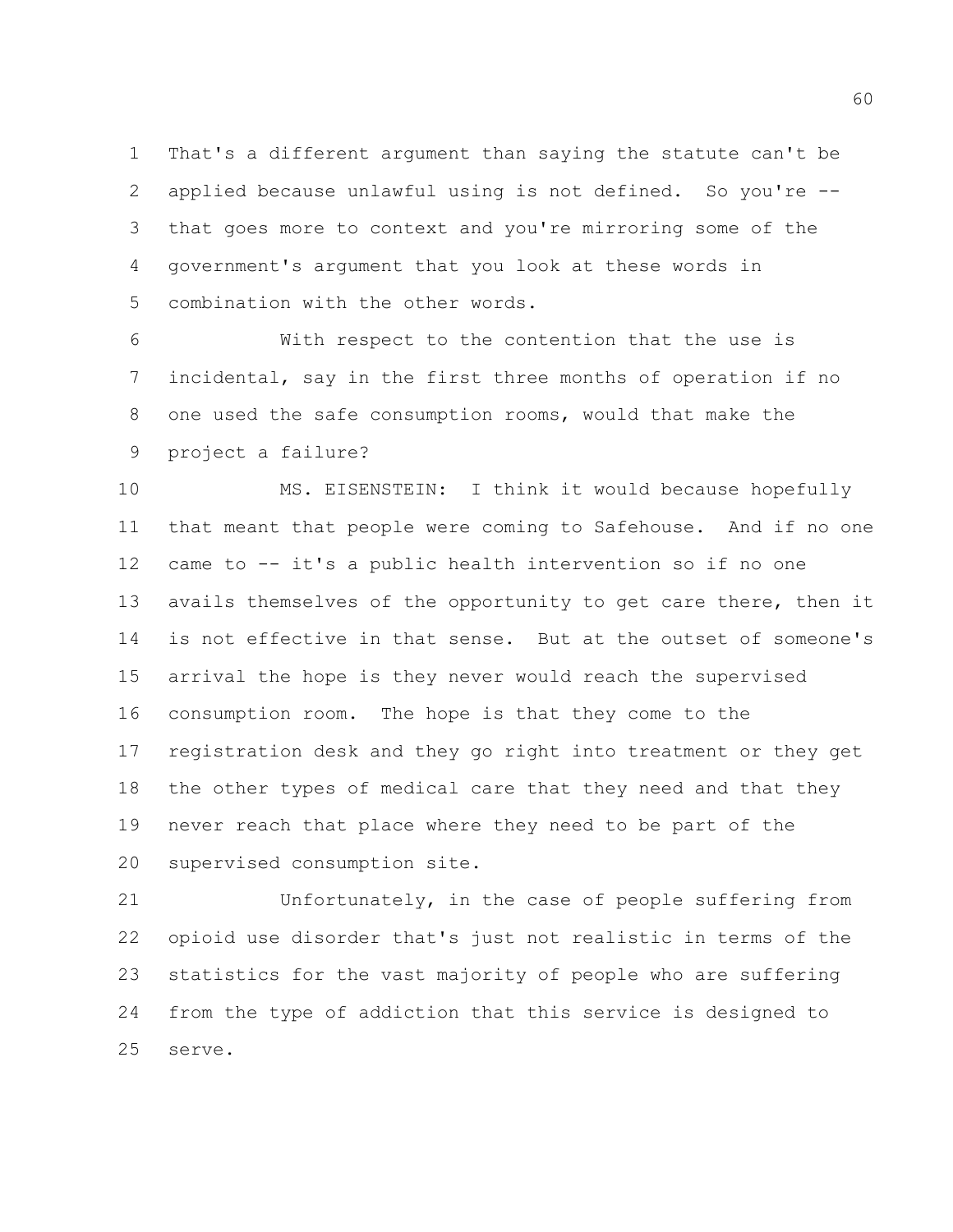1 THE COURT: All right. We've been skirting around purpose. I'd like to move to purpose under (a)(2) now and you argue at one point in your brief that it's the property's purpose that controls. And how can the property have a purpose? Isn't it the possessor or the owner that has to have the purpose? I'm having difficulty, again, conceptualizing how this inanimate object has the purpose.

8 MS. EISENSTEIN: Right. So look, I think that there is two facets to the statute. There's the mens rea (ph) which Your Honor was focused on with respect to both (a)(1) and (a)(2), which is knowingly with (a)(1) and knowingly intentionally with (a)(2). And then there's a place for the purpose of. And I'd argue that you're right that in some respects purpose is something driven by people, but it's not exclusively driven by people. For example --

THE COURT: How so? How so?

 MS. EISENSTEIN: For example, if you were to walk into this courtroom and there were no people in it, you would readily discern that this was a place for the purpose of holding court. You would know that because of the way it's set up and what it's designed to do. And in the same respect, if you were to walk into Safehouse you would see that it is a place designed for the purpose of providing medical care because you would see all of the medical equipment and the rows of Naloxone and the defibrillator and the oxygen resuscitation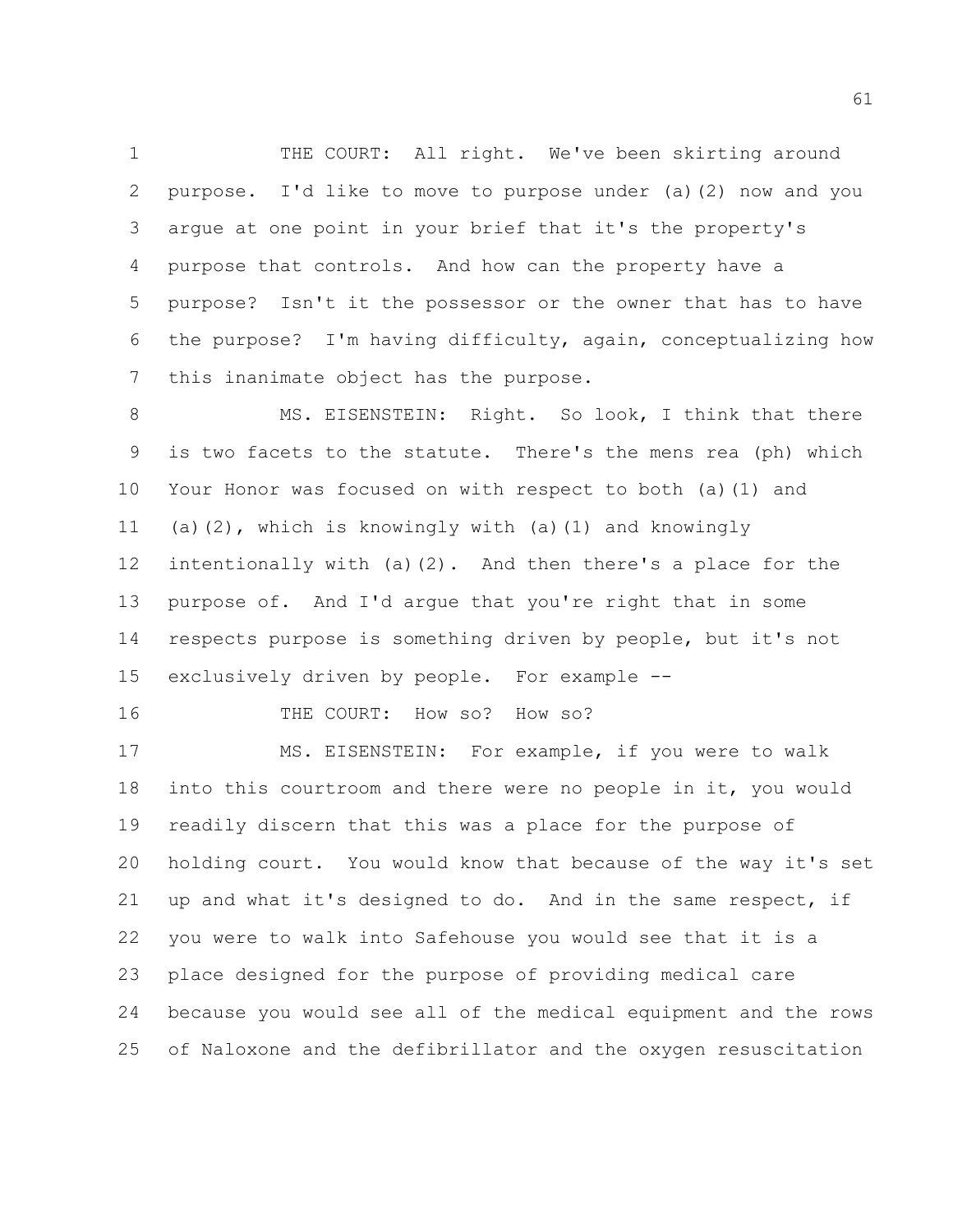1 and  $-$ 

 THE COURT: Well, isn't that just a factor relevant to a determination of purpose than a technical statutory argument that the purpose only applies to the place? Because clearly if you have a rave, a rave is often in a warehouse and so to take a prototypical example from 2003, and during the day the warehouse may have one use and then at night it turns into a drug-infested party scene on a persistent basis, right? So there --

10 MS. EISENSTEIN: Right.

 THE COURT: -- you would have a nondescript purpose not tied uniquely to the use of narcotics.

 MS. EISENSTEIN: Right, and I think the way that Your Honor put it when -- and some of the Courts have put it this way is what is the purpose to which the premises is put? And I think it's a good way to put it because it's not exclusively driven by the people who enter that property. It is also driven by the features of how the facility is set up itself. So I think that in that sense it is important to look at both factors.

21 And I think I would also point out that, you know, first of all, I, you know, was -- agree with Your Honor's analysis entirely that when you look at the same language in 24 the statute, place for the purpose of, that it has the same meaning in both instances. And I think our reading, which is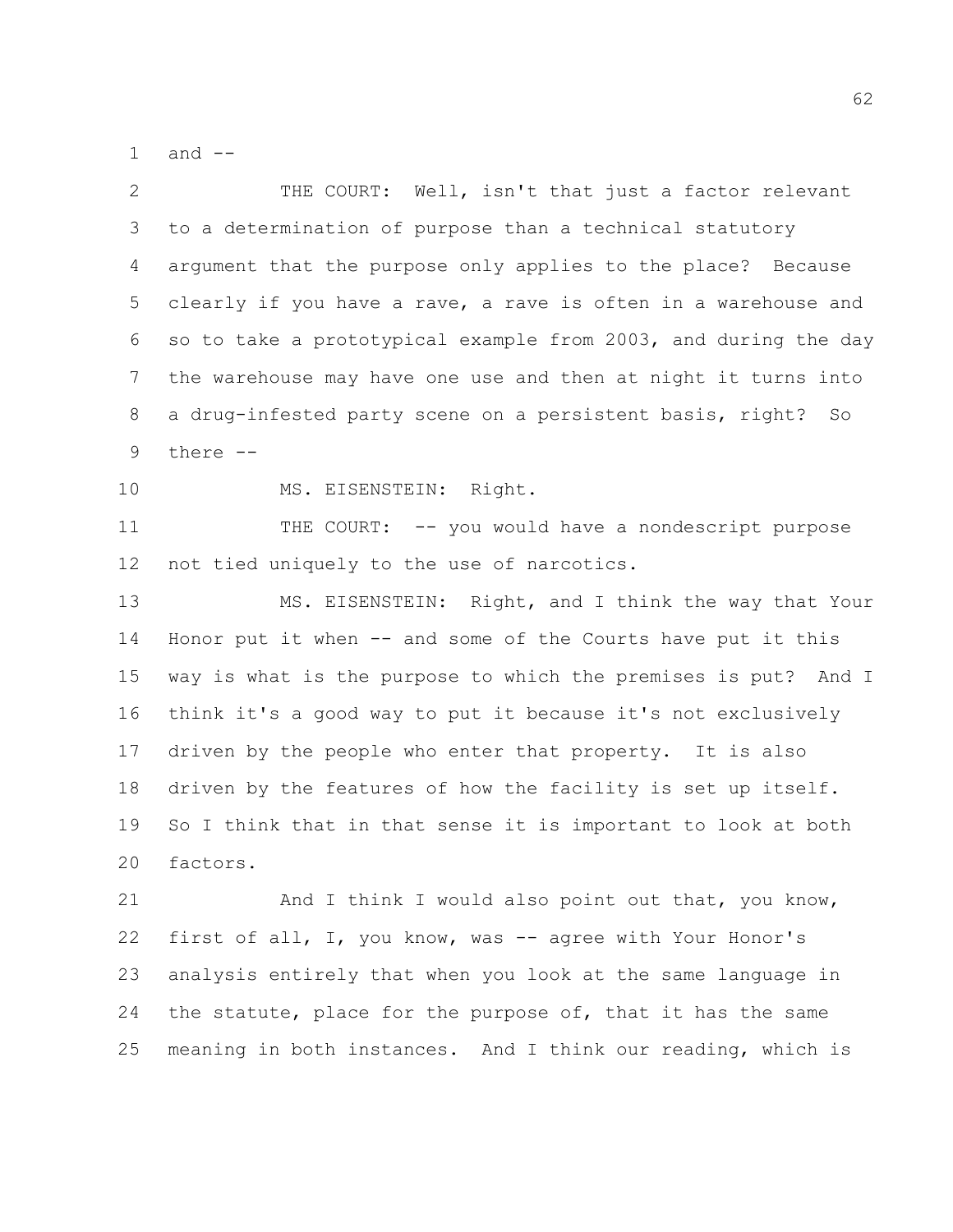is the premises being put to criminal use is really the key question as to the purpose of PRAN (ph). And under the government's reading, the government would like us to read this statute, (a)(2) to criminalize any time someone manages or opens a property and knows that there's drug use going on. Knows that because every time there's drug use going on presumably the person using the drugs have the purpose of using it in that place.

 Well, that reads for the purpose, place for the purpose of directly out of the statute. So not only, you know, the other canon of statutory interpretation is you do have to give every piece meaning and the government's interpretation would make that piece, the purpose piece devoid of meaning. And I think purpose takes on particular importance when you're talking about a medical intervention, and I think it takes on particular significance when you're talking about personal consumption because the Court -- and I can just go through the Courts here because they are so strong on the fact that in Lancaster, for example, it said Section 856 cannot reasonably be construed to criminalize simple consumption of drugs in one's home.

 Stetler (ph) said that you must have evidence beyond manufacture for personal use to sustain a conviction. And Russell (ph), which is 2010, which is a Sixth Circuit, each court to have addressed the issue has agreed that the casual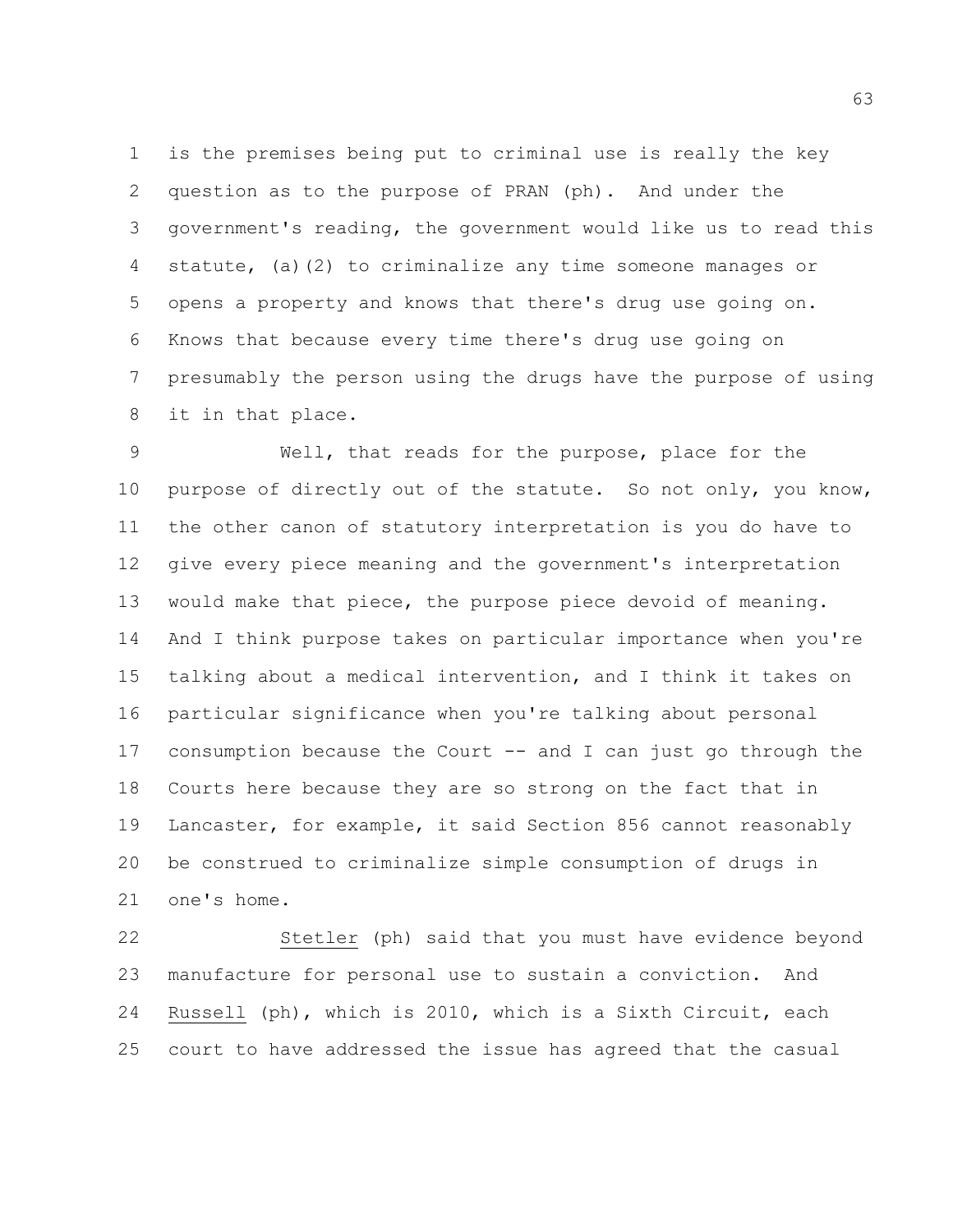user does not run afoul of 856 because he doesn't maintain his house for the purpose of drug use but rather for the purpose of a residence.

 So they've made those distinctions. There's additional distinctions in terms of what for the purpose of in the context of use to create a limiting principle in the statue, one that is rationally applied and that can provide notice to people who are operating -- who are trying to conform to the statute, but also to make clear that you're not going to have liability every time you simply know that someone who is using is simply using on the property. It is there.

12 THE COURT: But wouldn't the government say you're constructing a facility with a consumption room specifically designed to be a consumption room and that takes us beyond the casual use in a residence? What would your response be to that?

 MS. EISENSTEIN: So I think that it is not a residency and it is not casual but it is personal consumption. And I think that the additional facet of having simply clean tables and sterile -- a sterile location isn't facilitating the use in any greater way than is already in existence in current programs. We're already providing all of the consumption equipment through federally endorsed syringe exchange programs. And right now we have to show people the door. The only difference between our proposal and what exists under federally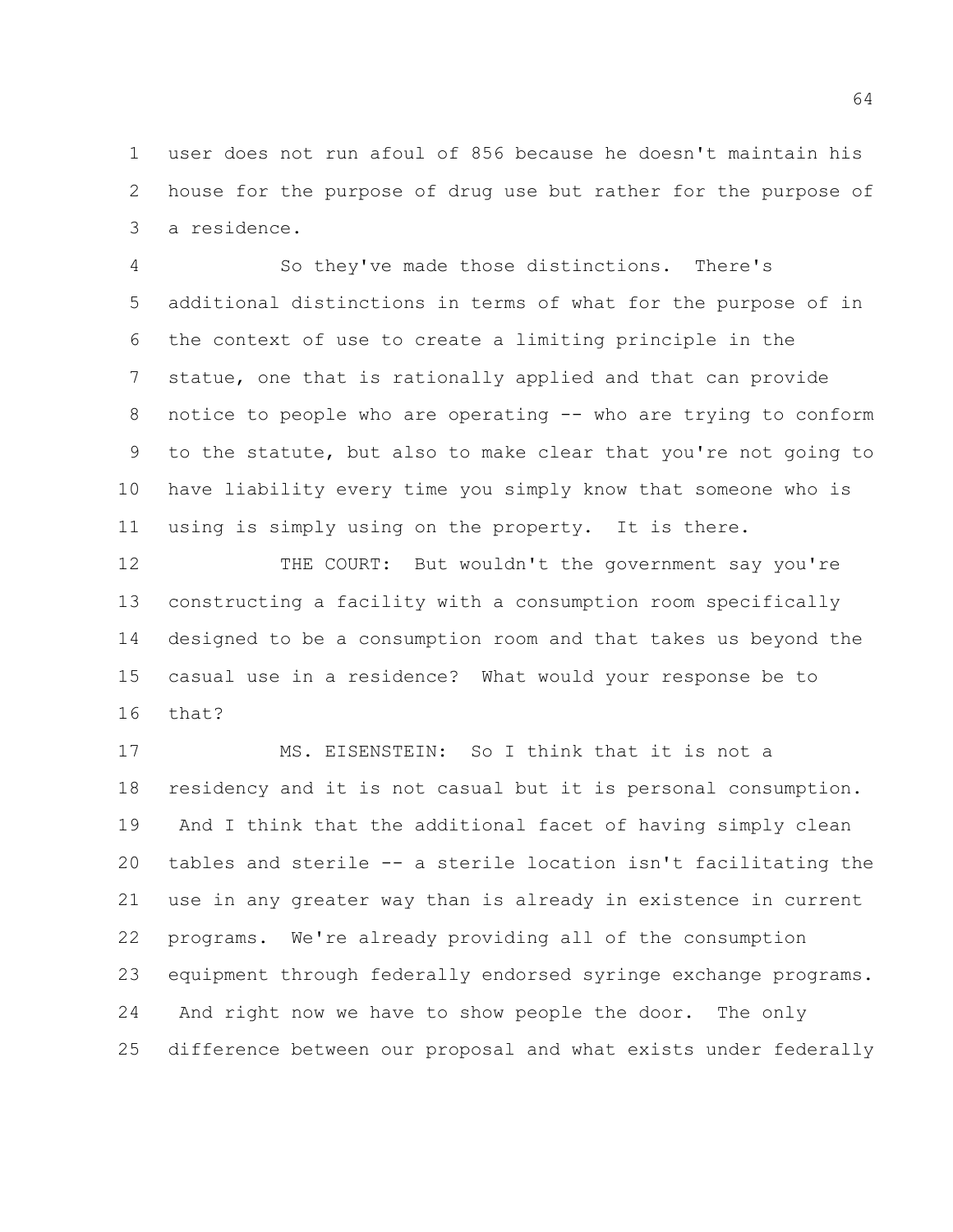endorsed scheme is that we're allowing people to stay within our facility.

 So I dispute a little bit about the idea that we're inviting people for drug use. I think we are inviting people to stay in order to be proximate even at the time of drug use. THE COURT: Well, let me test the proposition that provision of medical support and resuscitation that takes it outside the statute. But we'll get back to the famous Wayne and Garth of Saturday Night Live, and every Friday they invite their friends over to shoot up and say and it's a good place to come because we've got the Naloxone right there. Regular 12 event, and that's what they're doing. Statute apply?

 MS. EISENSTEIN: So they invite their friends -- 14 THE COURT: Right.

15 MS. EISENSTEIN: -- for the purpose of using drugs. THE COURT: But they're there with the Naloxone. Does Naloxone change the mix or not?

 MS. EISENSTEIN: No, and I think that actually brings us to the Safe Stock example and as the sort of stark contrast between safe stock, which was the Tubeau medical tent or the Naloxone at the drug party that Wayne and Garth host and what Safehouse is purporting to do. Safehouse is providing the type of medical services that would be available if someone showed up in the ER or if an EMS or if an emergency medical personnel showed up on the street corner in somebody's house in response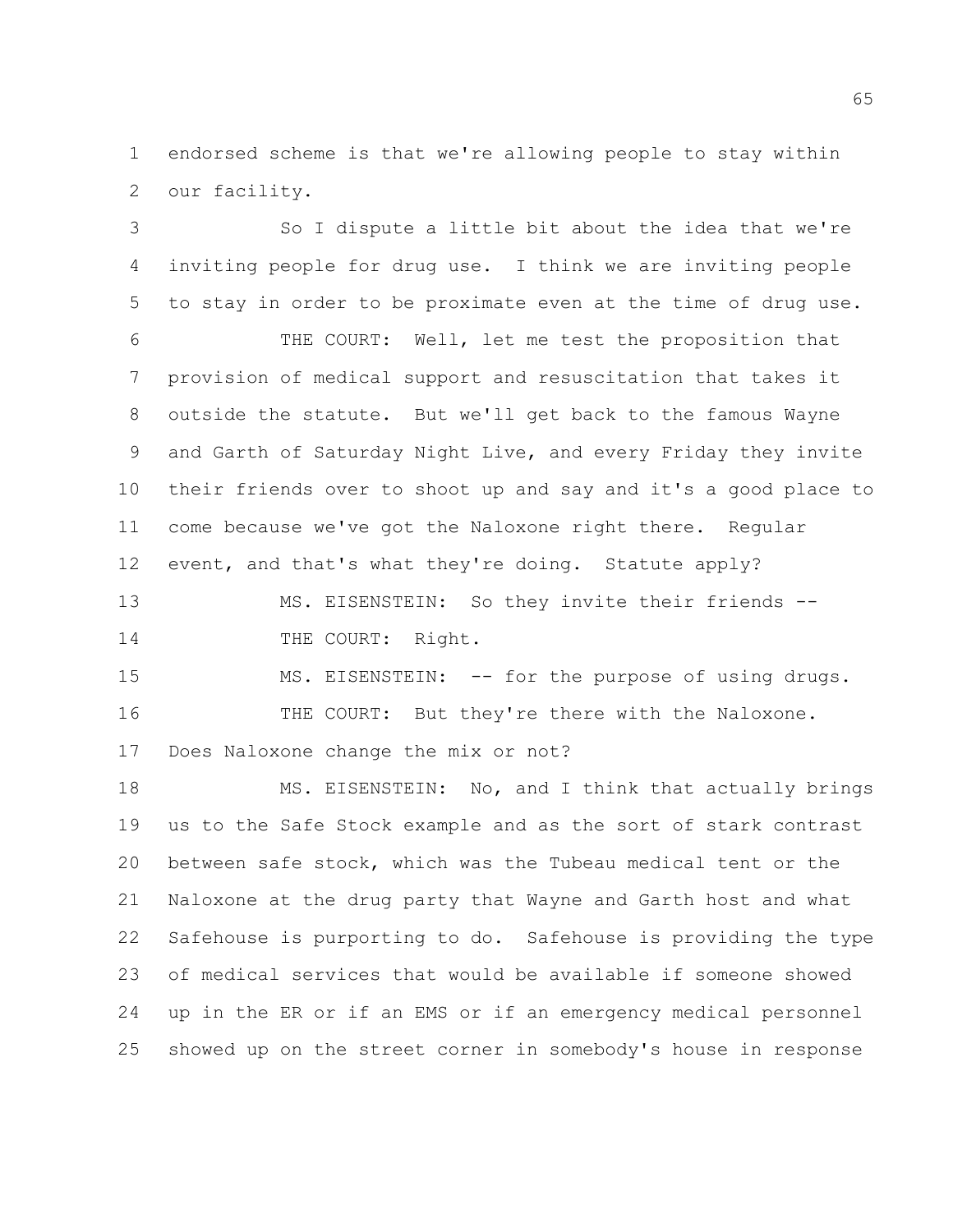to an overdose. But they're allowing the proximity to someone who's already planning to use. They've accepted -- they've taken the consumption equipment from the syringe exchange program. There's someone who has been known and registered and suffering from existing addiction. And the reason that we're allowing them to do that is not to have a party, is not for recreational use, is for the simple reason of being there to provide urgent life-saving care in the event of an overdose rather than having to wait the critical minutes it would take if we had to run out behind a -- even behind a closed door and a runner into the street or blocks down to an apartment -- unknown apartment.

 THE COURT: And the government, I think, is saying 14 all right. To make the omelet you need to break some eggs. And breaking the eggs, in this instance consumption, is what violates the law. And so we agree we want to make an omelet but a necessary step in between is unlawful. And then they go on to cite cases that say another motive does not excuse the violation of the law. So how does Safehouse respond to that? MS. EISENSTEIN: Yeah. Well, it's not a noble motive here. Purpose is an element of the statute so that's one of the critical differences. The cases they cite for purpose doesn't matter are, like, cases where a -- (simultaneous speaking)

THE COURT: They're heavy civil disobedience. I'll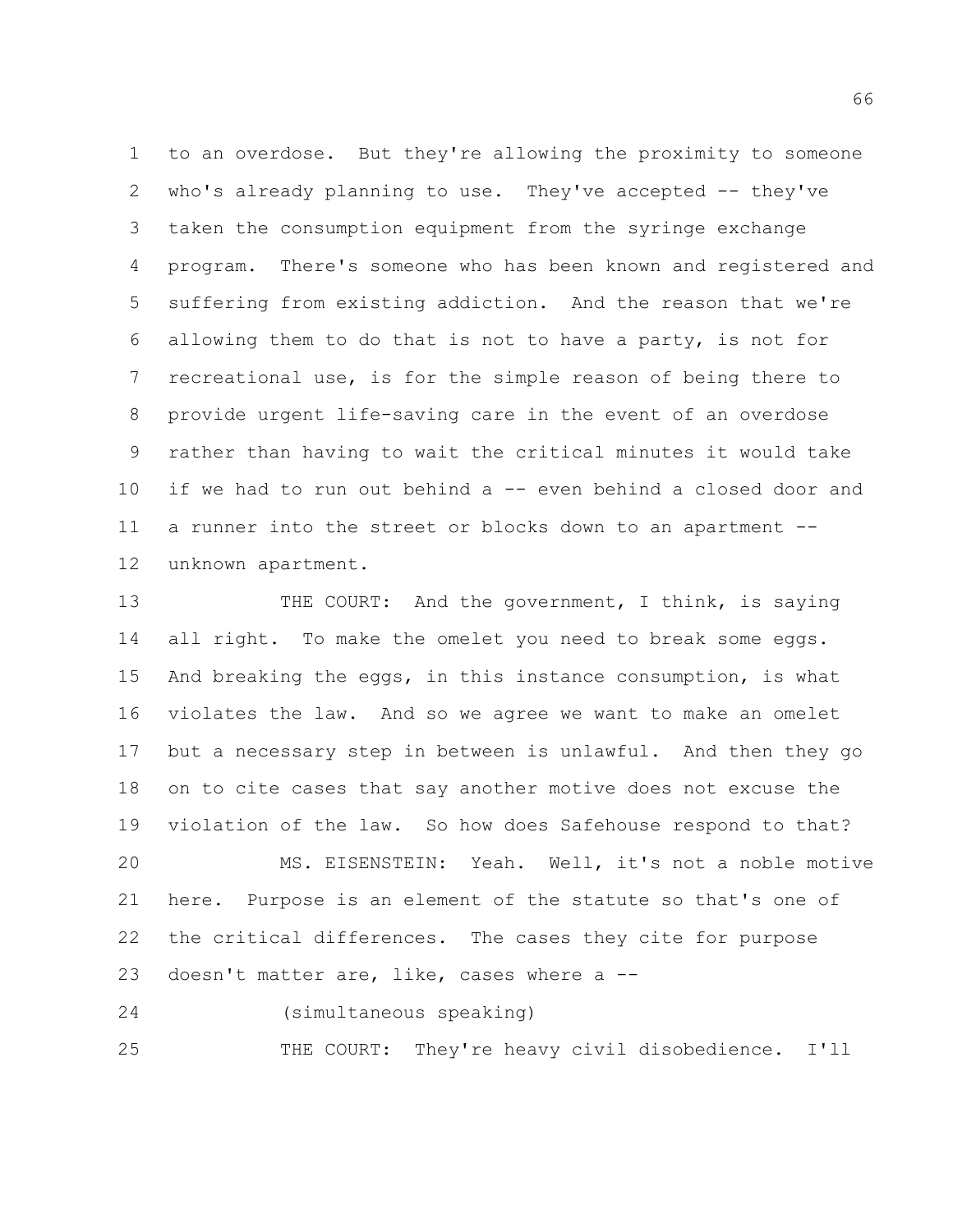grant you that.

MS. EISENSTEIN: Pardon?

 THE COURT: They're heavily into civil disobedience line of cases.

 MS. EISENSTEIN: Well, they're more than civil disobedience. One of the cases was a case that they cite where a war protestor goes in and destroys military equipment on a government facility for the purpose of saving lives. Well, that's nothing like what we're doing here. We're not engaging, in our view, in any illegal activity because if you look at what is -- what is Safehouse doing? What is the activities that Safehouse is offering and the services that Safehouse is offering. They are all directed at treatment, at life-saving care and at providing primary medical care and social services to a vulnerable population in need. It's nothing -- this isn't -- the activity that we're doing is not the -- we're not consuming drugs. We're not destroying property.

 So I think that the motive there and the purpose, the aim and the objective are critically important in part because of what the statute -- in large part because it's an element of 21 the statute itself. And the government -- an element that the government wants to read right out of the statute. So I think here purpose is important and I think that if you look at some 24 of the concerns that the government suggested, well, a crack dealer could just say, well, my purpose isn't really dealing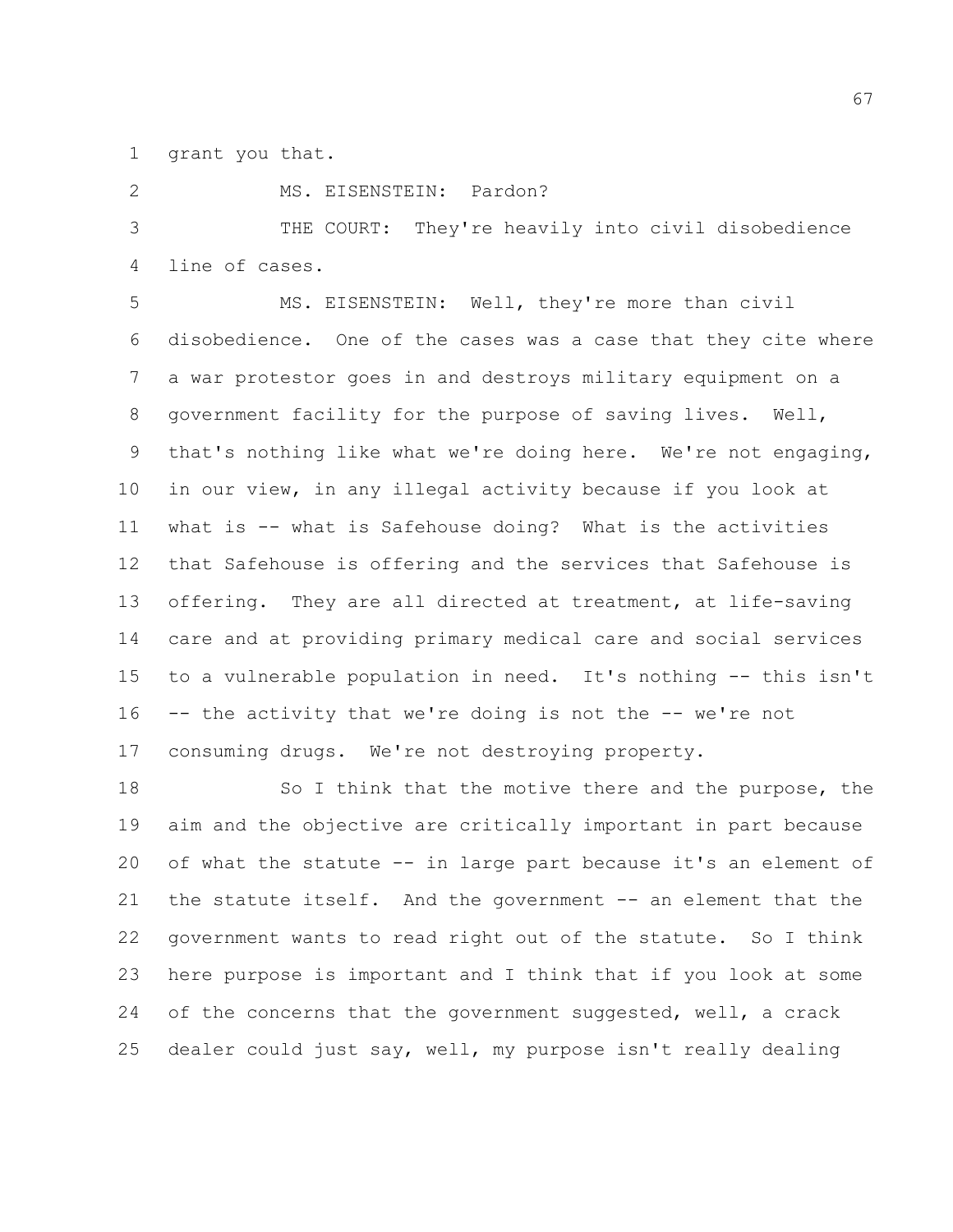drugs. It's to provide for my family and --

(simultaneous speaking)

 THE COURT: Well, I sort of dismissed that as word play, but I don't dismiss the argument that an actual physical space which contemplates the use of drugs on a consistent basis could fall within the terms of the statute.

 MS. EISENSTEIN: Right. And so I just want to point out that the concern that courts articulated with respect to these alternative purposes is that they -- someone would propose a legitimate cover as a potential excuse or immunity from liability under the statute, you know, if they had a nightclub or a bar or a car dealership that that should inoculate complaints against liability in the statute. But what we're offering here is very different. This is a -- this is -- they can't doubt, particularly given that this is on the 16 judgment for a Pleadings, that this is, and as the facts is pleaded, that this is designed to be a medical and public health intervention. And so this is not some kind of cover story for actually trying to secretly promote drug use where, you know, where we're claiming that it's really a medical use. THE COURT: I think I've covered most of the question

 I wanted to cover, but are there other points that you want to make, counsel?

 MS. EISENSTEIN: There is an important point that I think we should cover because it goes to how do you evaluate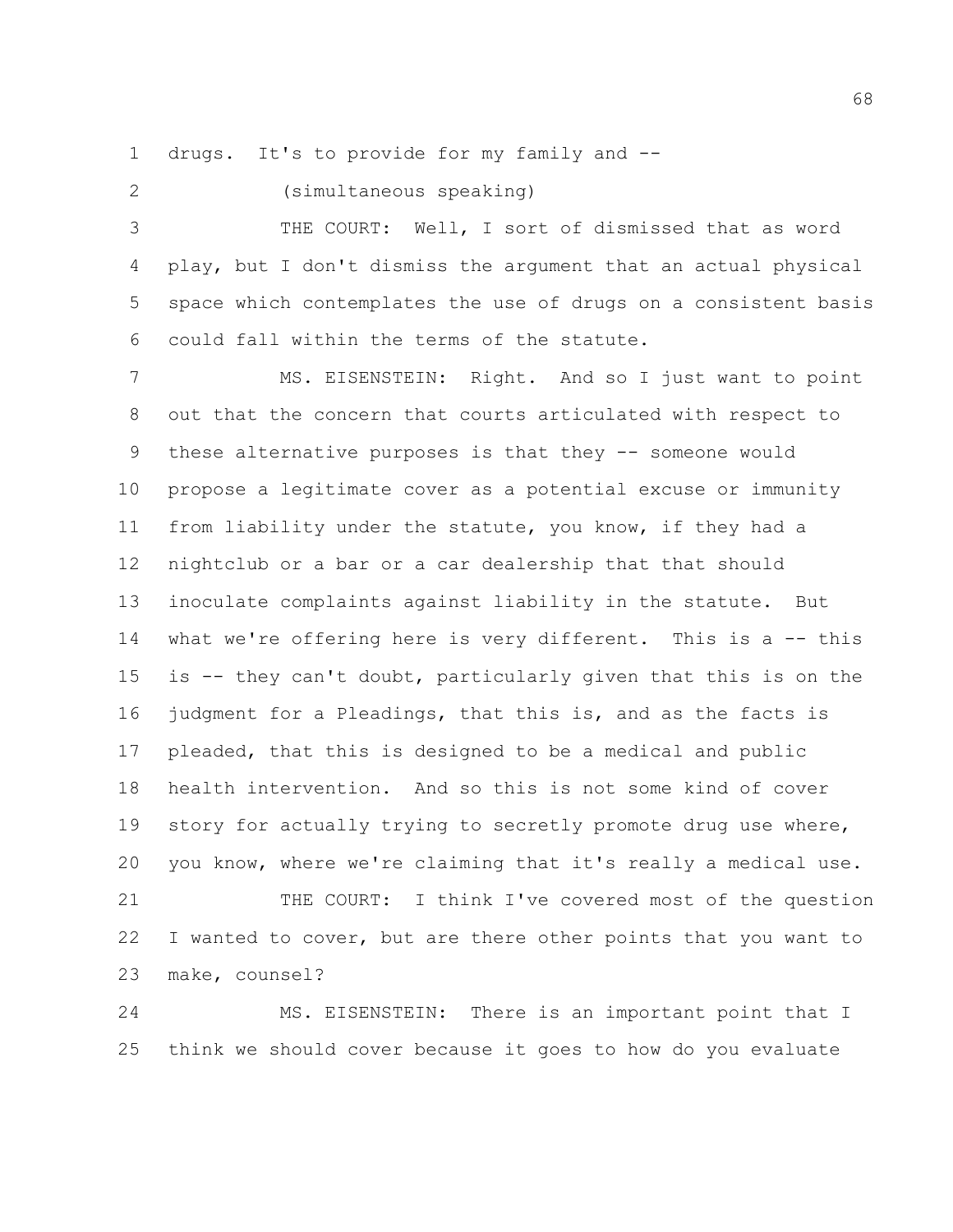this statute, which is, you know, we've looked at the words of this statute and we've looked at the words and we've (inaudible) the (inaudible) Act and this also comes from the Gonzalez, the Roy and Gonzalez about Congress is explicit when it wants to regulate medical practice.

 I think it's important of what Congress has done. So the U.S. Attorney described the CARA Act, which included federal funding for Naloxone. And it awards federal grant money for entities providing Naloxone treatment. It provides that they should, quote, "maximize the availability of opioid receptor antagonists, including Naloxone, to veterans." And it recognizes good Samaritan statutes that provide immunity for people who provide Naloxone.

 But here's the crux. Naloxone only works if there's somebody else there to administer it, somebody who is right there. Without Safehouse, if Naloxone is administered only by happenstance, if a first responder or a good Samaritan or a Prevention point staff member can run fast enough, is the first -- can find the person quickly enough, is just by chance close by  $-$ 

21 THE COURT: All right, so let's take CARA and let's go back to the government's argument and they would say agreed. Why don't you then say to Congress let's amend CARA to deal with what we propose to do? What would your response to that be?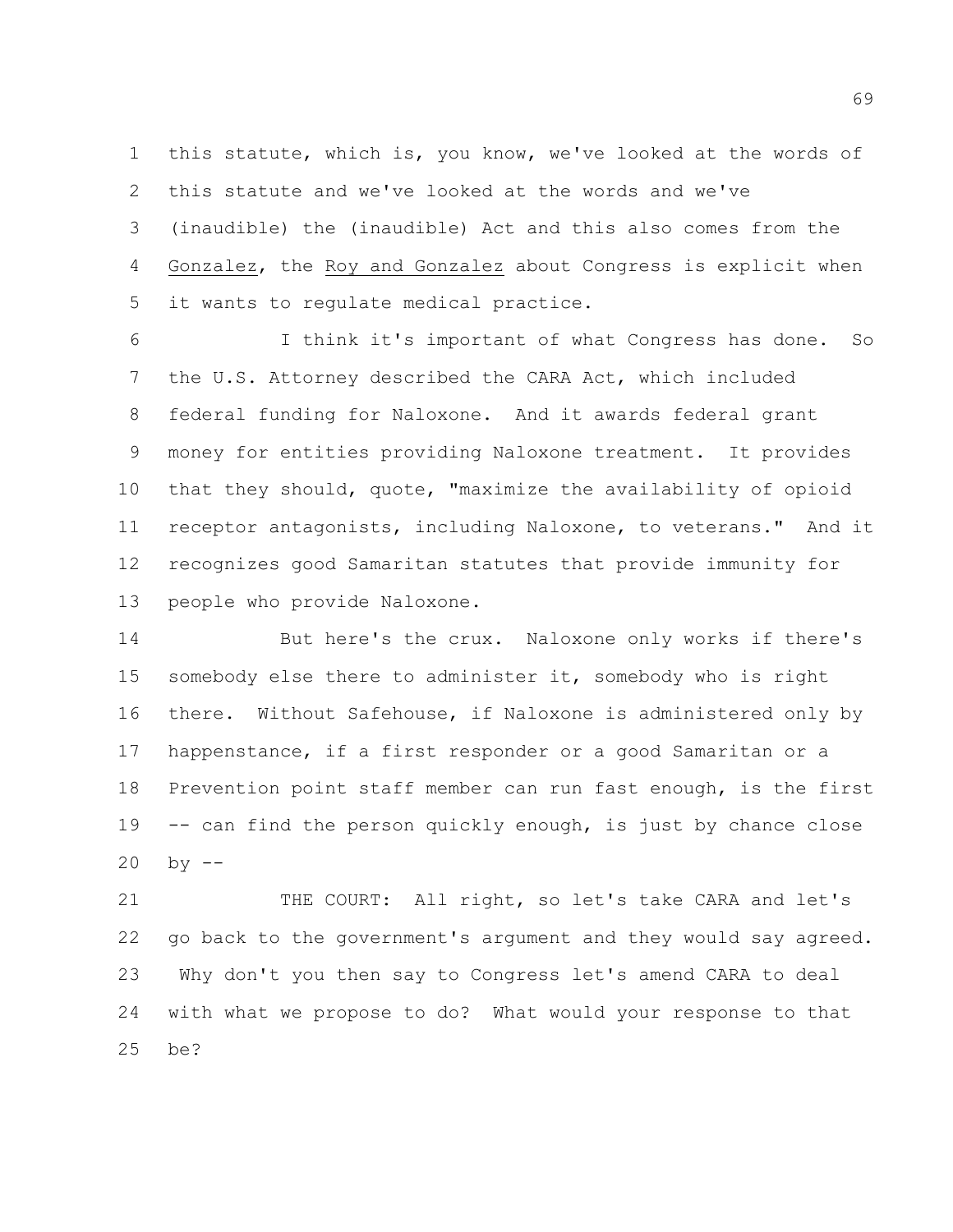MS. EISENSTEIN: My response would be that there's no need to amend the statute to do what Congress has not prohibited. We have -- we are -- we are permitted to administer Naloxone. We're permitted to provide critical medical care to people suffering from opioid use disorder and Congress has recognized that opioid use disorder is a disease that needs treatment and intervention, particularly this intervention, which is Naloxone. What we are doing is exactly what Congress has asked -- has provided funding for, which is allowing individuals at high risk of overdose death to be in close proximity to the Naloxone that it is funding. It would be ineffectual and it is ineffectual, unfortunately, under the 13 current system where we wait and respond. That's why, unfortunately, we have lost so many people in this crisis.

 What Safehouse has purported to do is to close that gap, and it's really not a gap in the statute, Your Honor. It is a gap in care. It is a gap in care in the current model based on the fear of prosecution that has prevented us from closing that gap and providing Naloxone when it is most urgently required.

21 THE COURT: All right, thank you, counsel.

MS. EISENSTEIN: Thank you, Your Honor.

23 THE COURT: Mr. McSwain, I think I've channeled many of the government's arguments in my questions to counsel for Safehouse, but by all means if you want to -- and then I'll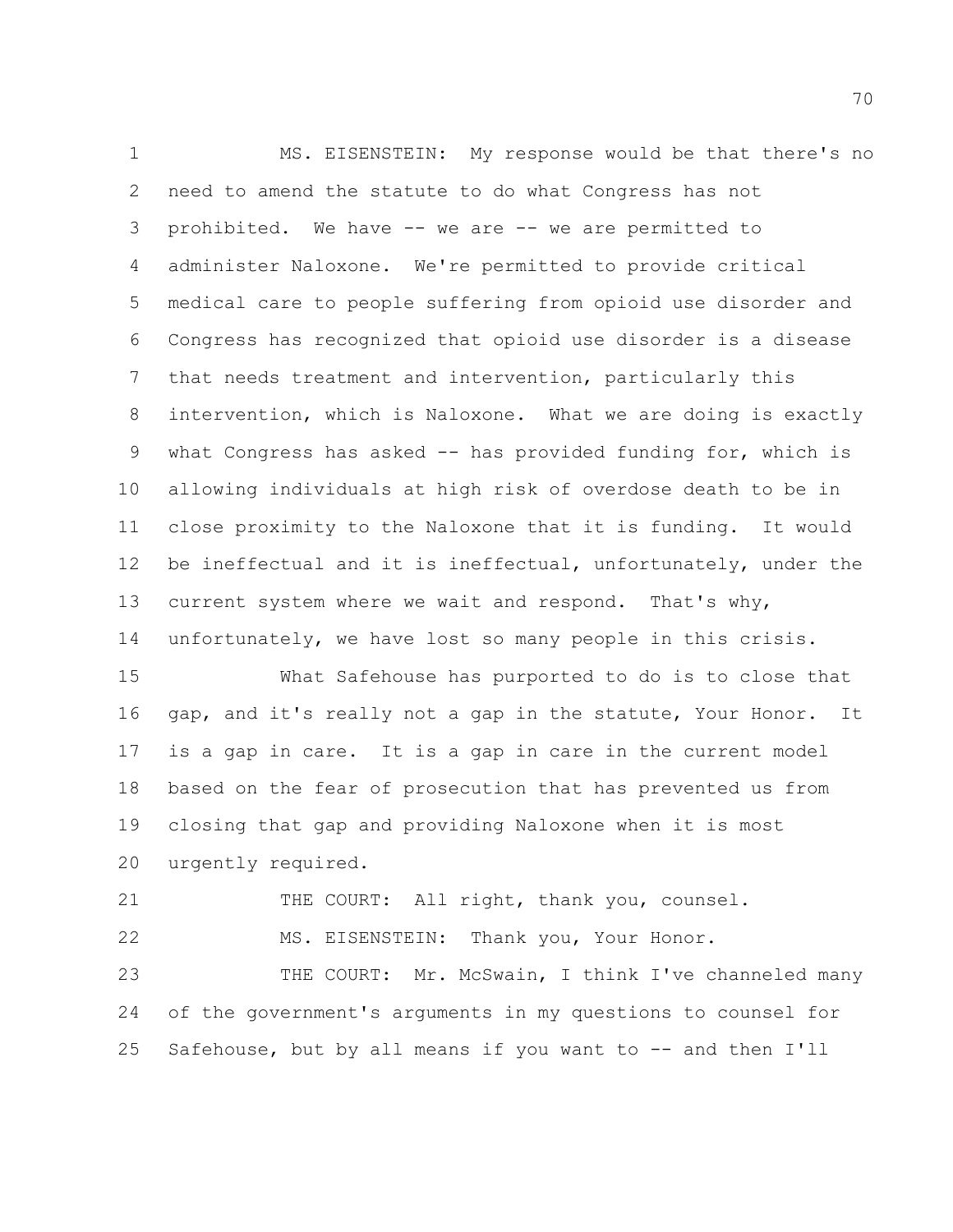grant the same right to Safehouse.

 MR. MCSWAIN: Just very briefly, Your Honor? THE COURT: Certainly.

 MR. MCSWAIN: I think when you're looking at the statute it's really important for us to be clear about how the statute here is not silent about the important points having to do with supposed medical use of heroin. Similar to, again, the open cannabis case, here what Safehouse is purporting to do has been explicitly prohibited again, based on the citations that I talked about in my first presentation, our Congress has said there is no medical use for marijuana. When Congress says no, it means no. So we're not in an implied situation. We're not in a situation where you have to try to guess at what Congress is saying. There's an explicit prohibition.

 Similarly, there's an explicit prohibition about using your place for the purpose of drugs. When they talk about, you know, this is the same as EMS, I mean, it's not the same as an EMS intervention. All that's different here is that you're actually using a place which means in other words all that's different is you're actually violating a criminal statute. So it is an important additional step, a distinction that matters. That is the illegality.

 And then lastly I would just say it seems like Safehouse is starting to try to change sort of on the fly what they're actually doing. I mean, let's be real. What they are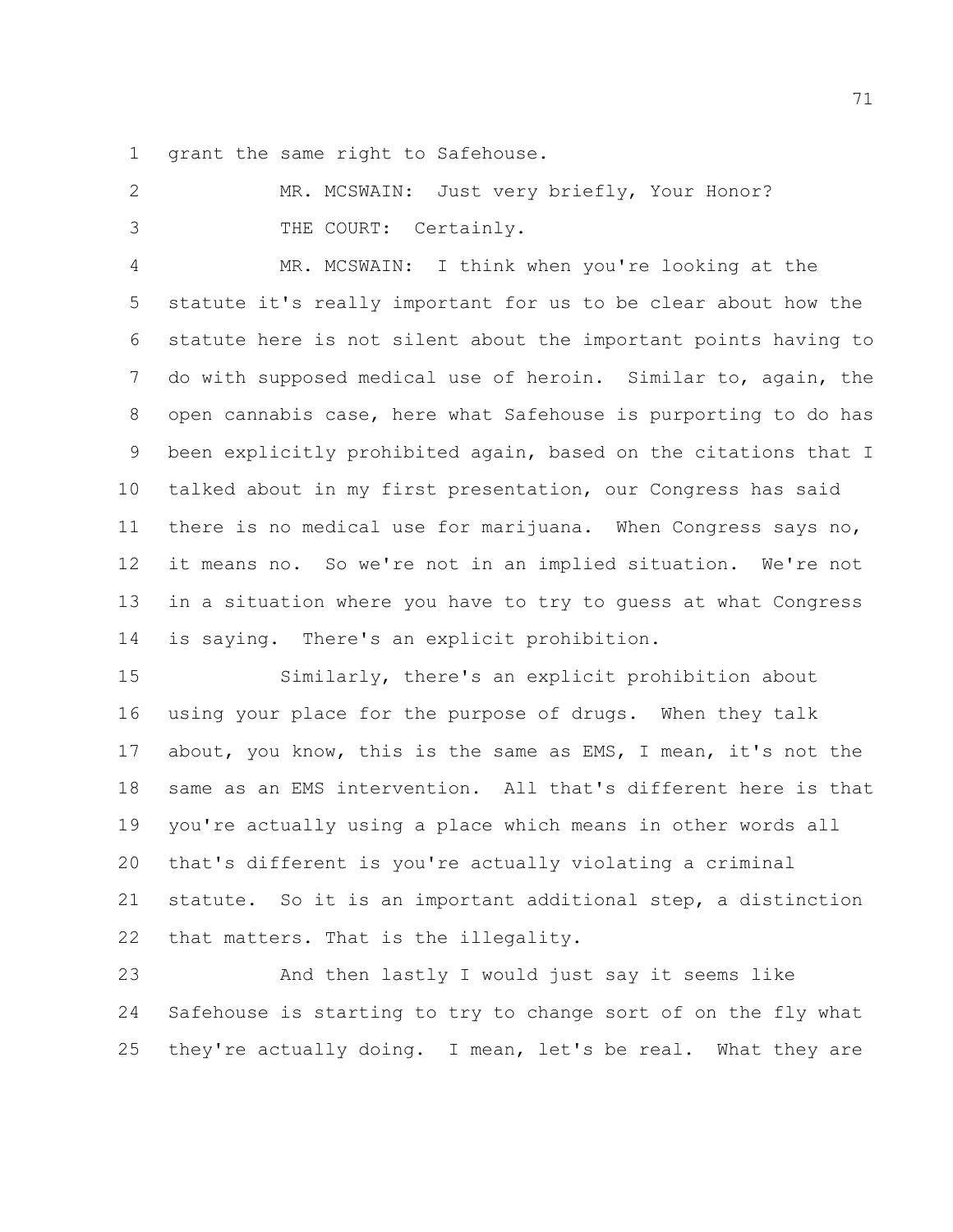doing is they're inviting people onto their property to use drugs. They're not inviting people onto their property just to get treatment or whatever other services they're offering. The whole purpose here is for people to use drugs.

 And what's going to get people to come to Safehouse as opposed to Prevention Point and other places? They can get all that other stuff at Prevention Point. The marketing, the important additional aspect to Safehouse is come here and use the drugs. So when they say that they're not inviting people to use drugs, they're not facilitating drug use, and talking about the purpose of the users is not necessarily to use drugs, I mean, that's just bizarro world. That's not reality.

 If this opens up, the whole point of it existing is for addicts to come and use drugs. So I don't think that we can obscure that fact by pointing to the other services that they will be providing. That's all I had, Your Honor, unless you had any questions for me.

18 THE COURT: You really were brief, Mr. McSwain, thank you.

MR. MCSWAIN: Thank you.

(Laughter)

 THE COURT: Ms. Eisenstein, anything you wish to say in response?

MS. EISENSTEIN: No, Your Honor.

THE COURT: All right. I thank counsel for their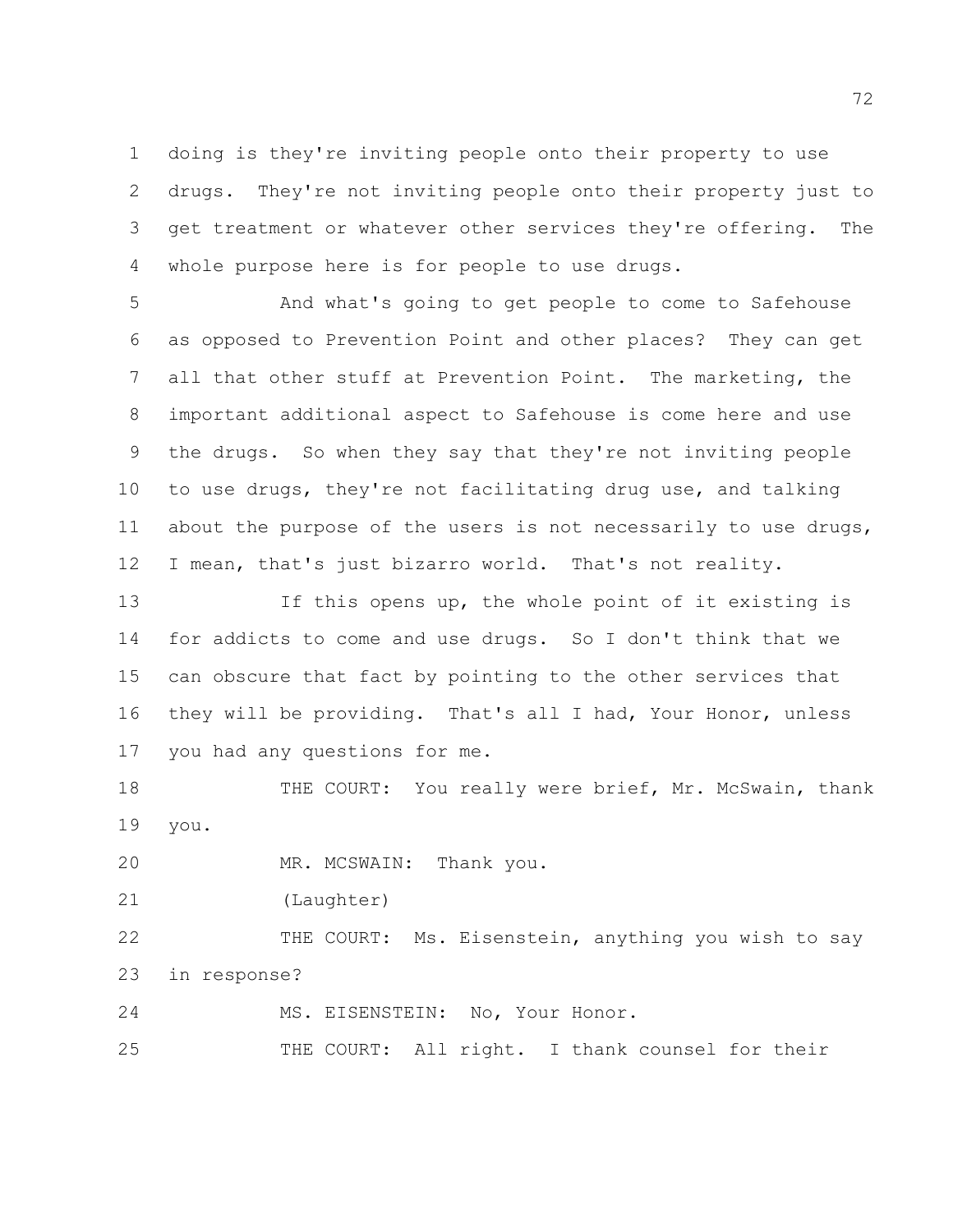briefing and presentation today. And as the saying goes, we'll take this case under advisement. MR. MCSWAIN: Thank you, Your Honor. UNKNOWN PARTICIPANT: Thank you, Your Honor. THE DEPUTY: All rise. [END 2:44:42] THE CLERK: All rise. The United States District Court for the Eastern District of Pennsylvania is now in session, the Honorable James Knoll Gardner presiding. THE COURT: Sit down. Good morning, ladies and gentlemen. MR. FISHER: Good morning, Your Honor. MS. CRAWLEY: Good morning, Your Honor. MR. FISHER: He will. THE COURT: You may swear the defendant. 17 NIYAZ SAINUDEEN, DEFENDENT, SWORN 18 THE COURT: All right, please be seated. It's before the court for a hearing on a motion under 28 USC Section 2255, to vacate, set aside, or correct sentence by a person in ties, that would be better addressed by the presence THE COURT: All right. Then you may call your first witness, Mr. Fisher. DEFENDANT'S EVIDENCE MR. FISHER: Thank you. Defense calls Mr. Sainudeen.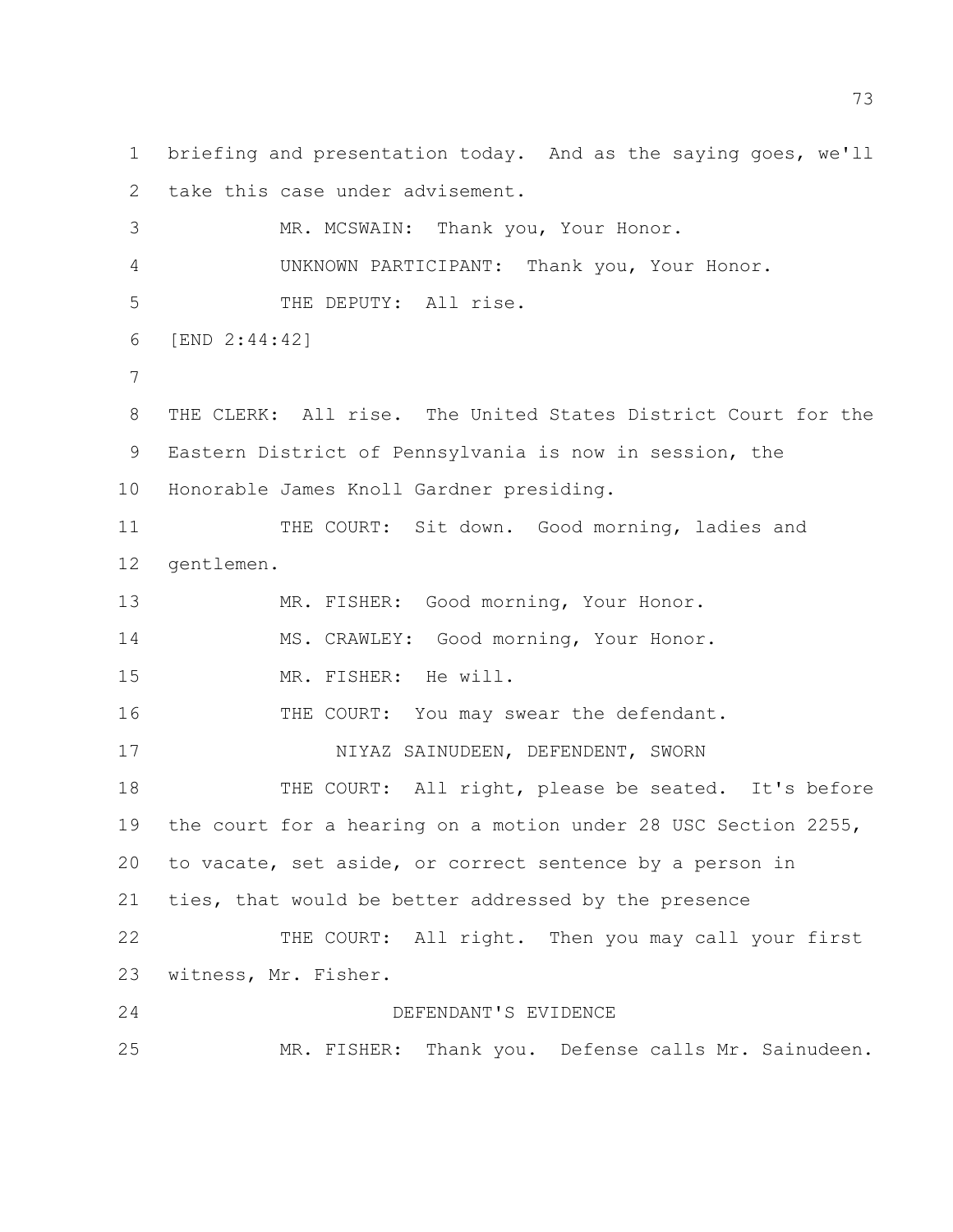1 THE COURT: And he can testify from the stand, please. All right. Remain standing to take the oath. 4 NIYAZ SAINUDEEN, DEFENDENT, SWORN THE COURT: You may be seated. And I'm sorry I made you take the oath twice. I already gave you the oath. But two times is not necessary, but not a fatal flaw. All right. You may proceed, Mr. Fisher. DIRECT EXAMINATION BY MR. FISHER: Q Would you state your name, and spell your last name for the record, please? A My first name is Niyaz. Last name is Sainudeen. Last name is spelled S-A-I-N-U-D-E-E-N. assessment of \$400, as well. Is that correct? A Exactly. Q All right. Now -- 18 THE COURT: Yeah, Mr. Fisher. I believe your client said, when you asked him, did you plead guilty, if I heard him correctly, I believe his answer was, "Yes, there was a guilty 21 THE COURT: All right. Attorney Crawley, you may cross-examine. CROSS-EXAMINATION BY MS. CRAWLEY: Q Good morning, Mr. Sainudeen.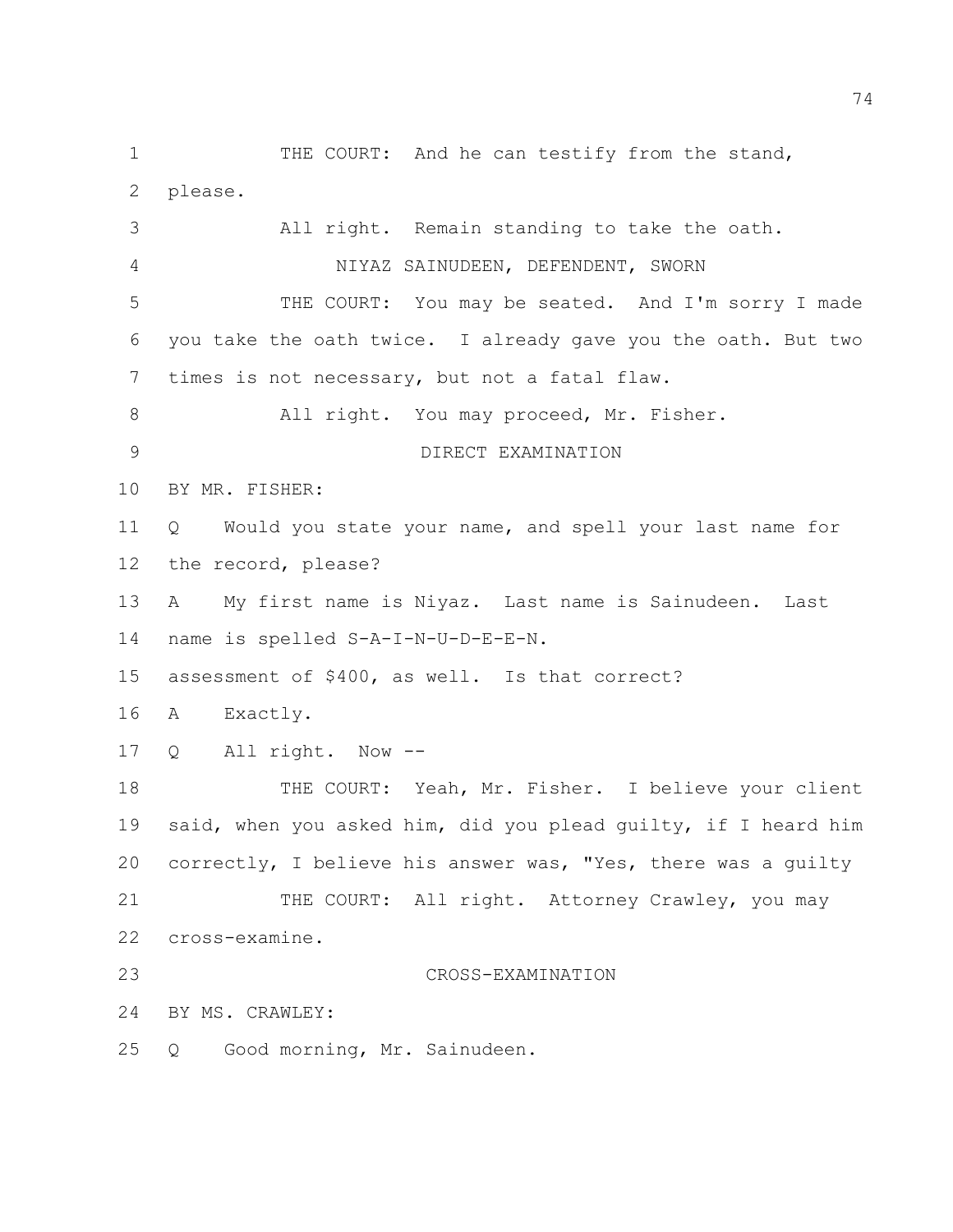A Good morning, Miss.

2 MS. CRAWLEY: May I approach, Your Honor? THE COURT: You may. BY MS. CRAWLEY: 5 THE COURT: All right. You may redirect. REDIRECT EXAMINATION BY MR. FISHER: Q While you were in the courtroom, did you tell Mr. Goldberger not to file an appeal for you? A No, I did not. Q And he never consulted with you after that? A No, he did not. 13 MR. FISHER: Thank you. 14 THE COURT: Any recross? MS. CRAWLEY: Yes, Your Honor, briefly. RECROSS-EXAMINATION BY MS. CRAWLEY: 18 Q So that I understand correctly, you're saying you did not tell Mr. Goldberger that you did not want to appeal? You made that decision. You kept it to yourself? MR. FISHER: Yeah. I would like to call Attorney Goldberger. 23 THE COURT: All right. You may do so. PETER GOLDBERGER, WITNESS, SWORN THE CLERK: Please be seated. State and spell your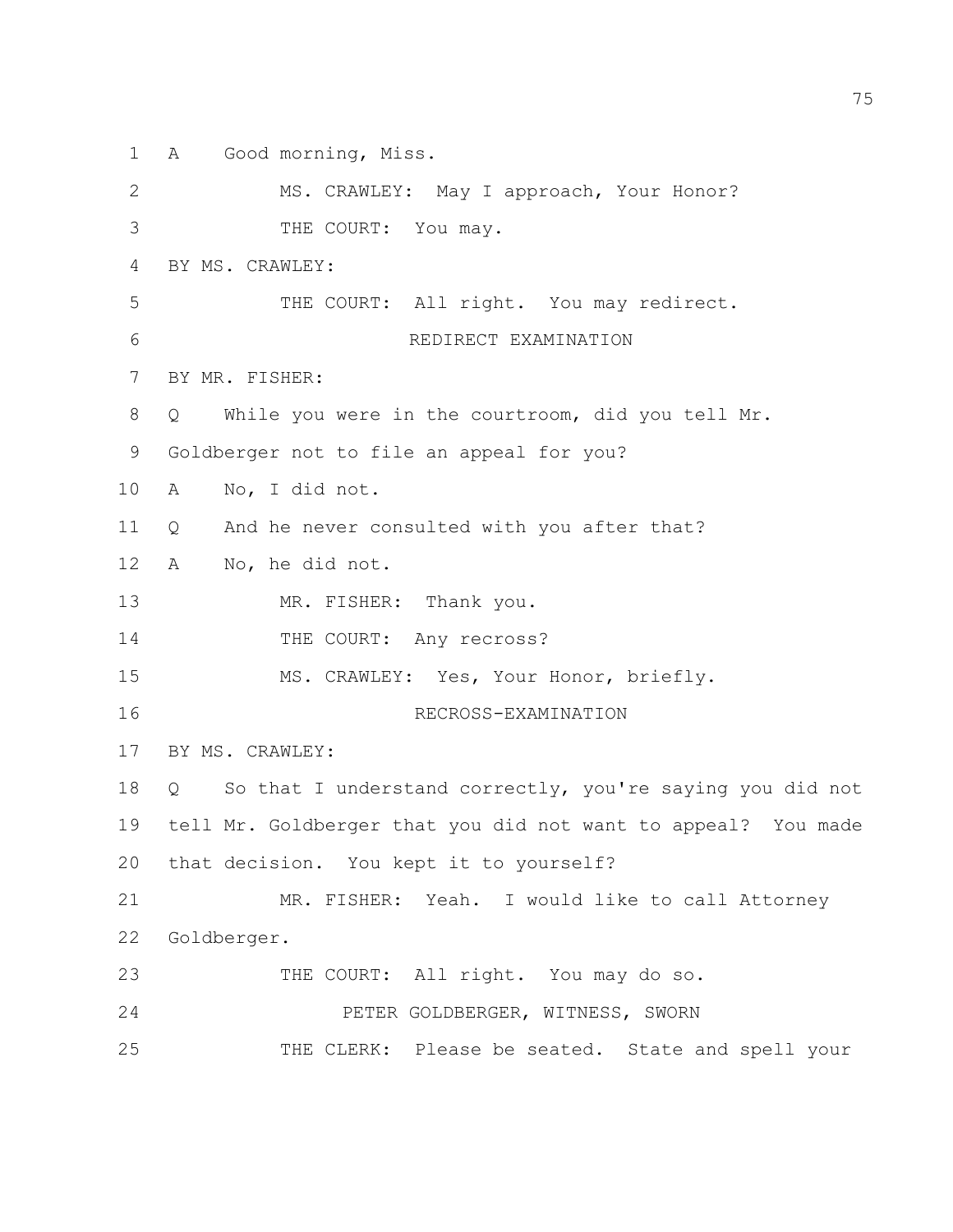name for the record.

2 THE WITNESS: My name is Peter Goldberger. My last name is spelled G-O-L-D-B-E-R-G-E-R. DIRECT EXAMINATION BY MR. FISHER: Q And Attorney Goldberger, you are licensed to practice law in the Commonwealth of Pennsylvania? 8 THE COURT: You may proceed. I misspoke. I meant any cross-examination. You haven't crossed yet. MS. CRAWLEY: No. May I approach, Your Honor? 12 THE COURT: You may. CROSS-EXAMINATION BY MS. CRAWLEY: Q Mr. Goldberger, I've placed before you what has been marked as Government Exhibit 1, with today's date. Do you see that, sir? A Yes, I do. A On Thursday, yes.  $20 \quad O \quad - - \quad 2/25/2015?$ 21 your attention to the  $2/27/2015$  -- MR. FISHER: Very briefly. I will keep it brief. 23 THE COURT: All right. REDIRECT EXAMINATION BY MR. FISHER: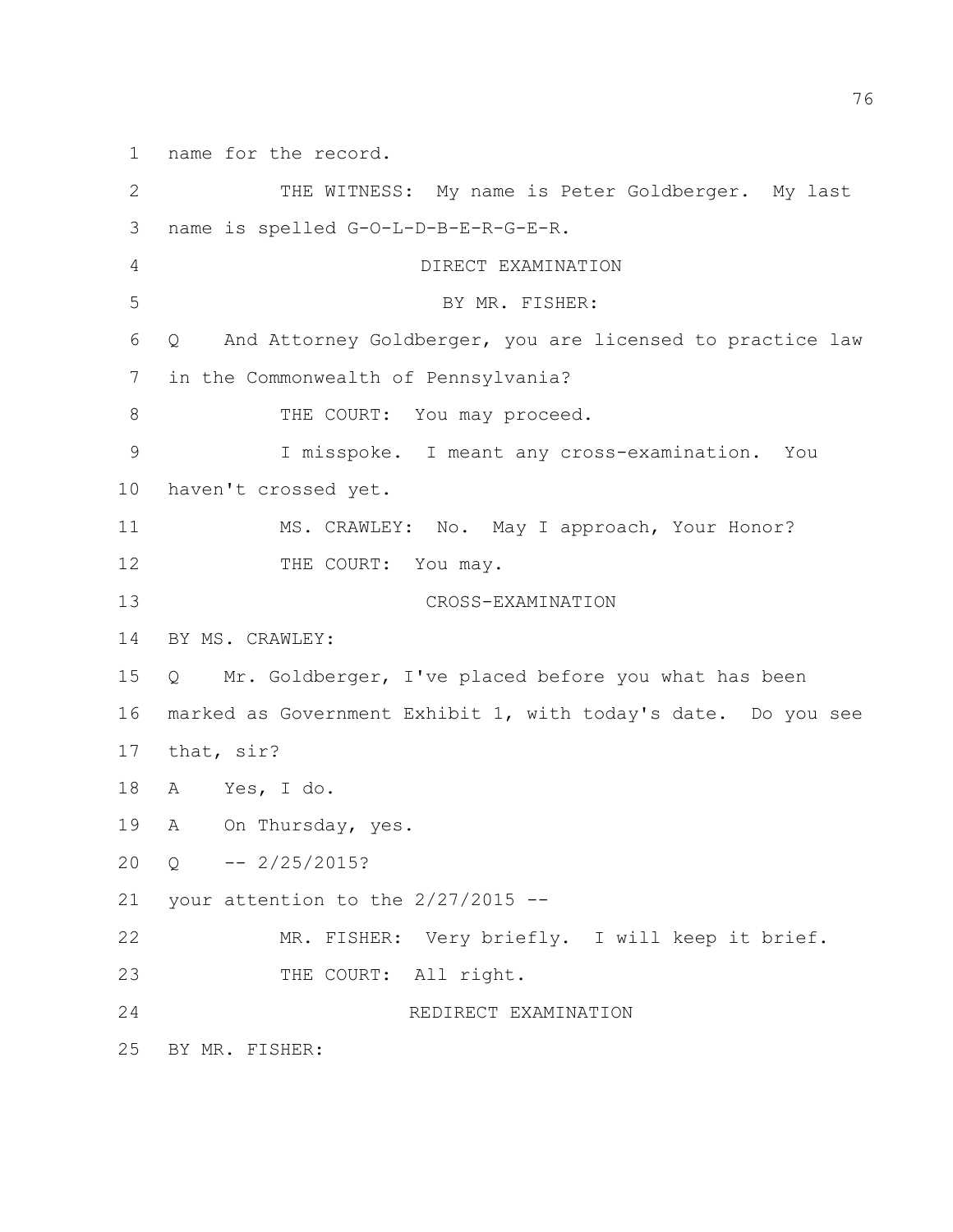Q Just so we're clear, Attorney Goldberger, there's the April 3 e-mail, in which you remind -- between Ms. Sainudeen and yourself. THE COURT: All right. You may call your witness. ABIDHA ABI, WITNESS, SWORN COURTROOM DEPUTY: Please be seated. State and spell your name for the record. 8 THE WITNESS: My name is Abidha Ali. Last name, A-L- I. DIRECT EXAMINATION BY MS. CRAWLEY: Q Good afternoon, ma'am. A Good afternoon. 14 THE COURT: You may proceed. You may proceed. MS. CRAWLEY: Yes, Your Honor. Q Are you married to the defendant, Niyaz Sainudeen? A Yes. 18 O BY MS. CRAWLEY: thinking. BY MS. CRAWLEY: Q You can answer. A Can you repeat the question? Q You discussed an appeal with your husband long before the last e-mail you wrote to Peter Goldberger on April 15th, 2015, correct?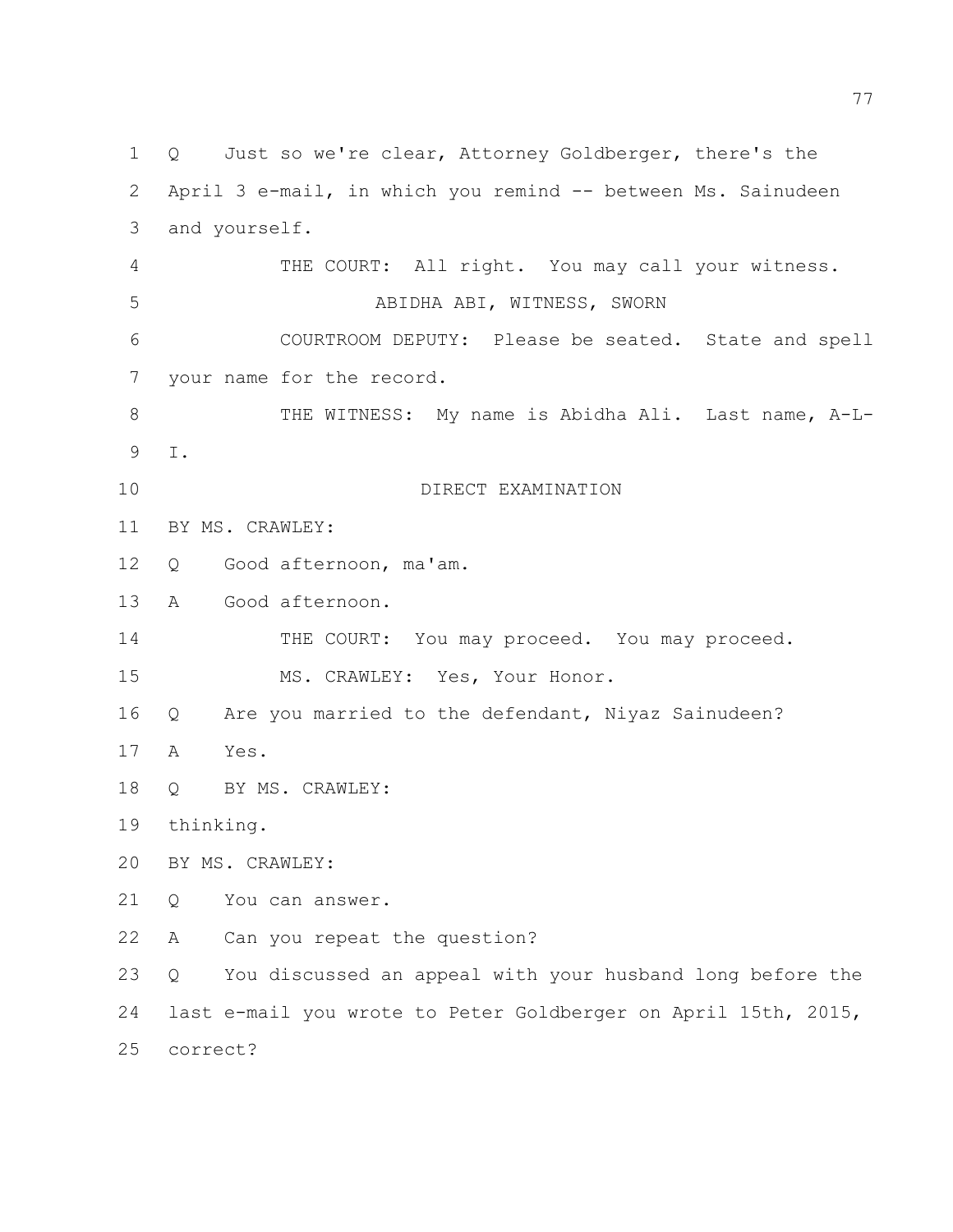government can make its closing argument thereafter. Each of you two argue from the podium, please. DEFENDANT'S CLOSING ARGUMENT MR. FISHER: Please the court, I would note, for the record, that in his pro se motion, Mr. Sainudeen raised a number of other issues. I am not going to address them. The record speaks on all of those other issues, so I will only 8 All right, Attorney Crawley, you may make your closing arguments for the government. PLAINTIFF'S CLOSING ARGUMENTS MS. CRAWLEY: Yes, Your Honor. Well I will be brief, since I agree with a great deal of what my friend, Mr. Fisher, had to say. 14 MR. FISHER: Thank you. 15 THE CLERK: The honorable court is adjourned. \* \* \* \* \* \*